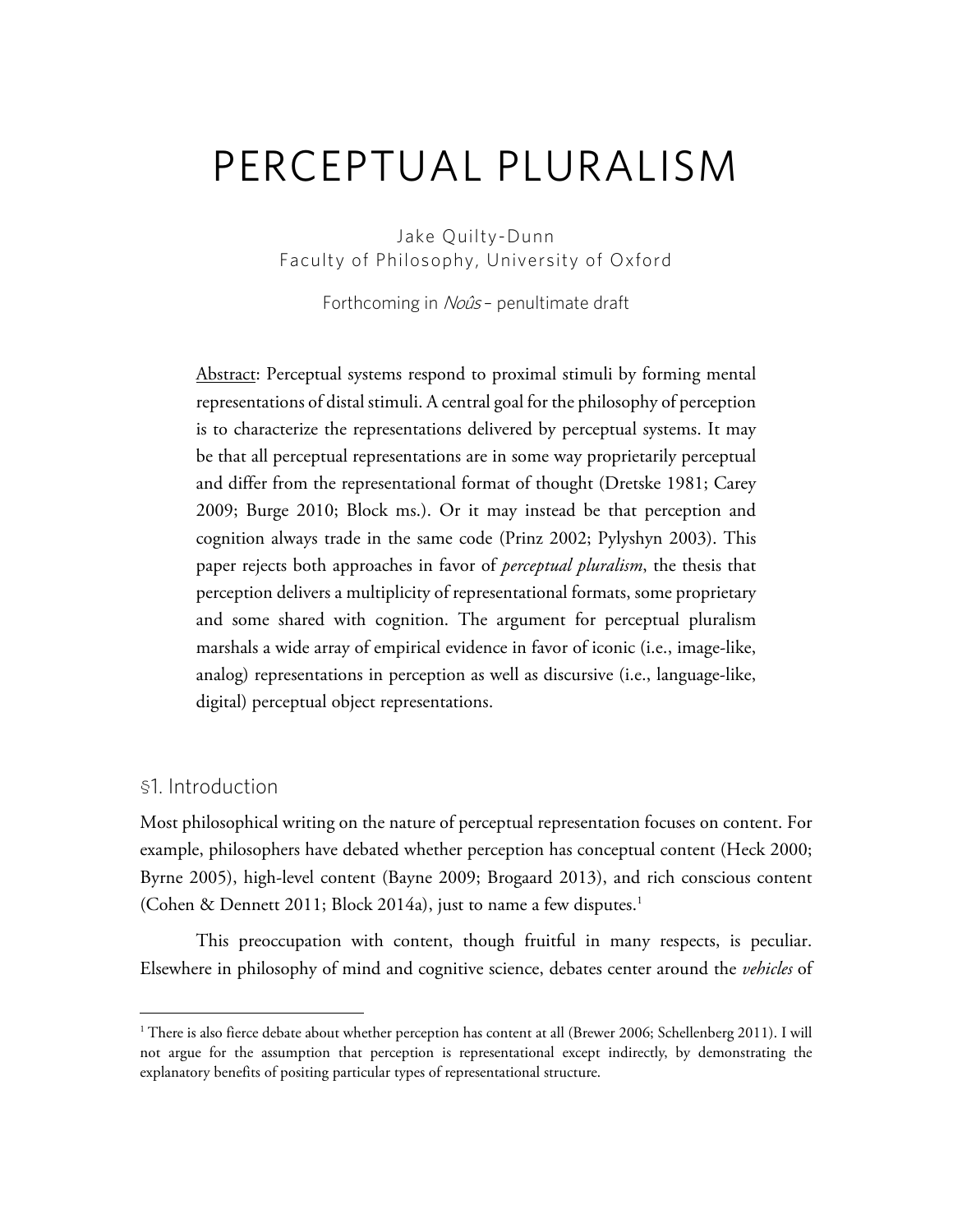content—mental representations themselves, and how they, rather than their contents, are structured. For example, debates about whether there is a language of thought (Fodor 1975; Dennett 1978), whether some thoughts are map-like (Camp 2007; Rescorla 2009), whether concepts are sensory-based (Prinz 2002; Carey 2009), whether representations are stored in the language faculty (Chomsky 1980; Devitt 2006), whether implicit attitudes are associative (Gawronski & Bodenhausen 2006; Mandelbaum 2016), whether reasoning is formal or model-based (Braine & O'Brien 1998; Johnson-Laird 2006), the structure and development of mathematical cognition (Carey 2009; Dehaene 2011), and the nature of mental imagery (Pylyshyn 2002; Kosslyn et al. 2006) all primarily concern representational vehicles and their structures.

There is good reason for this focus on vehicles throughout cognitive science. Mental representations are the elements of mental computational processes. Contents may be such exotic entities as sets of possible worlds or Fregean senses, while the vehicular properties of mental representations play a direct causal/computational role in the mind.<sup>2</sup> A full understanding of how mental representations function in the mind and produce behavior thus requires a grasp on their representational structures as well as their contents.

In addition to aiding our understanding of the functional role of perception, a theory of how perceptual representations are structured may furnish us with an account of how perceiving differs from thinking. In recent years, a movement has been building that seeks to distinguish perception from cognition by appeal to the structure of perceptual representation. If perceptual representations are structured differently than cognitive representations, then we may be able to draw the border between perception and cognition by appeal to differences in representational structure. This *representational strategy* for drawing the perception–cognition border may help explain phenomenological, epistemological, and functional differences between perceiving and thinking. For example, the apparent richness and fine-grainedness of perceptual phenomenology may reside in the unconceptualized structure of perceptual states (Evans 1982; Tye 2006; Block 2014a; cf. Cohen & Dennett 2011). The view that perceptual representations have a distinct epistemic role from belief (Pryor 2000; cf. Sellars 1956; Siegel 2017) could be explicated in part by their having a structure unlike that of belief (Hopp 2011). And differences in format suggest differences in computational role (e.g., an unconceptualized

 $2$  Endorsing the truth of this claim does not require denying that mental computations may also be in some sense *sensitive* to the contents of computed representations (Rescorla 2014), nor that some semantic properties may be directly available to computational processes.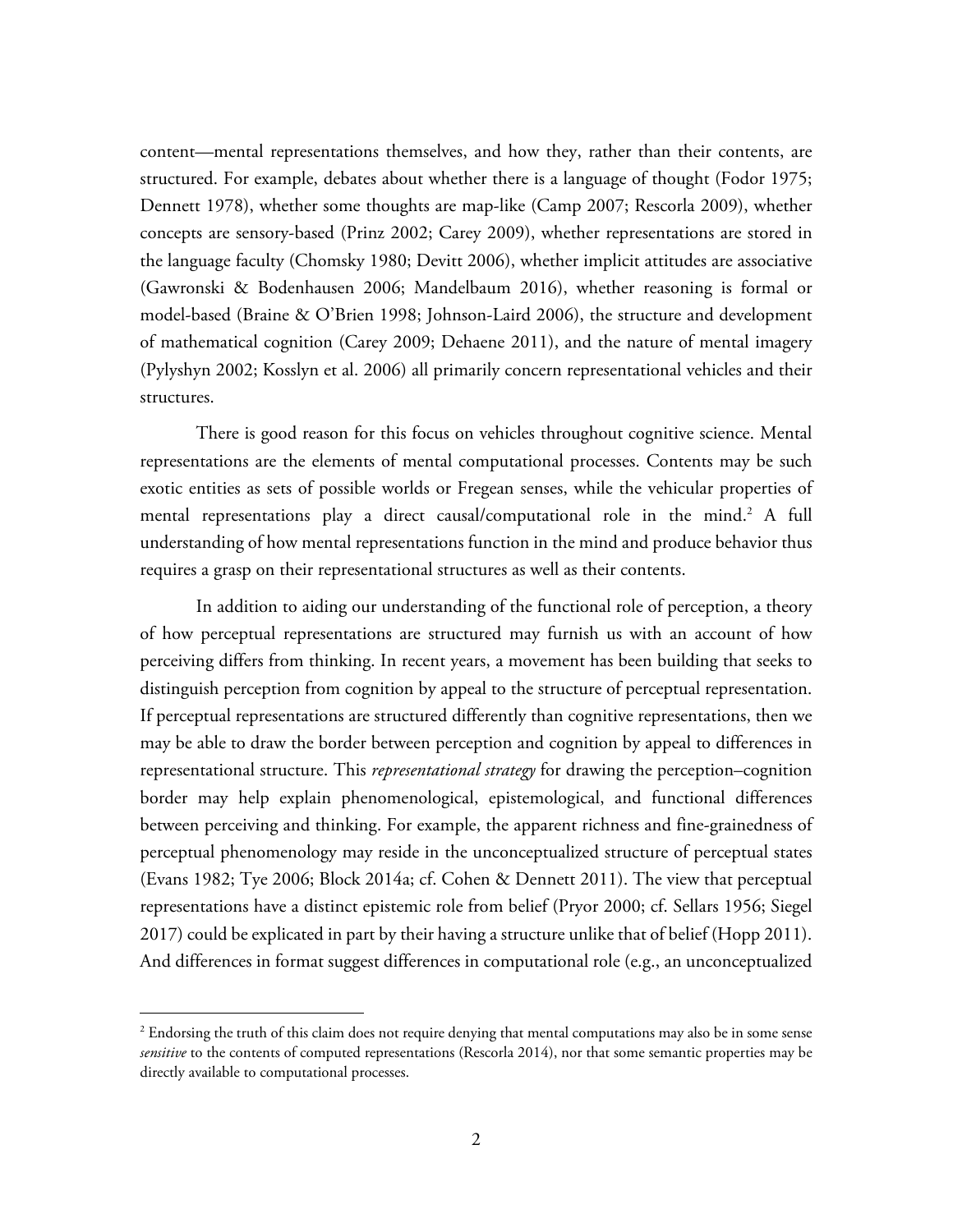perceptual representation might not be able to figure in deductive inference), which may provide a partial characterization of the different functional roles of perception and thought.

Some theorists instead pursue an *architectural strategy*, which aims to ground the perception–cognition border in non-representational aspects of mental architecture, such as the encapsulation of perception from cognition (Firestone & Scholl 2016; Byrne & Siegel 2017; Mandelbaum forthcoming; Quilty-Dunn  $2017$ ).<sup>3</sup> While the representational strategy seeks a representation-based distinction between perceiving and thinking, the architectural strategy seeks a distinction based in different types of processes. The architectural strategy therefore allows in principle that perception delivers the same sort of representations used in thought (Pylyshyn 2003). Opponents of the architectural strategy appeal to top–down influences of cognition on perception to undermine the notion of an architectural border between the two systems (Prinz 2006; Clark 2013; Lupyan 2015).

Fred Dretske (1981, 135ff; 2000, 150), Susan Carey (2009, 8), Tyler Burge (2014a, 488; 2014b, 574), and Ned Block (2014b, 560; ms.) all pursue a version of the representational strategy according to which perceptual representations are individuated at least partly in virtue of their *format*. More specifically, they claim that the format of perceptual representation is iconic (or image-like, or analog) while the format of thought is discursive (or language-like, or digital). This paper constitutes a critical evaluation of this thesis. While there is evidence for iconic representations in perception, I will argue for *perceptual pluralism*, the thesis that perception delivers both iconic *and* discursive representations. Though I will not defend the architectural strategy directly, perceptual pluralism undermines the representational strategy pursued by Dretske, Carey, Burge, and Block. The failure of this prominent representation-based approach suggests theorists interested in the perception–cognition border should look to other strategies, including architectural ones.<sup>4</sup>

 $3$  The architectural strategy can invoke other non-representational factors such as stimulus dependence (Camp 2009; Beck forthcoming), the use of special algorithms, or even simply the use of certain brain areas. Encapsulation has often taken pride of place in architectural approaches to the perception–cognition border, perhaps because of its historical connection to the perennially popular cognitivist approach to the mind outlined by Fodor and Pylyshyn (1988; see also Fodor 1981; Pylyshyn 1984; 1999).

<sup>&</sup>lt;sup>4</sup> Perceptual pluralism is compatible with non-architectural approaches (whatever they might look like), and even with eliminativist approaches to the perception–cognition border (Shea 2014; Lupyan 2015). However, the arguments in this paper presuppose a border and use experimental evidence to distinguish perceptual processes from cognitive ones.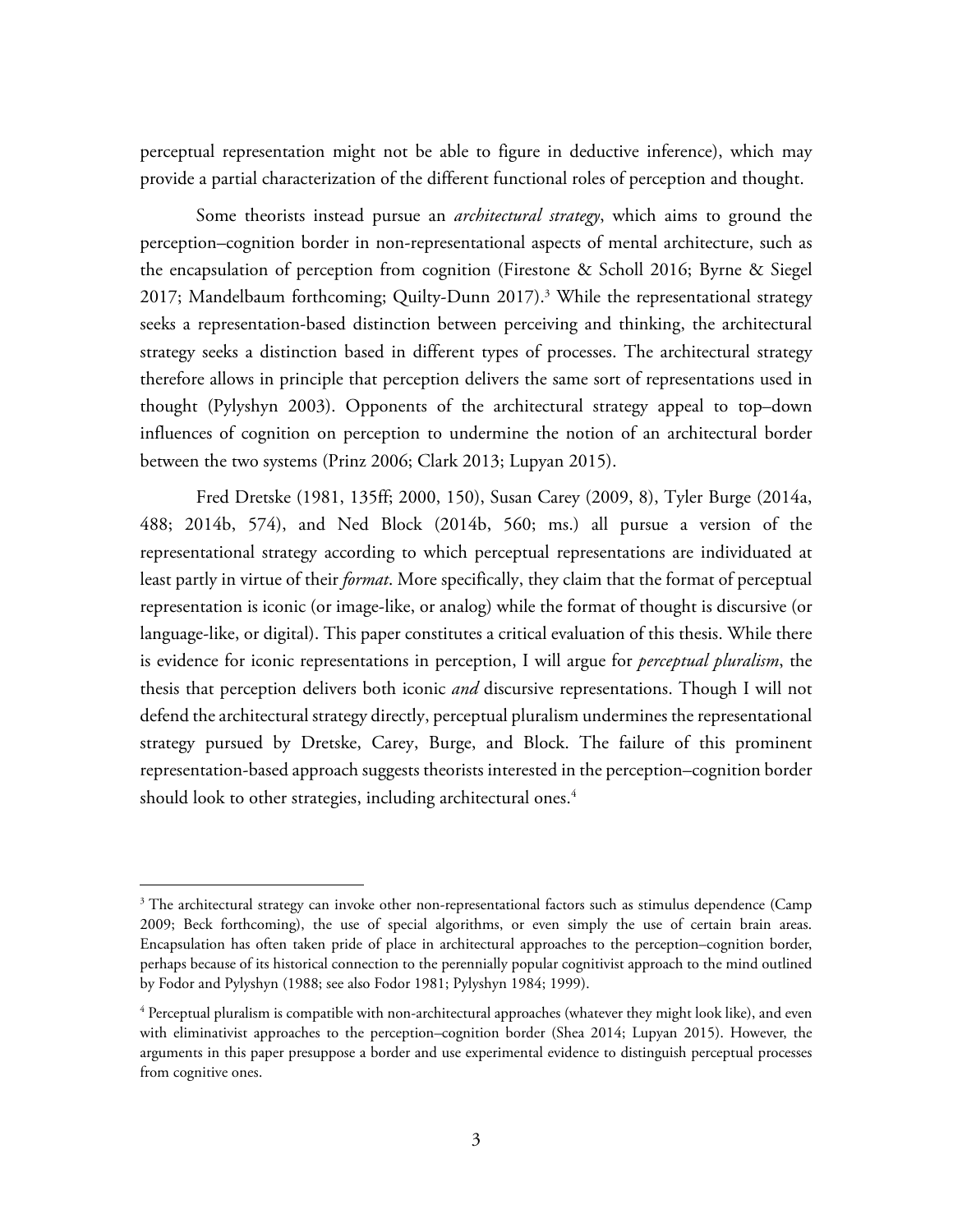The arguments below assume some core claims of representational strategists. First, it's assumed that at least some iconic formats are in some substantive way proprietary to perception. That is not meant to preclude the use of iconic representations outside of perception; iconic representations can be used offline in mental imagery, for instance (Block ms.). But I will assume that (e.g.) some icons have a specifically *visual* format, and that this format is distinctly visual even when deployed in non-perceptual contexts such as visual imagery, as is arguably suggested by modality-specific functional interactions between imagery and perception (Kosslyn & Pomerantz 1977; Pearson et al. 2015).<sup>5</sup>

Second, it's assumed in what follows that showing the presence of discursive format in perception is sufficient to establish the form of perceptual pluralism rejected by the representational strategists mentioned above. It is in principle possible that there might be discursive formats that differ from the discursive format of thought. However, none of the theorists who pursue the representational strategy outline what this sort of nonconceptual discursive format might be, and it is yet less clear how such a format might be invoked to explain the evidence detailed below. Moreover, the thesis that perception delivers representations couched in the same discursive format as cognitive representations offers to explain how some perceptual representations feed so quickly and effortlessly into the updating of beliefs and the rational planning of action; the commonality of format would allow cognition to act immediately on the outputs of perception without any intermediating translation mechanism. There is thus some independent reason to think that, if there are discursive representations in perception, then they have the same format as discursive representations in cognition. Indeed, it is a strength of architectural strategies that they allow for a commonality of format between perception and cognition while also providing a principled distinction between the two systems (Mandelbaum forthcoming). I will therefore assume that demonstrating the presence of both iconic and discursive formats in perception provides abductive evidence in favor of perceptual pluralism and against the representational strategy.

<sup>&</sup>lt;sup>5</sup> It's compatible with this claim, and indeed with the claims of representational strategists more generally, that there are also iconic formats that are in no sense proprietary to perception. There may for instance be cognitive maps that are iconic without being tied to a particular modality. What exactly makes an iconic format proprietarily perceptual is a question of significant interest, but I cannot provide an extensive discussion here. One simple distinction may be that amodal icons like cognitive maps are simply never deployed in perceptual systems though for theorists who hold that iconicity is the mark of perceptual systems, this claim would have to be qualified to avoid circularity.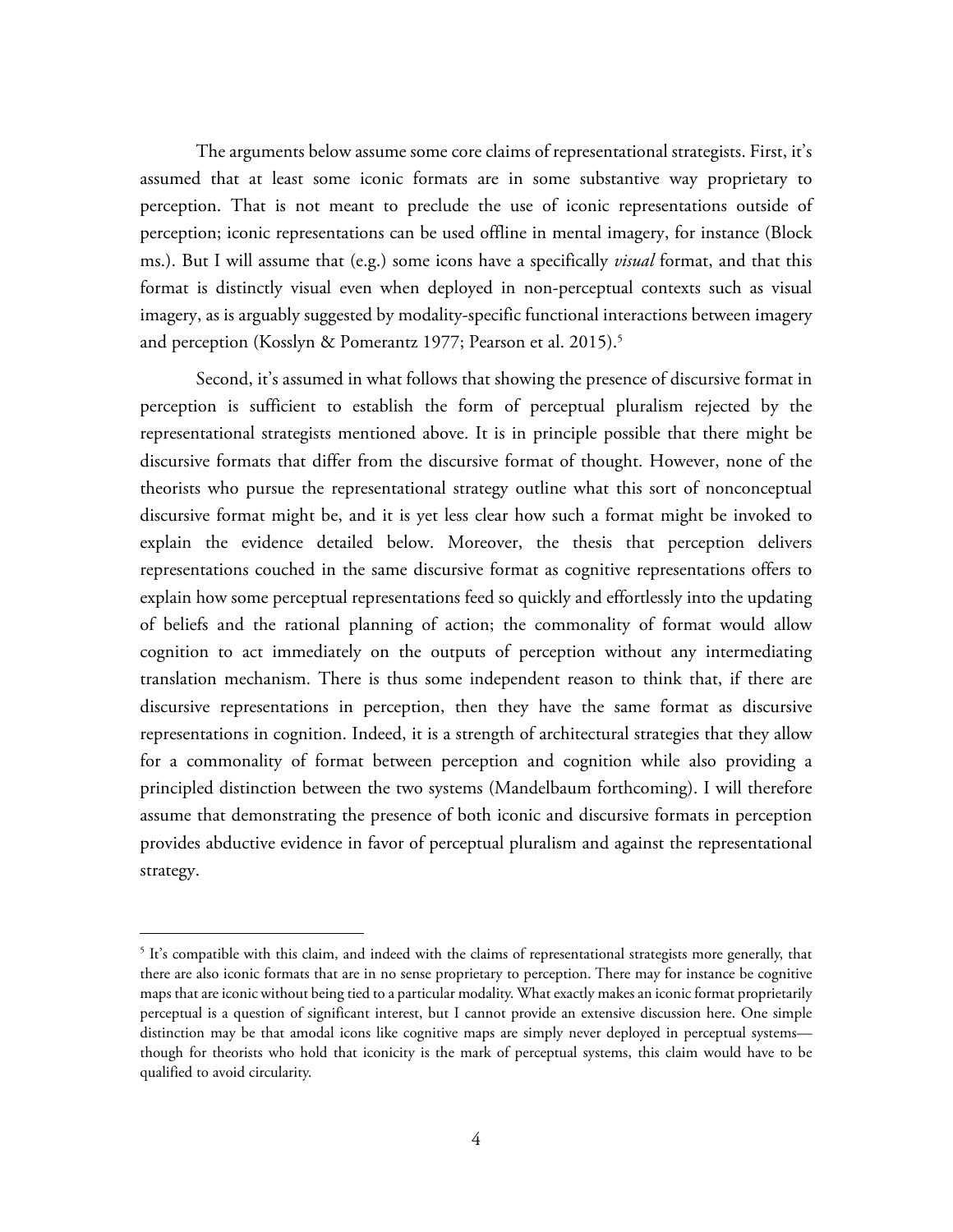## §2. Representational Format

Formats are general types of representational structures. The sentence 'This is a tiger' and a picture of a tiger differ in representational format. The phrases 'brown cow' and 'large yawning tiger' have distinct structures but do not differ in format, since they are both instances of English phrases—the difference in representational structure does not mark a difference in format. Different formats are akin to different languages, such that representations that are couched in different formats typically cannot compose together (though new hybrid formats, like hybrid languages, can arise through convention or stipulation in some meta-language). Examples of distinct representational formats include maps, graphs, diagrams, sentences, photographs, hieroglyphs, and blueprints. Some of these formats share relevant structural features, but they all differ enough in how they exploit representational structures and compose representational parts that they each constitute a distinct format.

Perhaps the most influential and fundamental distinction between formats in cognitive science is the distinction between iconic and discursive representations. According to the mainstream cognitivist viewpoint in the past half century, beliefs and other propositional attitudes are discursive (Fodor 1975; 1987; Chomsky 1980; Pylyshyn 1984; Carey 2009; Burge 2010). The systematic and productive ways that concepts seem to recombine into thoughts (Fodor & Pylyshyn 1988), the formal/logical character of deductive inference (Quilty-Dunn & Mandelbaum 2018b), and the word-sized associative links involved in semantic priming (Quilty-Dunn & Mandelbaum 2018a) all call for a theory of propositional thought as literally structured like a sentence or proposition and breaking down into smaller parts that are syntactically concatenated with one another. Though the discursivity of thought remains controversial, I will assume that at least some thoughts are discursive.

Many who believe that thought is typically discursive also believe that there are mental icons, endorsing a pluralist view about mental representation generally (Fodor 1975; Kosslyn 1980; 1994; Dretske 1981; Kosslyn et al. 2006; Camp 2007; 2009; Carey 2009; Rescorla 2009; Burge 2010; Kulvicki 2015; Block ms.). Before surveying the empirical evidence in favor of iconic representations in perceptual systems, it will be useful to characterize the distinction between iconic and discursive formats.

There are two key differences between iconic and discursive representations. The first is that parts of icons correspond to parts of what they represent, while this need not be true of discursive representations. Typically, distance relations between parts of icons correspond to distance relations in what is represented (Kosslyn et al. 2006).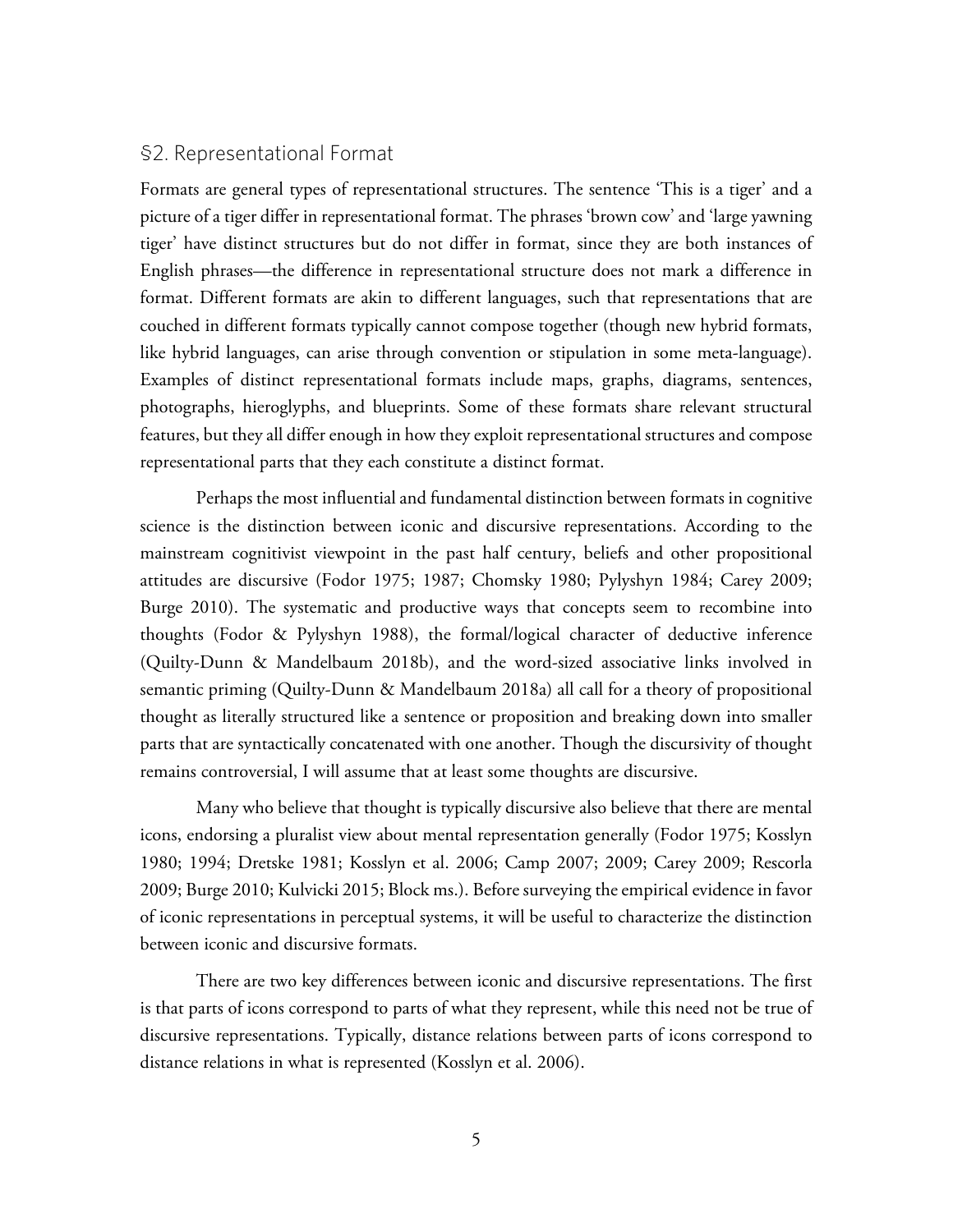The second difference is that icons represent holistically, i.e., parts of icons encode various properties at once. Icons do not represent by means of a canonical decomposition into constituents that stand separately for distinct individuals and distinct features, while discursive representations may and ordinarily do have such a canonical decomposition.

These principles are not meant to constitute a definition of iconicity or discursivity. My aim is merely to point out some intuitive properties of paradigm cases of iconic representation and show how invoking these properties can explain aspects of perception and imagery. Iconicity as it appears in cognitive science is a natural psychological kind, and thus cannot be defined *a priori*. A full characterization of iconicity will instead emerge from empirically grounded theorizing about perception and imagery.

Consider the difference between a picture of Bob Dylan wearing a checkered shirt (Fig. 1) and the sentence

(1) Bob Dylan is wearing a checkered shirt.



Figure 1—Dylan wearing a checkered shirt

Parts of this picture correspond to parts of Dylan (or his guitar, the background, etc.). The part that corresponds to his shirt also consists of parts that correspond to parts of his shirt. One can point simultaneously to two parts of the picture that correspond to parts of the left side of his collar; one can then move one finger over to a part that corresponds to a part of the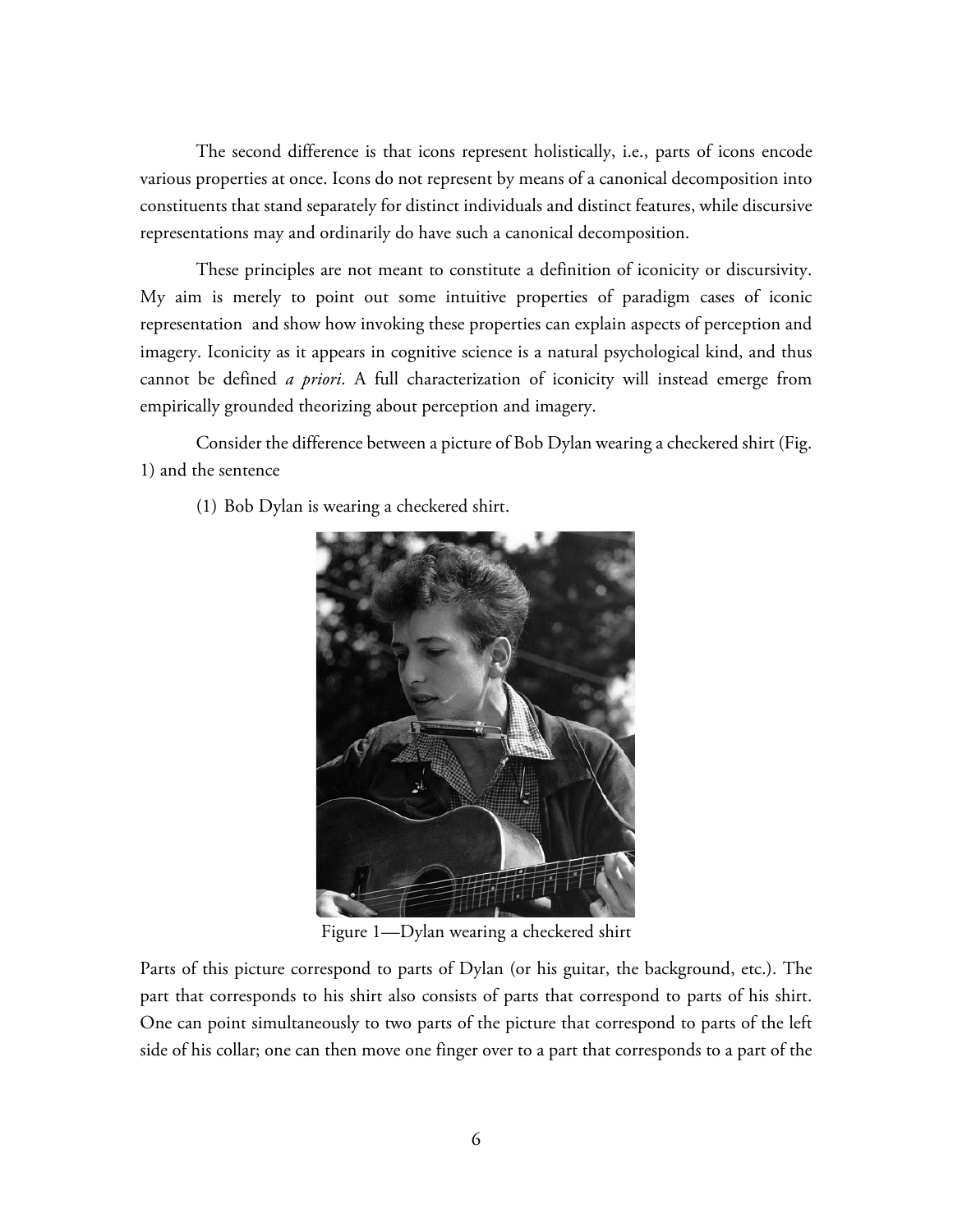right side of his collar. The increase in distance between ostended parts of the picture corresponds to an increase in distance between parts of the shirt.<sup>6</sup>

The picture also encodes properties in a holistic fashion. The part of the picture that represents the left side of the collar of Dylan's shirt also represents its shape, its visual texture, and its (achromatic) color properties. There is no "canonical decomposition" (Fodor 2007, 108) of the picture into discrete parts each of which can stand uniquely for a particular individual or a particular property.<sup>7</sup> Each part of the icon encodes location values along represented spatial axes as well as features instantiated at that location.<sup>8</sup>

A sentence like (1) lacks these properties. No part of (1) represents part of Dylan (nor do parts of the name 'Bob Dylan'). Distance relations among parts of (1) also do not track distance relations in what is represented. And finally, some parts of (1) represent individual items or properties without being holistically bound up with other items or properties. For example, 'checkered' represents a surface texture without representing the object that has that texture, its specific shape, its location in the scene, etc. Discursive representations like (1) have

<sup>&</sup>lt;sup>6</sup> This distance-preservation principle is not a necessary feature of icons. Even icons that tend to obey it, such as photographs, do so in a way that is indexed to particular spatial coordinates. For example, two spots right next to each other on a (two-dimensional) photograph might represent parts of the scene that are remote on the z-axis of the three-dimensional scene—think of a photo taken at the top of the Grand Canyon pointing straight down, such that a part of the photo representing the ground right at one's feet might be adjacent to a part representing the bottom of the canyon. It also seems at least conceptually possible that there could be a format in which parts of representations correspond to parts of what they represent, but the way parts are organized fail to preserve structural relations such as distance. One might argue that a section of a pie chart, for example, has spatial parts that correspond to parts of what it represents—if it represents a segment of the population in favor of a certain policy, greater support for the policy is represented by more parts in the relevant segment. Yet spatial relations between parts of a segment may not express anything about the relations between the people in favor of the policy. In addition to the isomorphism of distance preservation, computations over icons in human minds also tend to exhibit a "second-order isomorphism" (Shepard & Chipman 1970), where computational relations between representations mirror relations between objects or stages of objects; see the discussion of mental imagery in Section 3.1.

<sup>7</sup> Fodor (2007) also argues, following Kosslyn (1980), that one can freely segment icons spatially and preserve semantic significance, such that icons have no canonical decompositions of any sort. Nothing below hangs on whether this claim is true.

<sup>&</sup>lt;sup>8</sup> These properties of icons hold of parts down to some level of fineness of grain; there will inevitably be parts (e.g., individual molecules) that fail to represent anything, let alone some part of the scene or holistically bound clusters of features (Fodor 2008, 173n6). This suggests that icons must break down into primitive representational parts, though what counts as a primitive part will be relative to a particular type of representation (e.g., the primitive parts of some photographs may be pixels, each of which corresponds to some part of the scene and represents values along color and spatial dimensions).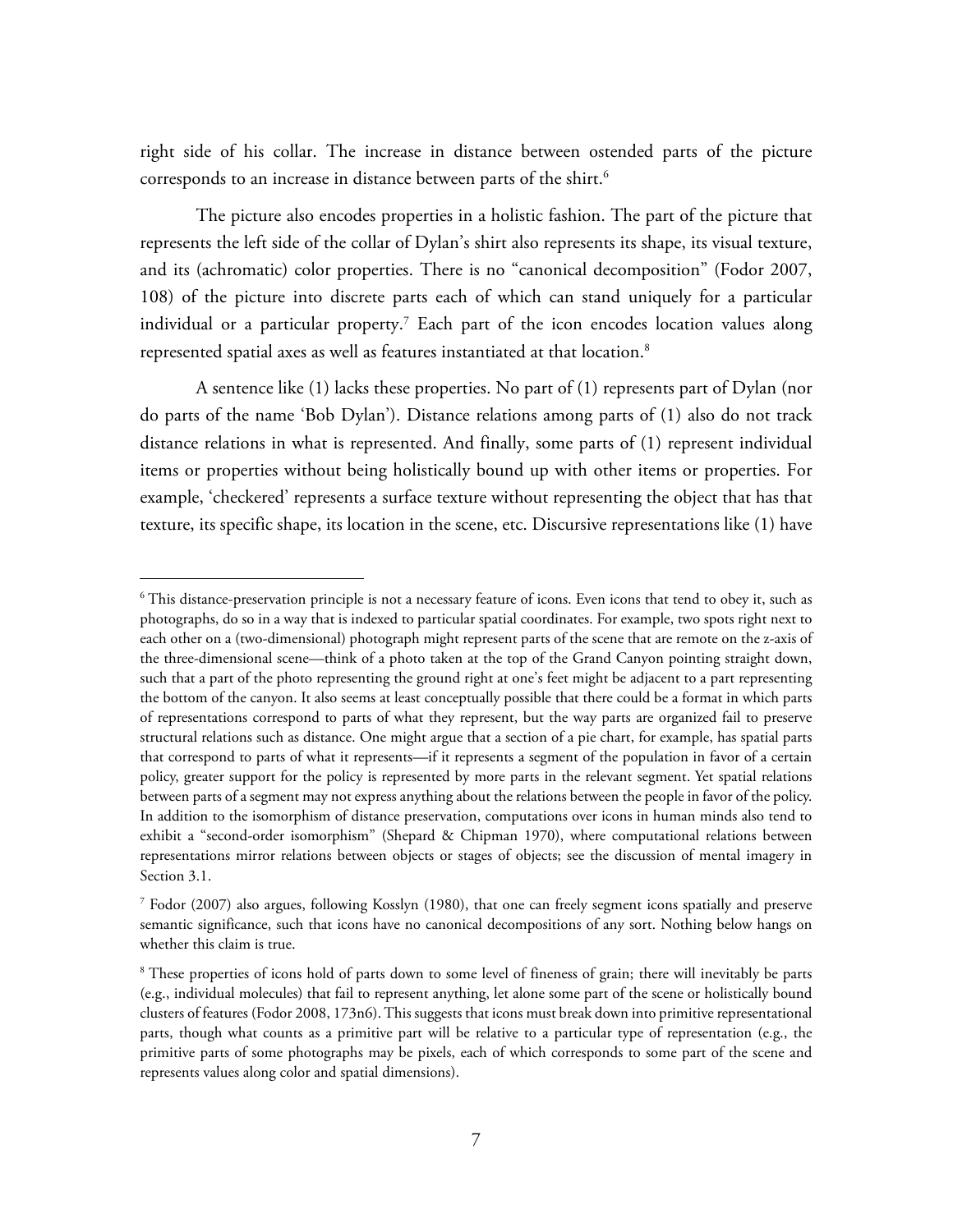canonical decompositions into a relatively small number of constituents rather than consisting of an array of parts that holistically bind featural information.

The core difference between iconic and discursive representations is that the latter do, and the former do not, break down into recombinable parts each of which can stand uniquely for a particular property, location, or individual.

The term 'iconic' has been used for decades in cognitive science to refer to representations with the properties just mentioned (Neisser 1967; Kosslyn 1980; Kosslyn et al. 2006; Fodor 2007; Carey 2009). Burge, for example, writes that "perceptual representation has a structure relevantly like that of pictorial representation" such that "[j]ust as one cannot draw a line without drawing its length, shape, and orientation, one cannot visually represent an environmental edge as such without representing its length, shape, and orientation, as such" (Burge 2014b, 493).

Dretske (1981; 2000) argues that perceptual representations are analog in that they contain "non-nested" information. The information that s is F "nests" the information that s is G if there's some analytic or nomic relation between s's being F and s's being G. For example, a representation of some determinate shade of red "nests" information about the category *red* as well as simply *color*. For Dretske, analog representations always carry *non-*nested information (Dretske 1981, 136ff). Dretske's condition on analog representations carrying non-nested information captures the fact that icons compose features holistically; if each part of an icon represents multiple properties at once, then a representation of one feature will have to also represent a value along another feature dimension, and thus will necessarily carry non-nested information.9

<sup>&</sup>lt;sup>9</sup> There are many other senses of 'analog' in the literature, too many to detail here. Goodman's (1976) notion of "density," i.e., that between any two atomic representations there lies a third, is arguably far too stringent (though Haugeland [1998, 82–83] pointed out that it is "everybody's aboriginal intuitive idea of analog systems"). Goodman's account nonetheless captures (*inter alia*) the fact that distance relations between parts of icons correspond to distance relations in what's represented and that properties represented in icons vary along continuous (though not necessarily dense) feature dimensions; hence it will typically (but not always) be true that between any two parts of an icon lies another part and that between any two values along a particular dimension lies a third value. David Lewis (1971) argues that analog representations use magnitudes to represent magnitudes, which is true of icons (Carey 2009, 118–135). Icons may be best understood as supersets of coordinates along analog feature dimensions, thereby capturing all these conditions on analogicity (Quilty-Dunn 2017). If parts of icons vary along multiple continuous dimensions at once—e.g., part of a photograph might simultaneously have values along dimensions of hue, saturation, brightness, and the spatial x- and y-axes of the image—then they can be modeled as coordinates. In that case, parts of icons will map continuous magnitudes to continuous magnitudes, values will be holistically bound together in each set of coordinates, and it will often be that between any two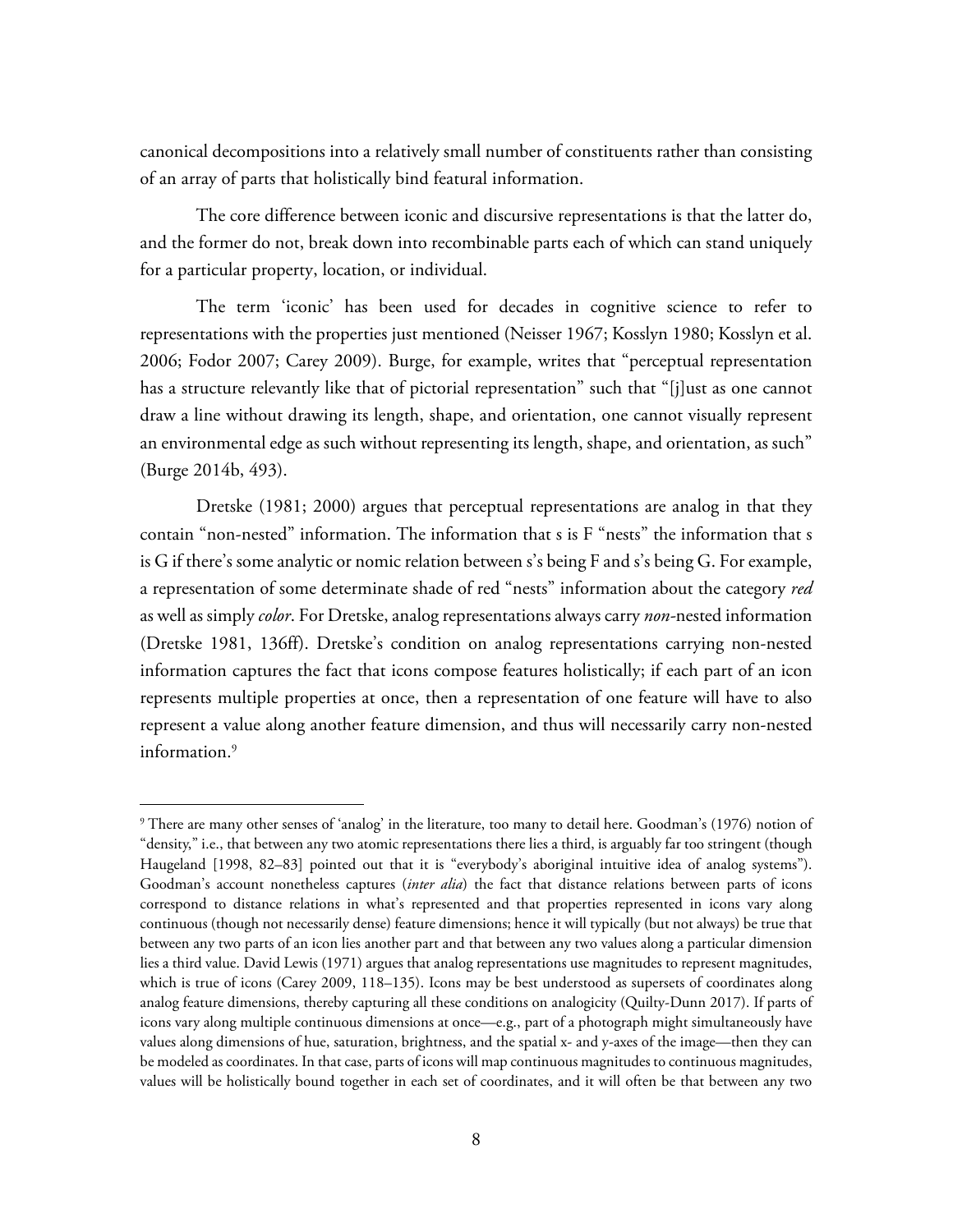The best way to substantiate the claim that parts of icons correspond to parts of the scene and represent multiple features holistically is simply to demonstrate its explanatory utility. In the following section, I will describe some evidence that supports the thesis that perceptual systems output mental representations that are iconic in this sense. One might object to the notion of iconicity developed here. A successful version of this objection that still sought to appeal to iconicity in explaining perception would require an alternative notion of iconicity with independent empirical substantiation. Block (ms.) writes that nobody has adequately defined iconicity, and as noted above, my aim is not to provide such a definition. But even if nobody has adequately *defined* iconicity, the *phenomena* discussed in the following section that are explained by appeal to iconicity indirectly provide a characterization in terms of parts that represent parts and encode features holistically.

# §3. Evidence for Perceptual Icons

 $\overline{a}$ 

I'll now argue that there is considerable non-demonstrative evidence in favor of the hypothesis that at least some of the representations outputted by perceptual systems are iconic (i.e., are "perceptual icons"). It's important to note at the outset that accepting this hypothesis does not necessitate that *all* perceptual representation is iconic and is therefore compatible with perceptual pluralism. Even such a staunch defender of iconic format in perception and perceptual imagery as Kosslyn still affirms that "there are two sorts of representations

values along a continuous dimension there lies a third. There may be mental representations that are analog in some sense but are not iconic, since they use magnitudes to represent magnitudes but fail to bind them to spatiotemporal values, such as analog magnitudes in numerical cognition (Clarke ms.). Though these analog representations encode features one-by-one, they simply do not compose features together at all (e.g., numerosity can be represented independently of location or other features). There is good reason to think that when analog representations *do* compose features like color, shape, and location together, however, they do so in a manner that obeys the principles of holistic binding and parts correspondence that are characteristic of iconicity (e.g., in ensemble perception and mental imagery). Since the perceptual object representations discussed in Section 4 below compose features together non-holistically, they tell against any analog-based account of perceptual object representation; there is no independent reason to suppose analog feature dimensions can bind together without doing so holistically. Intuitively, while you might be able to have separate analog representations for color and shape, an analog representation that simultaneously represents both—e.g., an image—does so by means of the same parts of the representation and is therefore holistic. Finally, I note that Haugeland's (1998) distinction between analog and digital representation eschews format differences entirely, but while his theory is of interest, I cannot devote adequate space to discussing it here. The usefulness of format-based distinctions will be clear in what follows.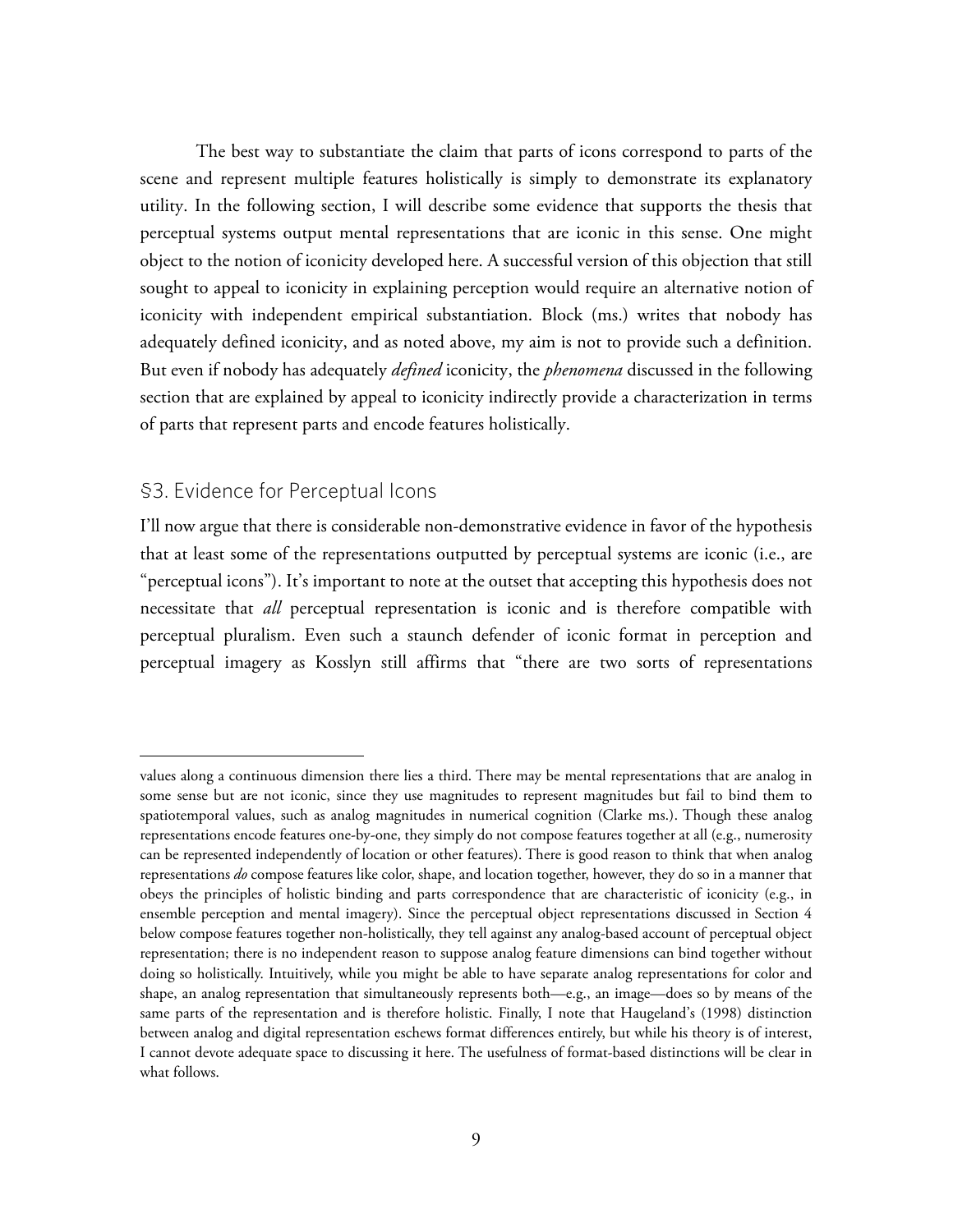underlying images, one 'perceptual'…and one discursive" (1980, 142), the latter constituting "a list of facts in a propositional format" (1980, 144).

The evidence for perceptual icons is broad and diverse, and too large to be chronicled here with any reasonable degree of completeness. One such example is topographic mapping in sensory cortices, where (e.g.) spatial location and features like edge orientation are holistically bound together (Kosslyn 1994).

Another is high-capacity sensory memory stores (Sperling 1960), such as "iconic memory." Sperling briefly showed subjects rows of (e.g., 9) letters. Subjects could name only 3 or 4. But when a row was cued after the letters disappeared, subjects could name nearly all the letters in that row; this suggests that a high-capacity representation is briefly stored early in visual processing. The high capacity of early sensory memory stores can be explained by icons that lack constituents for separate individuals and can thus store additional items without requiring additional vehicles (Fodor 2007). Moreover, holistic feature-binding requires icons to encode many features at once (Dretske 1981).<sup>10</sup> Bronfman et al., for example, found that color properties of rows of letters are represented "spontaneously and without cost" (2014, 1401) in a task that involves encoding the letterforms of only a single row; the fact that color comes for free with shape in this way is a prime example of high-capacity holistic feature binding. There is controversy about whether all the information in such studies is represented consciously (Phillips 2011; Block 2014a; Ward et al. 2016), but there is general consensus that the information is *represented*, which suggests iconic format whether or not it phenomenally overflows cognitive access (cf. Gross & Flombaum 2017; Quilty-Dunn ms.). Indeed, the apparent richness and fine-grainedness of perceptual phenomenology may constitute another form of evidence for nonconceptual perceptual icons (Tye 2006).

I'll now focus in detail on two examples: mental imagery and ensemble perception. The purpose of the following discussion is twofold—first, to argue that there are perceptual icons, and second, to show that perceptual icons obey the principles outlined in the previous section, especially that they lack separate symbols for separate properties and individuals.

*3.1—Mental imagery*. The imagery debate has been raging since the early 1970s, with Kosslyn, Shepard, and others defending the iconic interpretation, and Pylyshyn, Dennett and others defending the discursive interpretation. Phenomena like mental rotation (Shepard and Metzler

 $10$  Fragile visual short-term memory is another sensory memory store and also seems to be iconic, as suggested by its high capacity and holistic binding of shapes to locations (Pinto et al. 2013).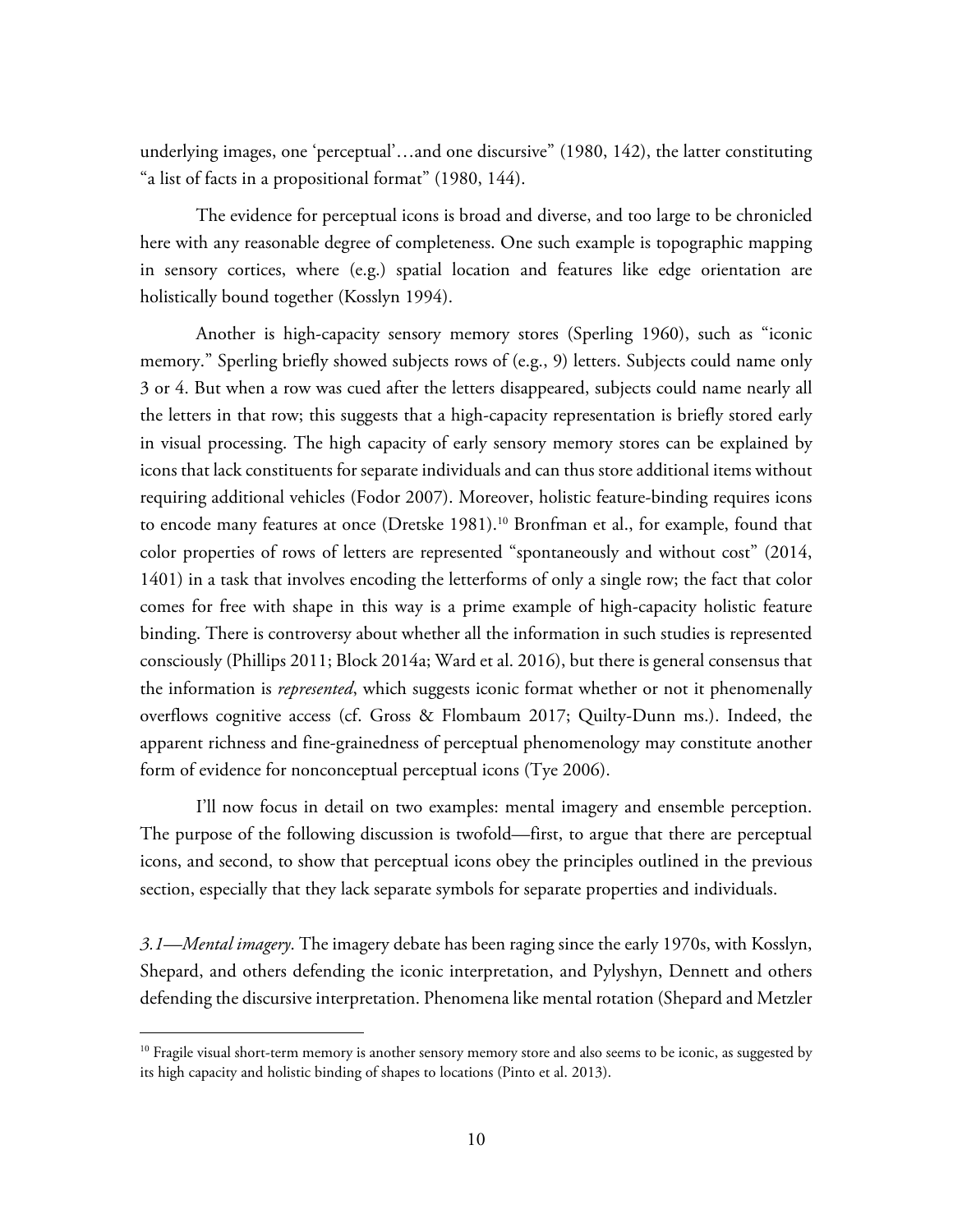1971) and image scanning (Kosslyn et al. 1978) seem to show that differences in processing speed are proportional to spatial differences in what is represented, suggesting that the processing involves manipulating or "scanning" iconic mental images with functional analogues of the spatial properties of the represented scene.

Finke and Pinker (1982), for example, showed participants a picture containing four dots; then the picture disappeared and was replaced by an arrow pointing in a specific direction, and participants were asked whether the arrow was pointing at one of the previously presented dots. Reaction times increased proportionally to the degree of distance between the arrow and the dot. The iconic interpretation of this effect is that the subjects form a mental image of the dots and compare the orientation of the arrow. The proportionality between distance and reaction time is explained by appeal to the functional–spatial structure of the icon itself.

This explanation invokes iconic representations with parts that correspond to parts of the scene. In order for reaction times to increase when reporting on greater distances between the arrow and the dot, subjects must need to access intermediate location values one after another such that a greater number of intermediate location values takes more time. There must therefore be parts of the representation that correspond to locations in the scene such that scanning over a longer distance requires scanning over more parts of the image.

Moreover, parts of the representation not only correspond to parts of the scene, they also encode both the location and any shape present at that location. The functional relationship between the part of the representation that represents the arrow and the parts that represent each dot is explained by the fact that each of those parts also represents a certain location value, thus situating representation of shape within a larger functional–spatial array. One cannot access the shape of the arrow without accessing its location, suggesting holistic binding. Iconic explanations of image-scanning therefore invoke the holistic character of  $i$ cons. $^{11}$ 

<sup>&</sup>lt;sup>11</sup> Pylyshyn (2002; 2003) has argued strenuously for a purely discursive model of mental imagery. I cannot engage with his arguments at length here (see Kosslyn et al. 2006). It's worth noting, however, that so-called "iconophobic" models of mental imagery have perennially been on the defensive, while the most exciting empirical developments have been driven by iconic models of mental imagery despite constant (and useful) methodological critique from Pylyshyn and others. The predictive success and resilience of iconic models is a powerful reply to such critiques (Prinz 2002).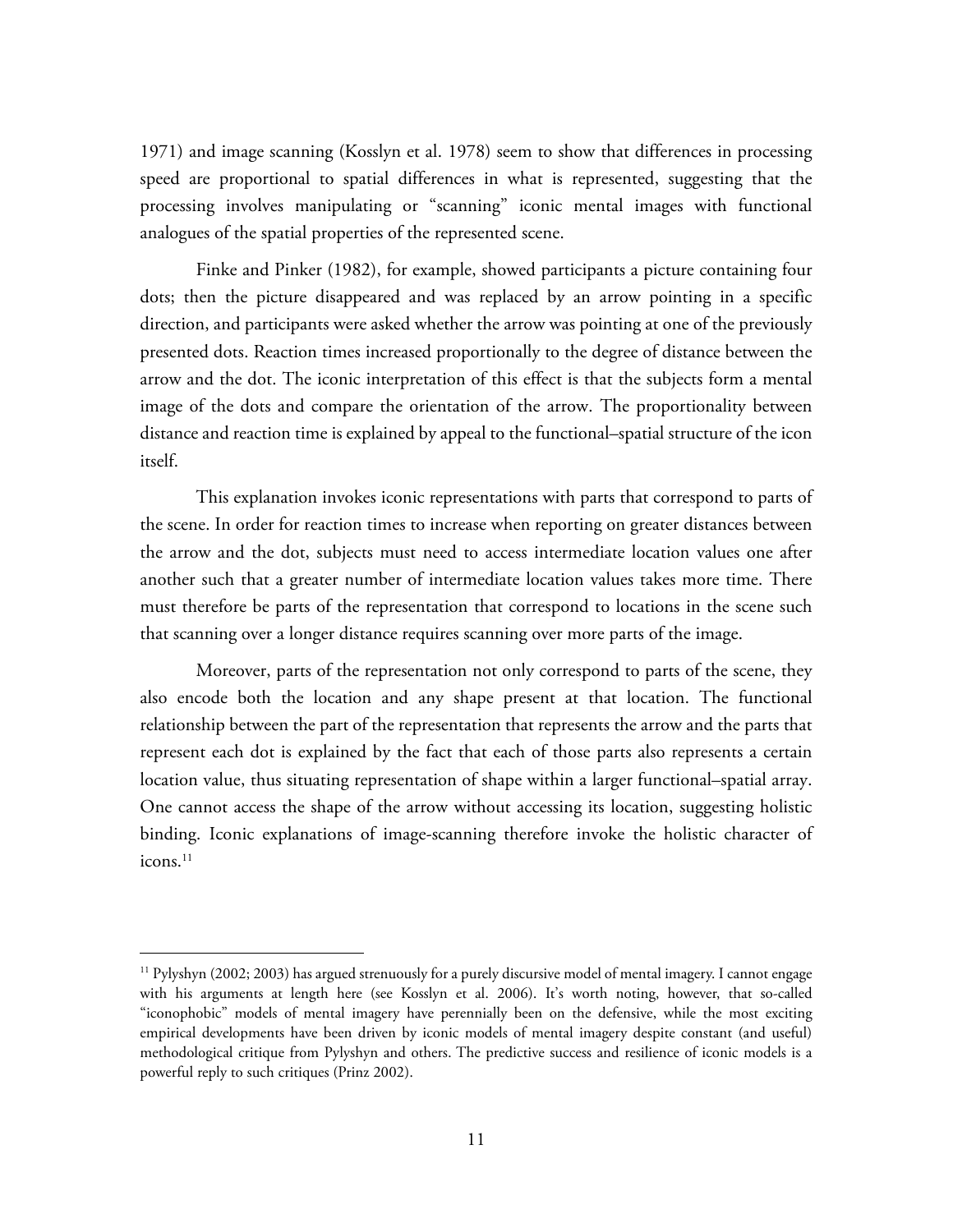Imagery occurs in topographically mapped cortical areas also used in online vision (Kosslyn et al. 2006, chapter 5). Topographically mapped areas of visual cortex are also the loci of the informational persistence involved in iconic memory (Duysens et al. 1985), suggesting a commonality of format. Imagery can also enhance perceptual discrimination in the same sort of task as online perceptual learning (Grzeczkowski et al. 2015). Moreover, vision and visual imagery compete for resources (Pearson et al. 2015). The thesis that visual imagery and early vision share the same representational format explains these interactions.

*3.2—Ensemble perception*. People can only explicitly individuate about four individual objects at once (Pylyshyn 2003). Nonetheless, there is evidence that we extract statistical regularities in scenes by computing over many more than four objects. This capacity is known as ensemble perception or perception of summary statistics.

In a pioneering study, Ariely (2001) showed participants as many as 16 circles of varying diameters. Participants were then shown a probe circle and asked whether it was identical to one of the 16 just seen. They were more likely to answer "yes" the closer the diameter of the probe was to the mean diameter of the set (independently of whether the probe actually was a member of the set). This result requires participants to encode the average diameter of the set of circles even though they do not encode each individual circle as such. Furthermore, they were also above chance when asked explicitly whether a probe was greater or smaller in diameter than the average of the set.

Ensemble perception suggests that participants represent an array of items without deploying a discursive representation for each individual item that can be stored and used for report. If participants deployed discursive representations for each individual item, then they should succeed at identifying an object as a member of the set. But Ariely found that "observers were unable to distinguish test spots that were in the set from those that were not" (2001, 159). Similar effects have been found for color (Haberman, Brady & Alvarez 2015), location and motion direction (Hubert-Wallander & Boynton 2015), and even facial emotions (Haberman & Whitney 2012).

Ensemble perception can be explained by supposing that perceptual icons function as inputs to processes that extract statistical averages. This explanation in terms of iconic inputs to ensemble coding can explain why participants lack information about whether an individual item was a member of the presented set as well as why ensemble coding can average over so many items—the items were encoded iconically and were not segmented out and represented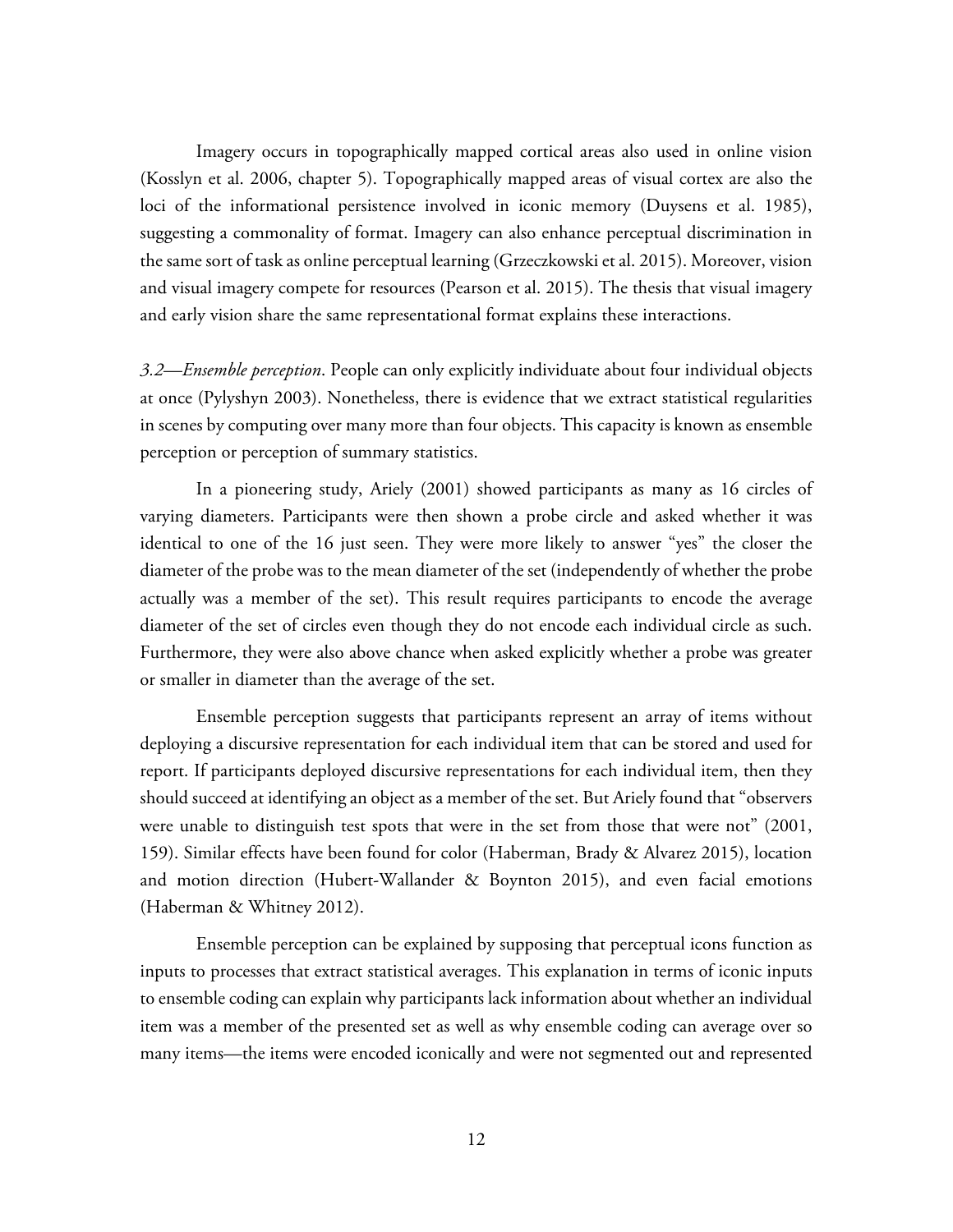by distinct discursive representations (see also Fodor's [2007] discussion of "item effects"). Ensemble perception also proceeds independently of loading visual working memory with discursive representations (Epstein & Emmanouil 2017). Moreover, the fact that ensembles seem to be storable in iconic memory (Bronfman et al. 2014) provides independent support for their iconicity.

Moreover, people with prosopagnosia (or "face blindness") perceive ensemble properties for faces such as average emotion and identity, with performance comparable to control subjects with normal face-recognitional abilities (Leib et al. 2012). The same subjects who are unable to identify individual faces, therefore, nonetheless perceive the average identity of a crowd of 18 faces. If ensembles are computed on the basis of iconic representations that fail to deploy discursive symbols for individual items, this discrepancy can be explained. Prosopagnosics may be unable to deploy discursive representations for individual faces (thus explaining their failure to recognize individual faces) but retain the capacity to iconically represent an array of faces, which can then be averaged over.<sup>12</sup>

There is good (tentative, abductive) reason to suppose that there are perceptual icons. But as we will see below, not all representations delivered by perceptual systems are iconic.

# §4. Perceptual Object Representations

The most striking example of discursive format in perception occurs in object perception. Kahneman, Treisman, and Gibbs (1992) showed the existence of an "object-specific preview benefit" (OSPB) in a kind of experiment known as an object-reviewing paradigm. In the object-reviewing paradigm, participants are presented with two objects (e.g., circles) in which features are previewed (e.g., letters). The features then disappear and the objects move in different directions. Then a feature flashes in one of the objects and participants answer whether it's one of the previewed features or not (or simply name the feature). It doesn't matter for the task which object the feature was originally previewed in. If, however, the same feature was previewed in that particular object originally, participants are quicker at identifying a match. For example, in Figure 2, participants would be quicker to recognize the 'T' as a match if it were presented in the same object in both the preview and target displays. This is true even though the objects are qualitatively identical (thus the effect is not feature based) and move

 $12$  This explanation posits that some aspects of face perception deliver and operate over discursive representations—for more discussion, see Quilty-Dunn 2017.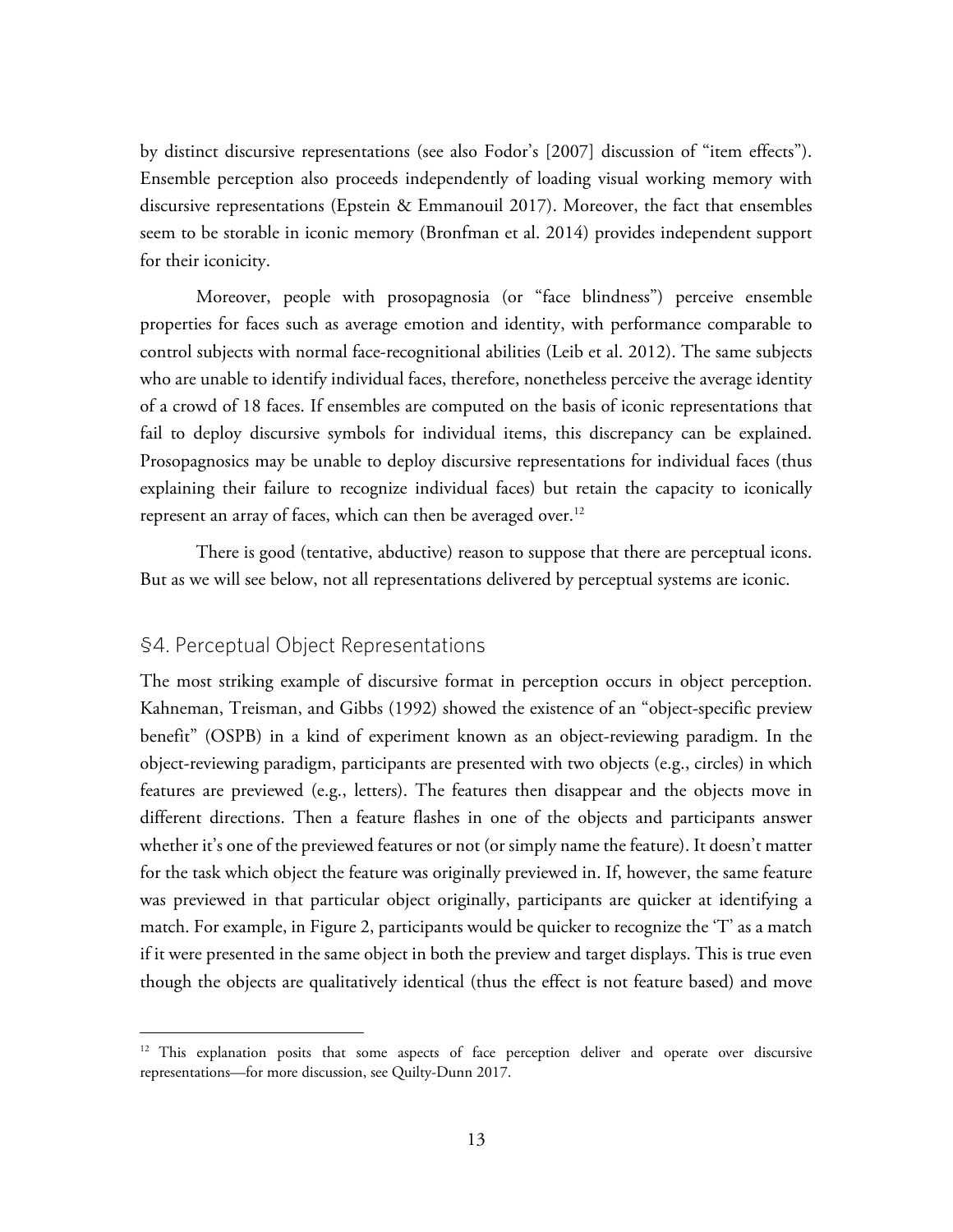locations after previewing (thus the effect is not location based). The effect is genuinely object specific.

Kahneman et al. posited the existence of "object files" to explain the coherence of scene-level visual perception across changes in retinal stimulation, leading to the prediction of an OSPB (Kahneman and Treisman 1984). Object files are representations of particular objects that do not represent objects via any particular feature, but rather bind features by attributing them to the same object.



Figure 2—An object-reviewing paradigm (adapted from Mitroff et al. 2005)

Object files are linked to the "visual indexes" or "FINSTs" studied by Pylyshyn, Scholl, and others. While the notion of object files arose from studying the OSPB, the notion of visual indexes came from studying multiple-object tracking (MOT). In the classic MOT paradigm, participants foveate on a fixation cross while roughly eight objects (e.g., squares) populate the rest of the stimulus (Pylyshyn & Storm 1988). Some small number (e.g., four) of the objects will flash, indicating that they are to be tracked, while the rest are to be ignored. Participants are remarkably good at tracking three or four objects, even when the objects are qualitatively identical and intersect each other's paths and even when they are occluded by hidden barriers.

Visual indexes and object files are plausibly manifestations of the same underlying capacity. Object files need spatiotemporal addresses of objects to maintain identity over time and across changes, which would be supplied by a visual index. MOT leads properties of objects to be encoded and stored (Bahrami 2003) and boosts the OSPB (Haladjian & Pylyshyn 2008). These results suggest that visual indexes and object files are bound together in perceptual representations of objects.

In order to avoid confusion, I will refer to perceptual object representations (PORs). PORs are representations of objects that select individuals through the deployment of a visual index and store information about the objects they represent.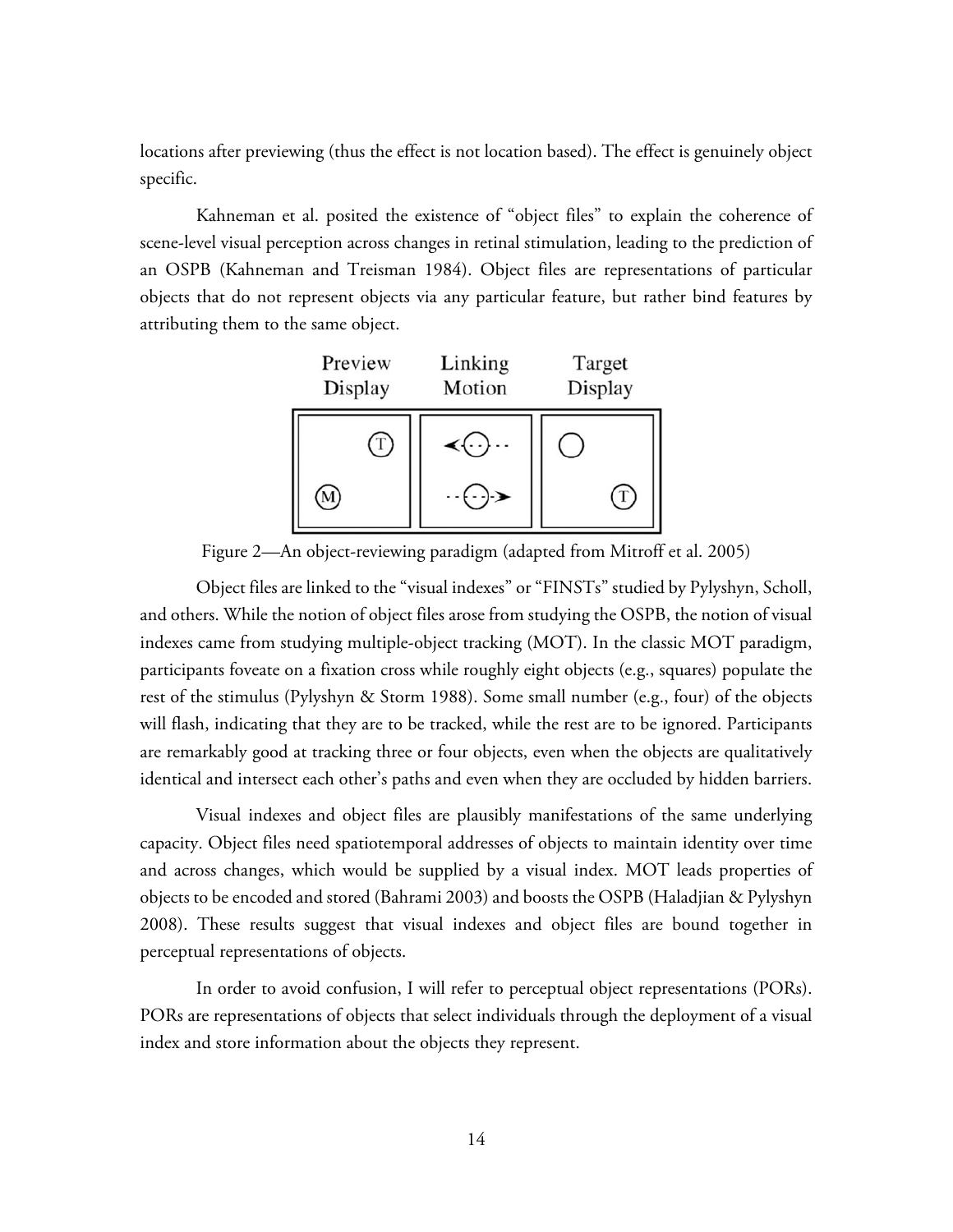The mere existence of PORs places pressure on a wholly iconic model of perception. Object perception requires a segmentation of the percept into constituent PORs, and thus rule out a naïve view of perception on which the visual system delivers a single pure, unsegmented icon. This view is obviously implausible, however, since other forms of segmentation like figure-ground segregation or other forms of perceptual grouping are incompatible with it as well. Instead, anti-pluralists can allow that the visual system segments the visual field, but still require that every output of perceptual segmentation processes is an icon.

Carey (2009) cites evidence that, when shown two groups of cracker that are then hidden in buckets, children crawl toward the bucket with more overall cracker; however, this only occurs when the number of individual crackers is three or less, suggesting that object representations are involved (Feigenson et al. 2002). However, it is unclear why the mere ability to represent and sum over surface area implicates iconic format, since surface area can be represented in any format. This experiment therefore doesn't seem directly to probe representational format.

There is a wealth of evidence that does bear directly on the format of PORs. It strongly suggests that PORs are not icons.

*(i) Visual indexes.* PORs incorporate an index-like representation of individual objects. The evidence for this hypothesis is that MOT works despite dramatic changes in features. For example, Zhou et al. (2010) found that changing color, luminous flux, and various shape properties did not disrupt MOT. Bahrami (2003) introduced a change detection task, where objects in an MOT paradigm moved around and an object might change its shape or color. Subjects often failed to register changes despite successfully tracking the objects (especially when a "mud splash" appeared on the screen during the change), though detection of changes were better for tracked objects than untracked objects (see also Scholl et al. 1999; Saiki 2003).

This evidence suggests that, while features are bound to objects in MOT, the binding is not holistic. The representation of the object can persist even though features are changing or lost entirely. If the representation of a feature is syntactically separate from the representation of the object, then we would predict that they could detach from one another in the way suggested by these results. This syntactic separation precludes holistic binding and instead requires a distinct constituent that stands for individual objects apart from various features. Thus PORs are not icons.

This argument is not meant to deny that an icon could represent changing features motion pictures would be a salient counterexample. But it is not obvious that such an icon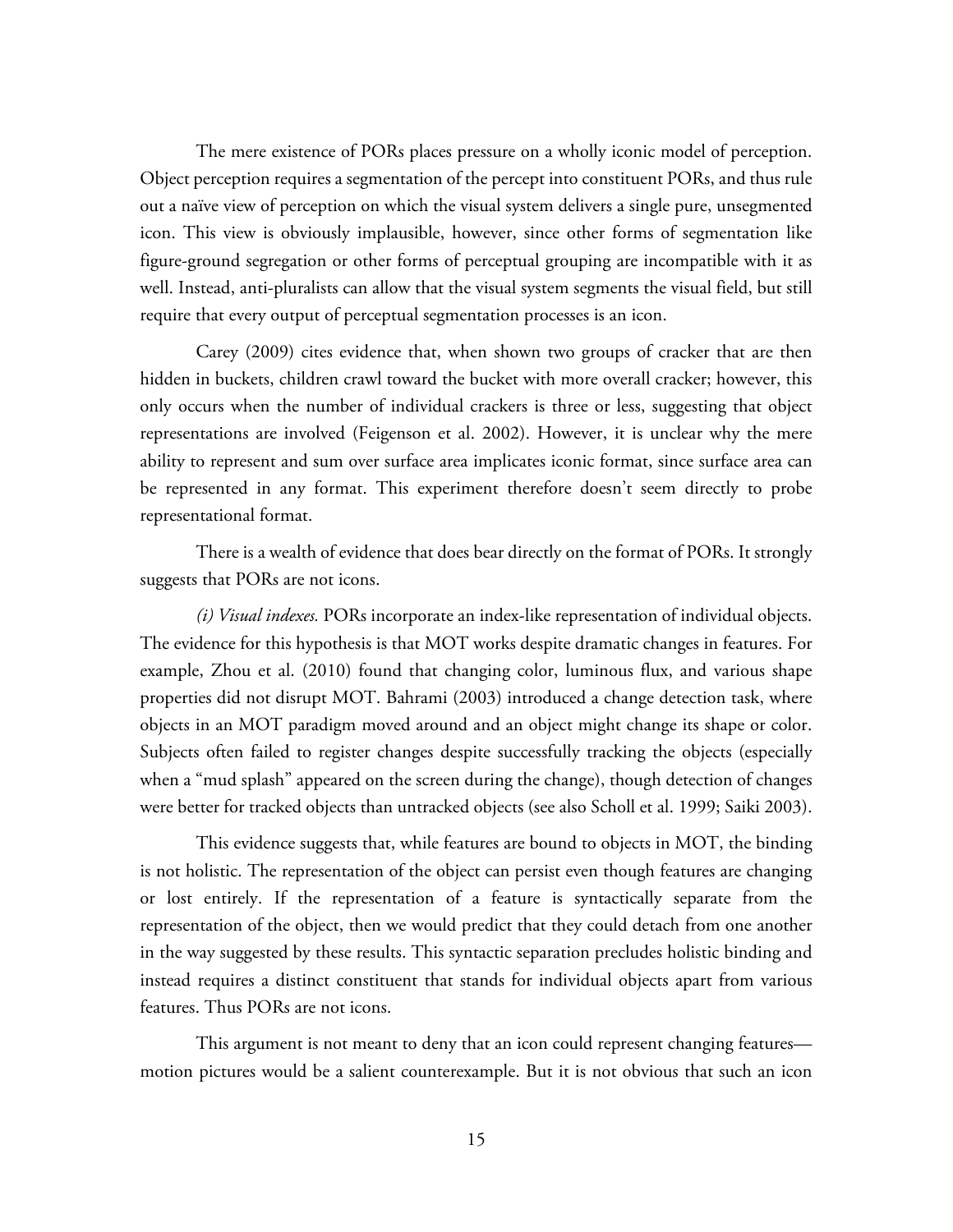would *explicitly* and continuously represent the unchanging identity of an object without the help of some additional representational apparatus, such as a label-like representation persisting across the various changes and securing explicit reference. Nor is the argument meant to deny that an icon could ever lose features (e.g., a color image might somehow become black and white). However, the hypothesis that a POR is a holistically bound iconic representation of an object and its various features would not straightforwardly predict the free loss of even basic low-level features amid successful continuous tracking. Instead, we should expect that features and objects, once bound together, will generally be stored together or lost together. While the change and loss of features is not logically incompatible with an iconic model of PORs, therefore, it is more readily predicted and more easily explained by a discursive one.

The foregoing argument also doesn't require that indexes are label-like in the strong sense of being genuine mental analogues of bare demonstratives such as 'this'. Pylyshyn (2008) holds that view, and it is indeed incompatible with an iconic model of PORs. But what matters is only that the binding between indexes and feature representations is not holistic. The evidence calls for a representation of an object that comes apart from representations of color, luminosity, and various shape properties. This alone is sufficient to reject the view that a POR is an icon. An icon that encodes the color, shape, and location of an object does so holistically, and PORs lack this sort of holistic binding. This is true even if the indexical components of PORs always encode certain properties (e.g., location, trajectory, and even topological shape [Zhou et al. 2010]).

*(ii) Abstract features*. The fact that the indexical components of PORs are not iconic may be compatible with features' being encoded via an icon. The evidence tells against this view as well. Before looking at the evidence, however, note an *a priori* problem. This hybrid view holds that the indexical components of PORs are not iconic, and that featural components are; thus PORs comprise multiple formats at once. But how? If these representations are in genuinely distinct formats, the proponent of the hybrid view must offer an account of how they compose.

This *a priori* point is not necessary to defeat the hybrid view, however. The objectreviewing paradigm can be used to determine how features are stored in PORs, which in turn can shed light on representational format. A series of experiments have showed abstract properties to be explicitly represented in PORs (Quilty-Dunn 2016). Henderson (1994) found an OSPB for letters previewed in objects even when the letters differed in case from preview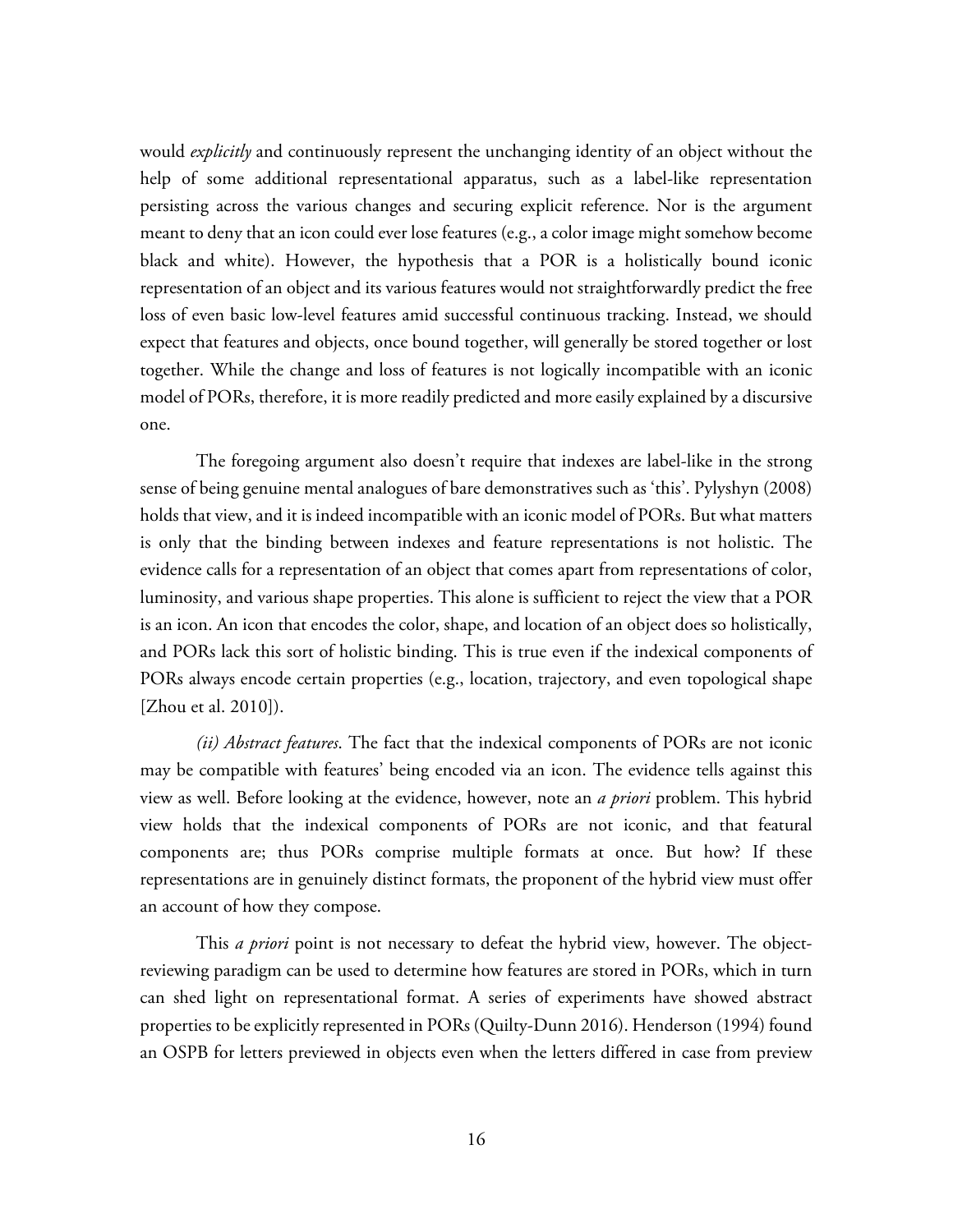to test displays. Gordon & Irwin (1996) used entire words, e.g., 'bread' appeared in the preview display and 'BREAD' in the test display. Given that there are no shapes in common from 'bread' to 'BREAD', the identity of the word must be stored in a format that abstracts away from shape properties.

If features were represented iconically in PORs, then they should be bound together holistically. In that case, a POR should represent high-level properties like the semantic identities of words in a way that is bound up with representations of low-level properties one should not find a high-level property represented independently of low-level properties. That's not to say that icons can't represent high-level properties; rather, they should only do so holistically, just as Figure 1 represents Dylan, but in a way that is bound up with low-level properties (fi.e., with his specific appearance in that photograph). Burge, for example, writes regarding face perception that "higher-level facial attributives never float free from low-level geometrical attributions" (2014a, 578). These object-reviewing results nonetheless show nonholistic encoding of high-level properties that float free from low-level properties.

Burge (2014a) appeals to a distinction between specific and generic low-level properties that ground perceptual attribution of high-level properties. For example, there might be a generic banana-shape property that the visual system uses to ground perceptual attribution of the kind *banana*. One might therefore object that the studies just cited only show high-level properties floating free from specific low-level features, not generic low-level features.

A later study by Gordon & Irwin (2000) found the OSPB even when preview stimuli were words and test stimuli were corresponding pictures. For example, the previewed features might be the words 'apple' and 'bread' and the test stimulus would be a match if it were a picture of either an apple or a loaf of bread (see Fig. 3). Gordon & Irwin found that response times were quicker if the picture of the apple occurred in the same object in which 'apple' was previewed. There are no low-level features in common between the word 'apple' and a picture of an apple—not even highly generic low-level features. The POR needs to store a representation of the category *apple* in a way that completely abstracts away from generic as well as specific low-level features. This capacity would be explicable if what's being stored is a distinct symbol that has the content <apple> and is bound to other features of the object only in a separable, non-holistic fashion. That is, the capacity is explicable if the category is encoded in a discursive rather than iconic format.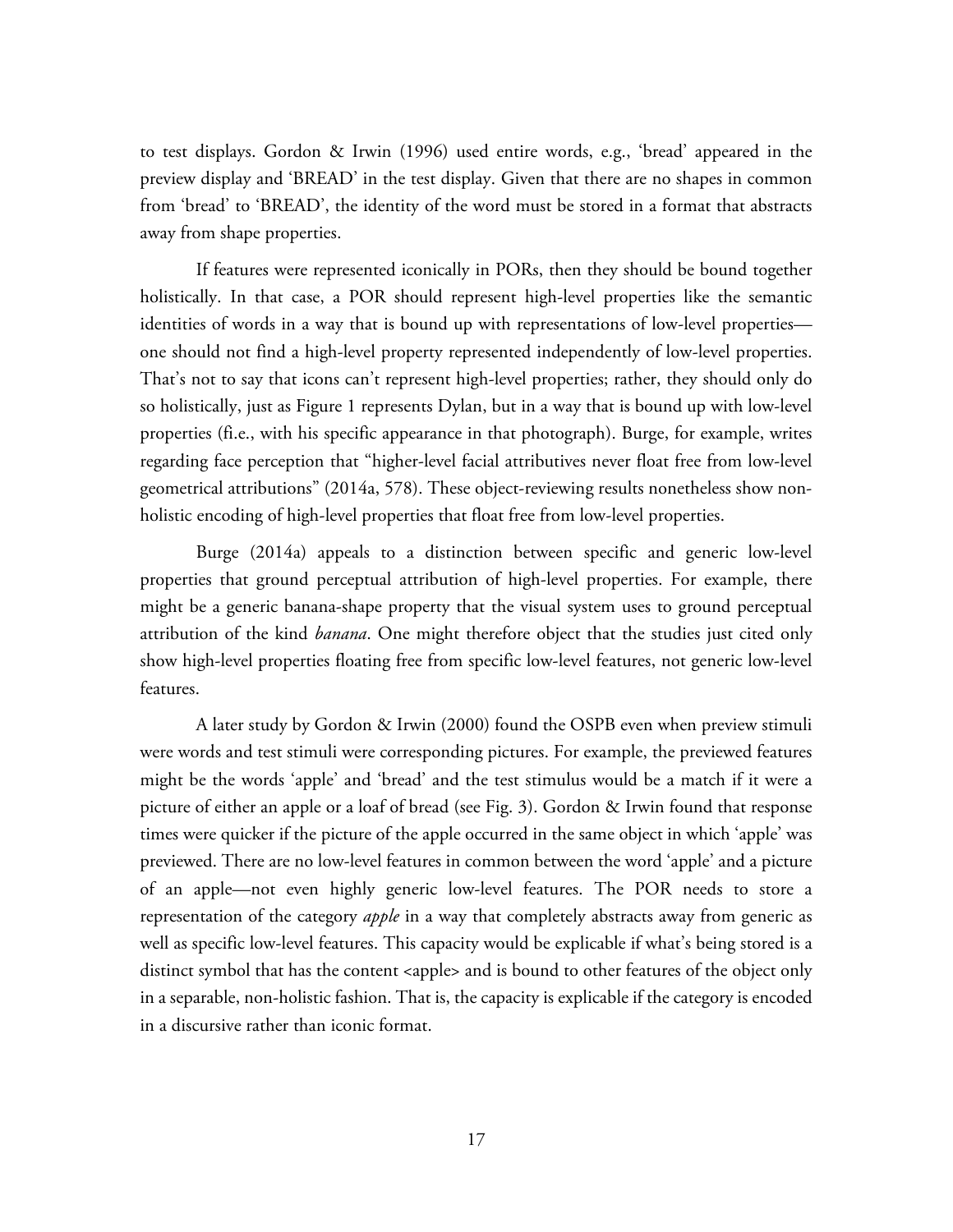![](_page_17_Figure_0.jpeg)

Figure 3—Illustration of Gordon & Irwin (2000)

If discursive representations of categories are bound into PORs non-holistically, then we should expect category representations bound into PORs in one modality to be accessible by another modality. This is precisely what Jordan et al. (2010) found. Jordan et al. used pictures as preview features, after which objects would move to either side of the screen. Subjects then heard a sound come from one side and had to indicate whether the sound matched either of the previewed pictures. For example, suppose objects 1 and 2 are in the center of the display and the previewed pictures are a telephone (1) and a cat (2); 1 and 2 then move to the left and right, respectively. Hearing either a telephone ring or a meow from either side would be a match but hearing a dog bark would not. Jordan et al. found an OSPB: subjects were quicker to identify a sound as a match if it came from the same side as the corresponding object. That is, subjects would be faster if they heard a meow from the right than if it came from the left, since object 2 was previewed with a picture of a cat and moved to the right. The effect is not due to post-perceptual activation of lexical representations like 'cat', since subjects engaged in articulatory suppression (i.e., repeated words in their head during the study), thus loading verbal working memory.

This result vindicates the idea that discursive symbols that stand for categories and abstract away from low-level features are stored in PORs without using a modality-specific format. The authors draw this very conclusion, hypothesizing that PORs "store object-related information in an amodal format that can be flexibly accessed across senses" (2010, 500).

One might try to explain these results through a classical empiricist strategy—namely, by appeal to associative connections between modality-specific icons. Perhaps a visual icon of a cat, for example, is associatively linked to lexical representations like 'cat' and auditory representations like the sound of a meow, such that seeing the shape of a cat causes the activation of an auditory representation. This explanation fails for two reasons.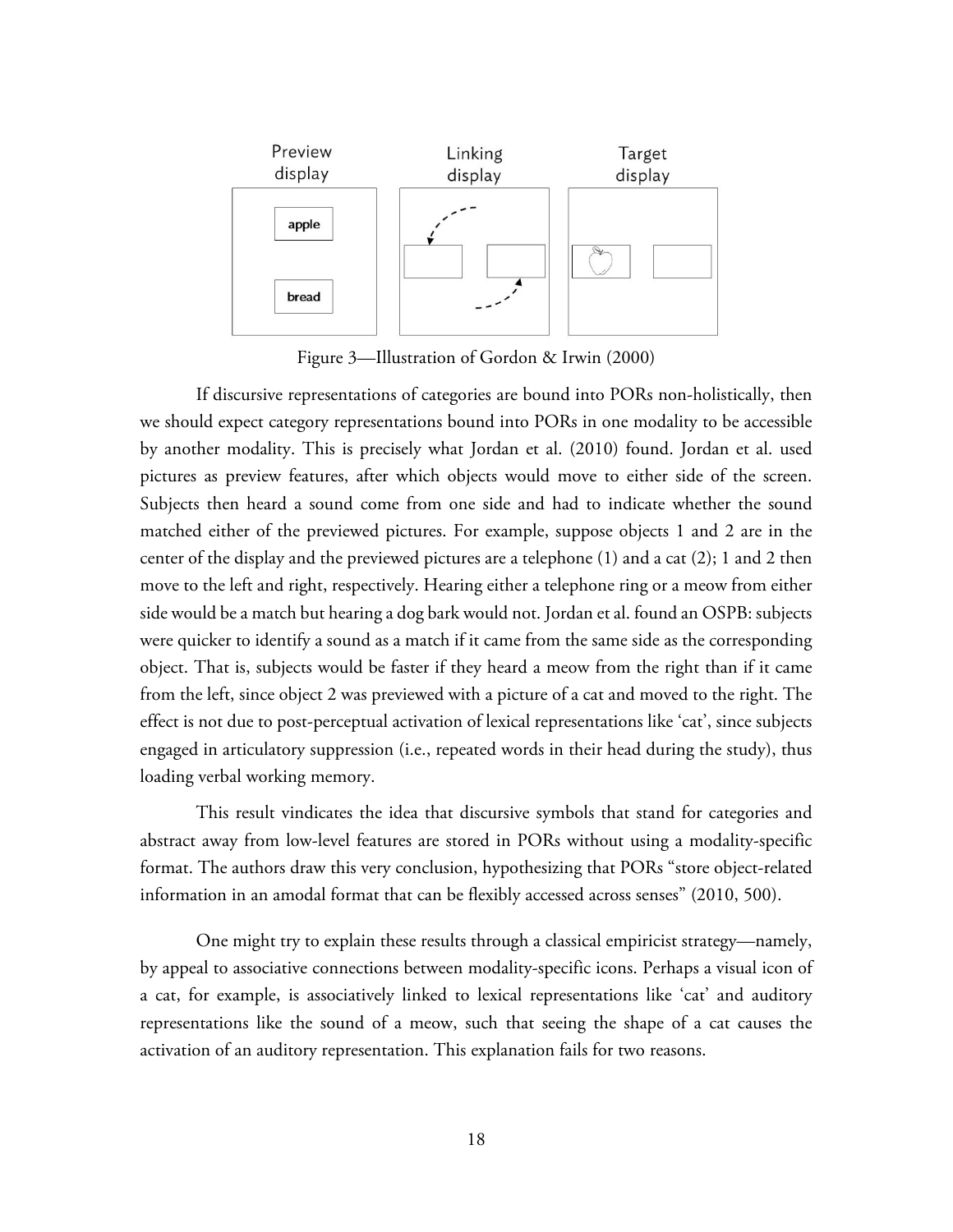First, associative learning involves a "gradual strengthening of something" through repeated exposures (Gallistel & King 2009, 220), while a single presentation of a feature in an object generates the OSPB. There are cases of one-shot associative learning (i.e., learning an association in a single exposure that is then modulable through extinction). But the classic examples of one-shot learning of associations—taste aversion (Logue 1979) and avoidance learning (Seligman 1970)—involve high-arousal affective states such as pain and fear. They also involve species-specific prepared learning (e.g., rats will associate a painful shock with audiovisual stimuli but not gustatory stimuli and will associate a noxious feeling with gustatory stimuli but not audiovisual stimuli [Garcia & Koelling 1966]; see also Bolles 1970). There is no independent reason to suppose that this sort of one-shot associative learning underwrites the OSPB, which involves neither high-arousal affect nor biologically prepared learning.

Second, an associative explanation makes a clear prediction: the OSPB should be found for items associated with the previewed item. Gordon and Irwin (1996) specifically tested this by presenting words as preview features and associated or non-associated words as test features and running a lexical decision task where subjects indicated whether the test feature was a word or non-word. While they found a general priming effect (i.e., reaction time was quicker for discriminating test words associated with a previewed word), they found *no* object-specific benefit for associated items. That is, while reading the word 'doctor' in an object did cause general facilitation for the word 'nurse' over unrelated words like 'bread' (as an associative model predicts), the associated word meaning was not bound into the object file. Therefore the effects that show an OSPB for categories cannot simply be associations between iconically represented features.

These results show that the thesis that PORs encode features in an iconic format is empirically untenable.

*(iii) Low-level features*. As a last retreat, one might admit that indexes and abstract categories are represented discursively in PORs but hold on to the idea that low-level features are represented iconically. This view preserves anti-pluralism in name only. It concedes that amodal discursive symbols are deployed by the visual system alongside icons and therefore seems to be a version of perceptual pluralism. The concessive anti-pluralist could still insist that this view preserves the claim that every output of the visual system is at least *partly* iconic.

Unfortunately, even this view is not consistent with the evidence. If low-level features are represented in an icon in each POR, then low-level features are bound holistically and thus should not come apart from one another. As mentioned above, Bahrami (2003) found that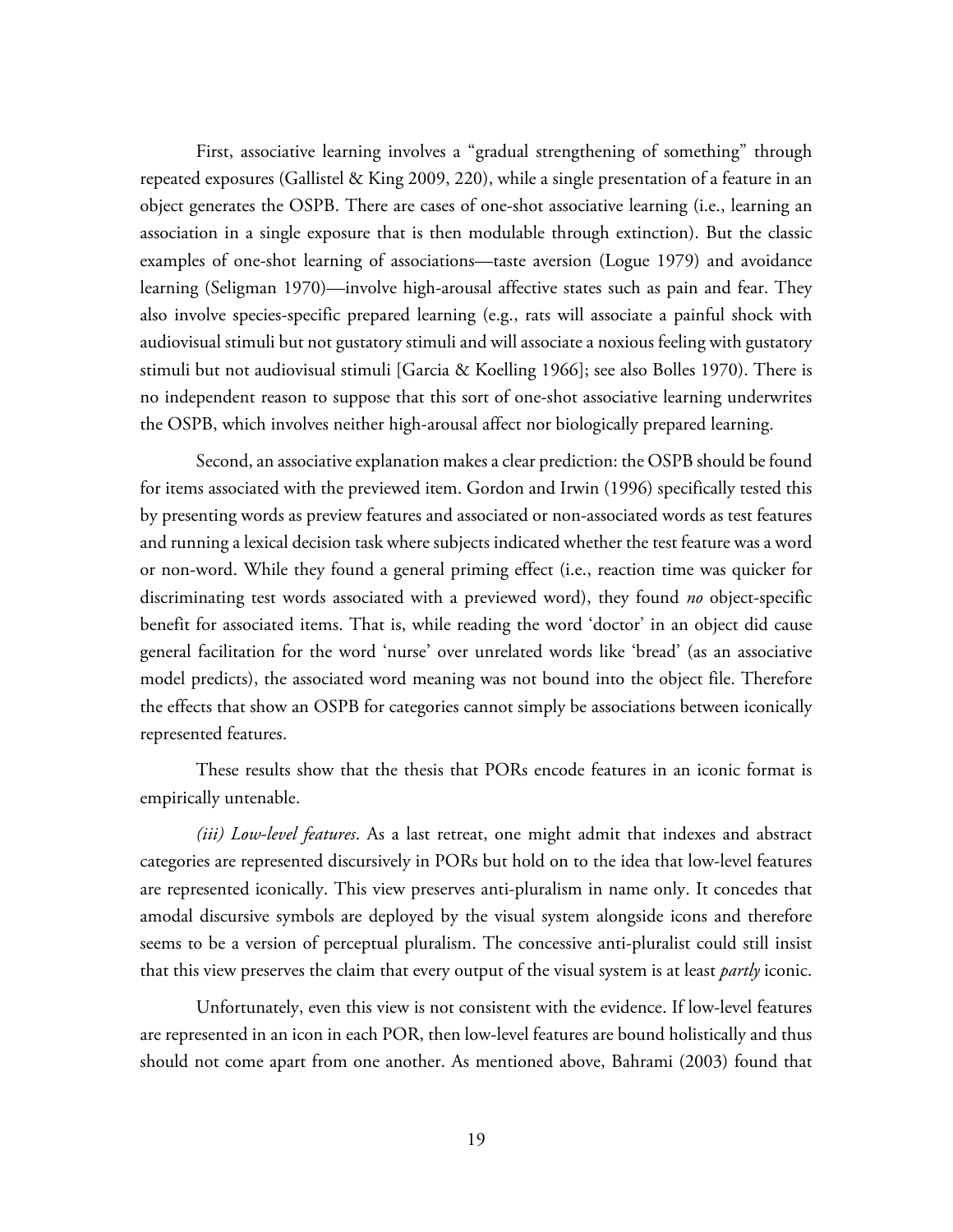participants often failed to store information about the shape and color of tracked objects in an MOT paradigm (though not as often as they failed to store features of untracked objects). Bahrami also found differences in when shape and color were lost. For example, in trials without a distracting mud splash, color changes were detected significantly more often than shape changes. Thus there were trials where color was preserved and shape lost in a POR.13

Green and Quilty-Dunn (forthcoming) argue that low-level features are not encoded iconically in PORs on the basis of independent feature storage in object representations in visual working memory. They cite evidence that subjects can, e.g., store the color of a triangle in a POR without its orientation, and vice versa (Fougnie & Alvarez 2011). Green and Quilty-Dunn argue that this result shows non-holistic feature binding, and thus non-iconic format, in low-level feature representations bound into PORs.<sup>14</sup>

Other evidence consistent with this hypothesis shows that storage limits in PORs are individuated by type of feature. For example, Wang et al. (2017) first showed participants colored triangles at various orientations, took them away for a delay period, and finally

<sup>&</sup>lt;sup>13</sup> It should be noted that, in general, change blindness results do not demonstratively prove loss of stored information. It is consistent with Bahrami's results that subjects merely failed to compare successfully stored information with the information in the post-change display, as Bahrami himself notes (2003, 962), following Simons (2000). Thanks to an anonymous referee for pressing this point. However, the independent evidence discussed below for separate feature dimensions being represented by separate symbols seems to provide at least some reason to favor an interpretation of Bahrami's results as showing a genuine loss of stored information. It's also worth noting that increasing encoding time and using precision-sensitive tests had no impact on independent feature loss in the Fougnie and Alvarez (2011) study discussed below, which suggests that independent feature loss in PORs is not simply an artifact of some performance constraint but genuinely involves the independent storage and loss of features (see also Park et al. 2017). Finally, the Bahrami study found enhanced change detection for tracked items; thus subjects did seem to successfully access their object representations. This provides some reason to think the results may not be a matter of access failure (though comparison failure is still possible). See note 17 for more discussion of the relation between object correspondence and change blindness.

<sup>&</sup>lt;sup>14</sup> Block (ms.) appeals to a distinction between properties that are integral and those that are not, i.e., groups of properties that must be instantiated together (like hue and saturation) and those that need not (like height and speed). I'm skeptical of this distinction, since it seems to me that every object with a certain height must also have a certain speed—even if that speed is zero—and likewise for the other "separable" features Block mentions. That worry aside, however, the notion of integrality is tied to feature types rather than to syntactic modes of composition and thus differs from the holisticity of icons. Block claims that some icons can fail to be represent integrally, as when an icon encodes the width of a volume of liquid but no (determinate) height even though width and height must be coinstantiated. But these sorts of cases involve features that fail to be encoded together at all rather than features that are encoded together and then come apart individually. As argued above, what matters for the holistic character of iconicity is not that features are always encoded together but rather that, when they are encoded together, they are represented by means of the same parts of the representation and thus should not be expected to come apart as readily as if they had been encoded by means of separate vehicles. Block's appeal to icons that lack integrality therefore cannot be used to accommodate the evidence discussed here.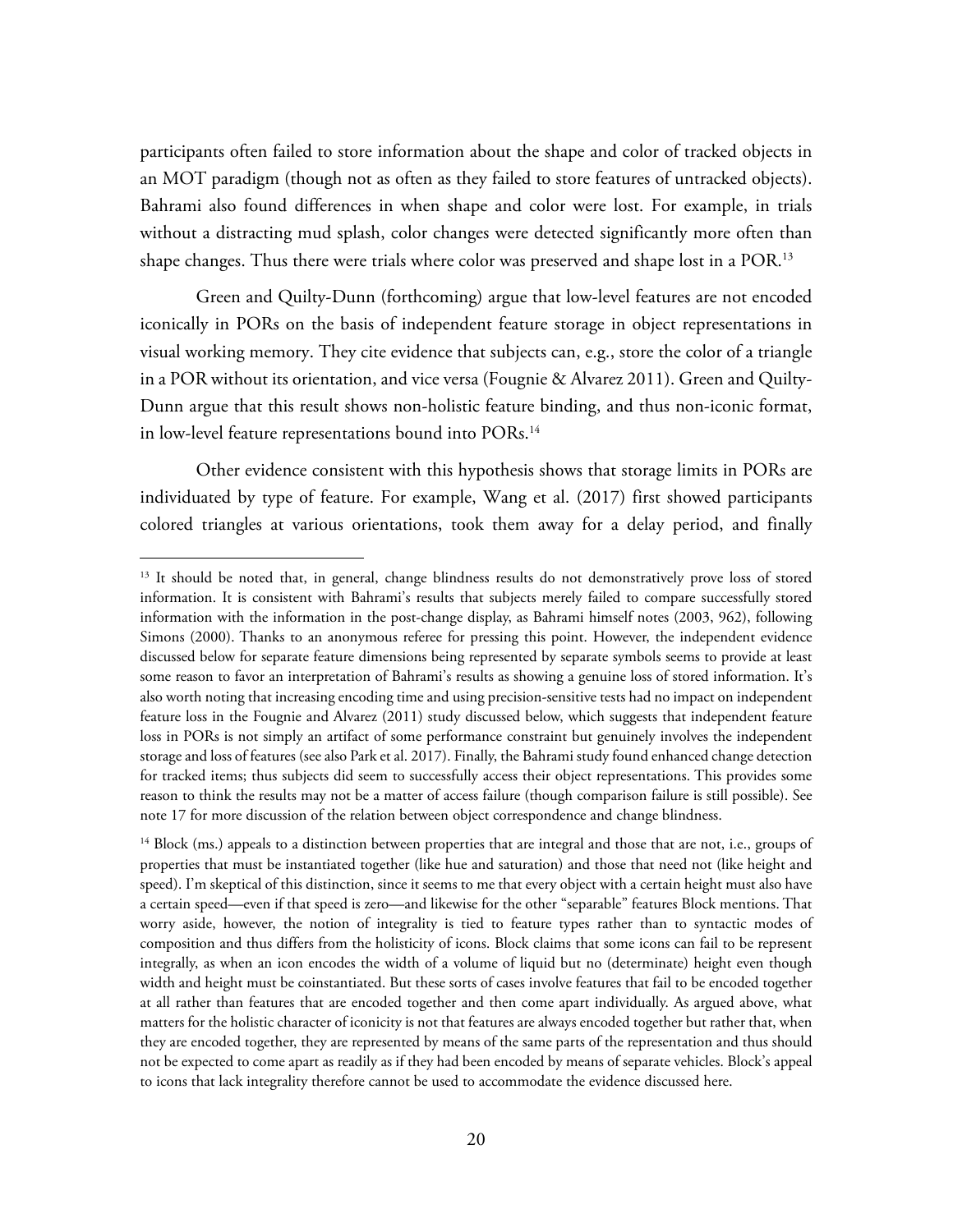displayed a second array of colored triangles that did or didn't change one of the colors or orientations. They also varied the number of different feature values (such that an array of six triangles could have six different colors and only two orientations or vice versa). They found that increasing the number of feature values along one dimension significantly damaged performance on the change detection task for that feature, but not for the other.

On an iconic model, storing both the color and orientation of an object is simply a matter of storing one and the same iconic symbol. It's not obvious why the storage capacities for color and orientation would differ if both features are stored by means of the same symbol. On that sort of model, storing color and storing orientation would be accomplished by storing the very same representation, and thus *ceteris paribus* one would expect aspects of their storage (such as required encoding time, capacity, and duration) to be equivalent (as the evidence once seemed to suggest [Luck & Vogel 1997]). But if instead features in different dimensions are stored by means of discrete symbols, then the storage capacity for color (represented by one symbol) and for orientation (represented by another) could easily vary independently. The fact that storage capacities differ for distinct feature dimensions is therefore better explained by separate symbols for separate features that can be stored independently from one another. Green and Quilty-Dunn (forthcoming) argue that a large body of evidence supports a "multiple-slots" model of object-based storage in VWM, where representations along different feature dimensions are stored in dimension-specific slots whose storage capacities vary independently. The idea of storing representations of features in separate working-memory slots is hard to square with a model on which features are holistically bound into a single iconic symbol.

There is no compelling positive evidence for iconic format in PORs and a plethora of compelling evidence against iconic format in PORs. Combined with the arguments in favor of perceptual icons in the previous section, there is good reason to think that the visual system outputs both iconic and discursive representations. In other words, perceptual pluralism is true.

#### §5. PORs in Perception

One might object that PORs are not genuinely perceptual, and hence don't bear on the format of perception. In that case, the moniker 'POR' is a misnomer; for the rest of this section I will instead use the neutral term 'object file'.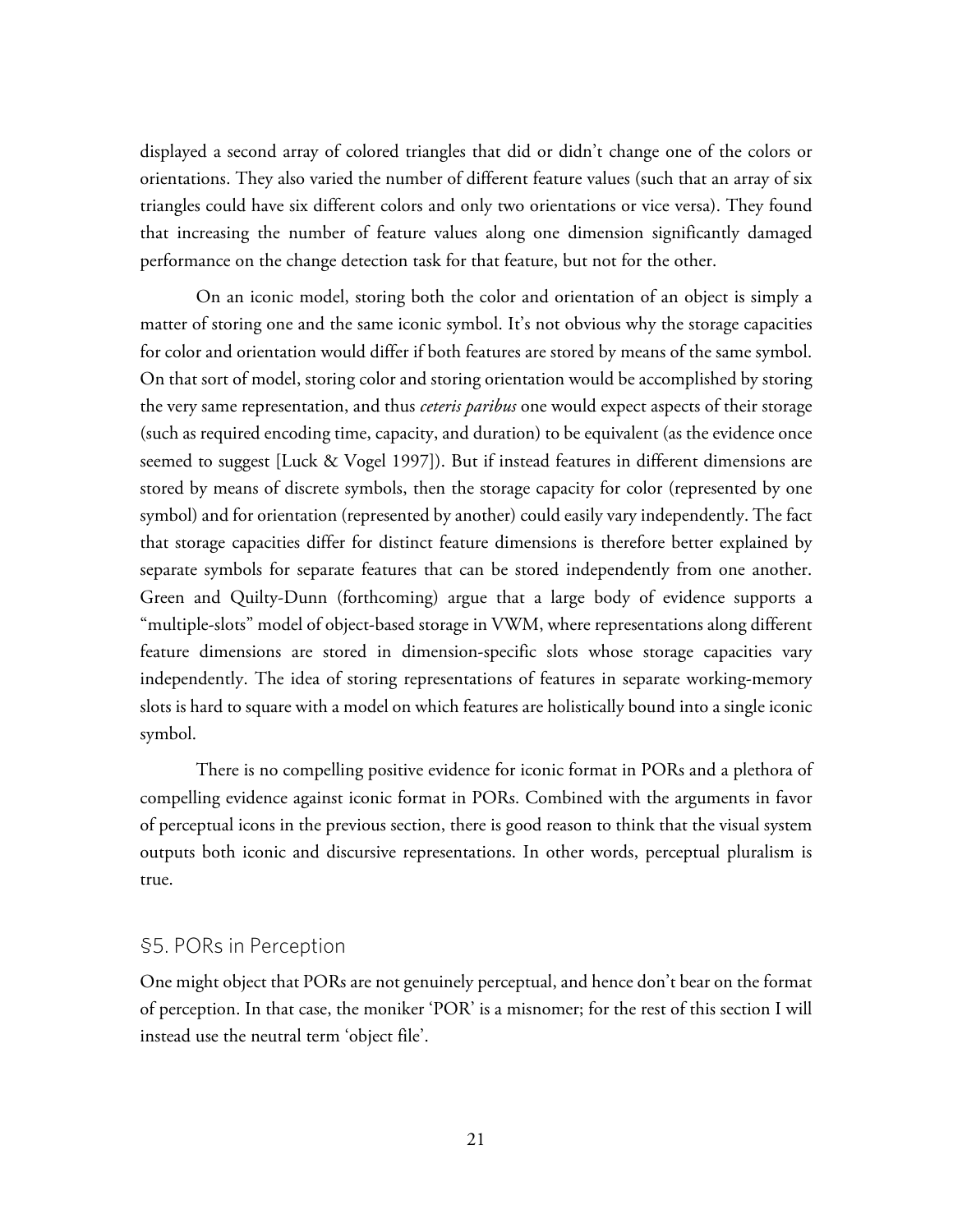The view that object representation is always post-perceptual was famously defended by Elizabeth Spelke, who argued that perception proper represents only a "continuous layout of surfaces in a state of continuous change" and not coherent "units" (1988, 229). Spelke's argument, however, simply assumes that perceptual representations are exclusively iconic. Her argument would rule out *any* form of segmentation as being genuinely perceptual, and therefore seems to assume an overly impoverished view of perceptual representation. Moreover, much of what drives Spelke's argument is the fact that object files are accessible across modalities and represent relatively high-level properties like solidity. Similarly, Carey argues that object files are in "core cognition" rather than perception (though see Carey 2011) because they "cannot be stated in the vocabulary of perception" (2009, 63) since they do not reduce to "perceptual or sensori-motor primitives" (2009, 67). But the thesis that object files have a discursive format can explain these properties without positing that these representations are in any sense post-perceptual.

Carey also argues that object files have a "rich conceptual role" (2009, 94). She cites evidence that "infants as young as 2 months old represent physical relations between objects such as inside and behind, and their representations are constrained by knowledge of solidity a property of real objects but not of 2-D visual objects" (2009, 103). She also mentions that infants expect objects to be "subject to the laws of contact causality" and that they "represent objects as the goals of human action" and "represent self-moving agents as the cause of motion of inanimate objects" (2009, 103). Carey concludes that object files figure in inferences and "play a central conceptual role" (2009, 103).

Some of this evidence seems to be explained in terms of the fact that object files encode properties like solidity that influence looking times and other behavioral measures. This capacity does not in itself require a central conceptual role (though it arguably would if it were true that perceptual content must reduce to transduced primitives). Other evidence does seem suggestive of genuine inferential transitions. But in all these cases object files function as *premises* in central-cognitive inferences, not *conclusions*. A representation might wholly belong to the visual system and yet be fed into cognition to function as a premise in inferences, and perceptual representations in the same discursive format as cognition would be poised to do so. The highly constrained "conceptual role" of object files therefore does not suffice to show that they are post-perceptual.

Block (ms.) pursues a different strategy. According to Block, the outputs of perception are iconic, and include iconic perceptual object representations; object files are, for Block, only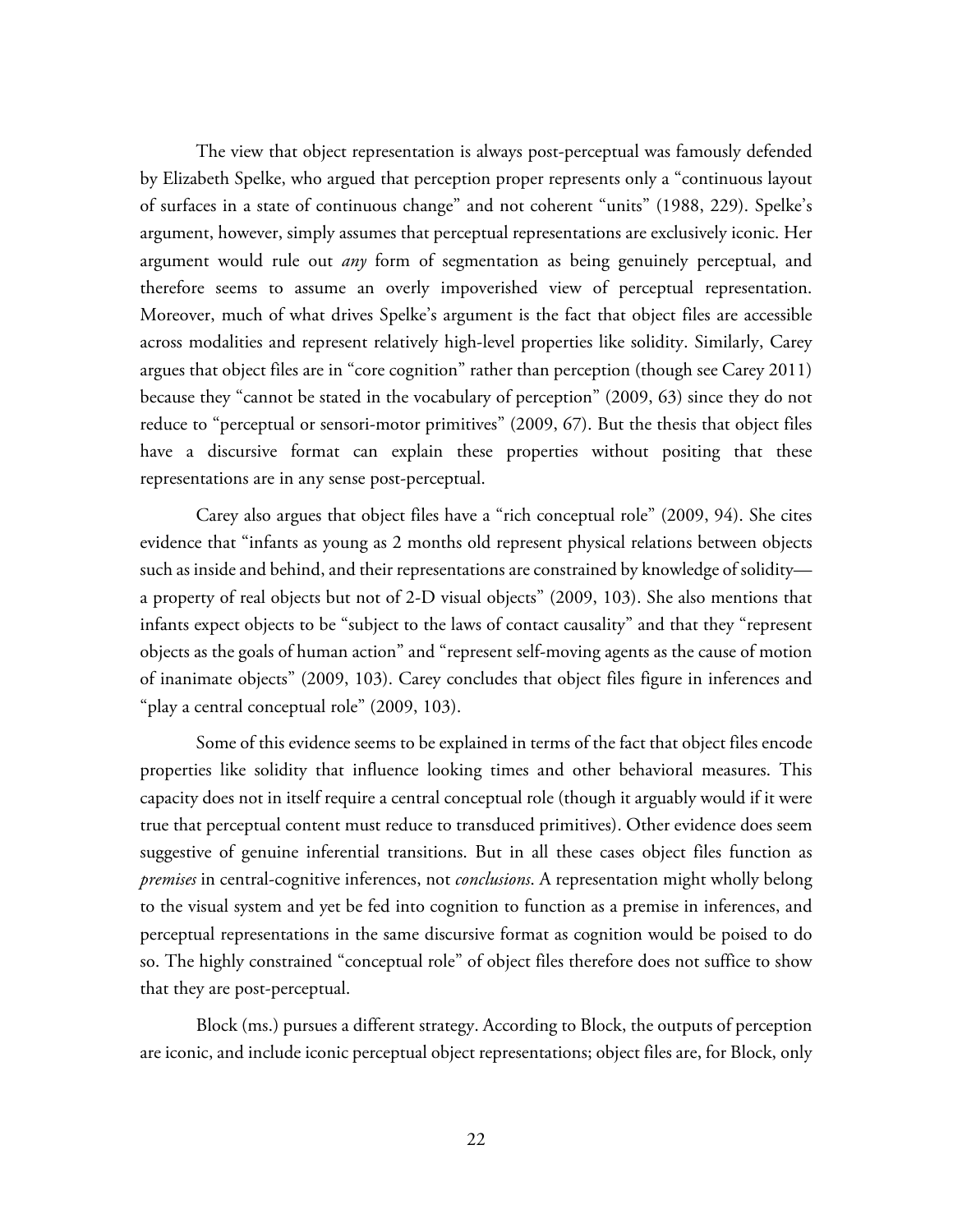present in visual working memory (VWM) and are largely discursive. <sup>15</sup> Block does not explicitly concede that evidence of the sort discussed in the previous section establishes that object files are discursive, but his main line of response is to insist that experiments involving the object-specific preview benefit (OSPB) and other evidence cited above probe postperceptual object files.

Object files were not originally posited as constituents of VWM. Instead, they were posited to explain proprietarily visual phenomena, and were considered "mid-level" constructs of the visual system, after the most basic feature detection but prior to late vision or postperceptual processing (Kahneman et al. 1992). A well-known problem in vision science concerns the correspondence of two temporally contiguous and qualitatively distinct retinal inputs (Ullman 1979). Object files were posited partially to solve this correspondence problem by allowing changes in retinal input due to (i) the movement of objects, (ii) changes in the features of objects, or (iii) saccades, i.e., movement of the eyes, to be coherently integrated by appeal to representations of enduring objects (Kahneman et al. 1992, 179). Segmenting the world into coherent, enduring units that can gain, lose, or change features while retaining their identity allows visual processing to make sense of retinal input. Without object representations, vision would be as William James imagined it to be for infants, a "blooming, buzzing confusion."

For Block's proposal to be correct, OSPB-based experiments cannot actually probe the outputs of mid-level vision (or at least, not in the same format), despite the fact that they were designed to do so. For if they did, then the evidence detailed in the previous section would show that perceptual object representations are discursive. It is crucial for Block, then, that representations that solve the correspondence problem and representations held in VWM

 <sup>15</sup> Block argues that the iconic elements of object files are mainly limited to spatial properties. This view is *prima facie* implausible since, if perceptual object representations are entirely iconic and object files in VWM merely add a discursive overlay (like adding a caption to an image), then we would expect low-level properties generally to be encoded iconically in VWM. The evidence cited above tells against this prediction. It's unclear why spatial properties would be preserved in VWM in their original iconic format without, say, color; without some independent motivation this hypothesis seems *ad hoc*. Moreover, there is evidence that spatial properties like length, gap presence, and orientation come apart from one another in VWM, suggesting that even spatial properties are not encoded iconically (Hardman & Cowan 2015; see also Green & Quilty-Dunn forthcoming). Online object perception also does not seem to be iconic, given that color and shape come apart from one another in MOT (e.g., Bahrami 2003). Furthermore, as mentioned above, icons in perception don't merely represent spatial properties—they bind spatial properties holistically to other properties such as color (Bronfman et al. 2014). If spatial properties were encoded iconically in online object perception, therefore, we should expect them to bind holistically to other properties, but they don't.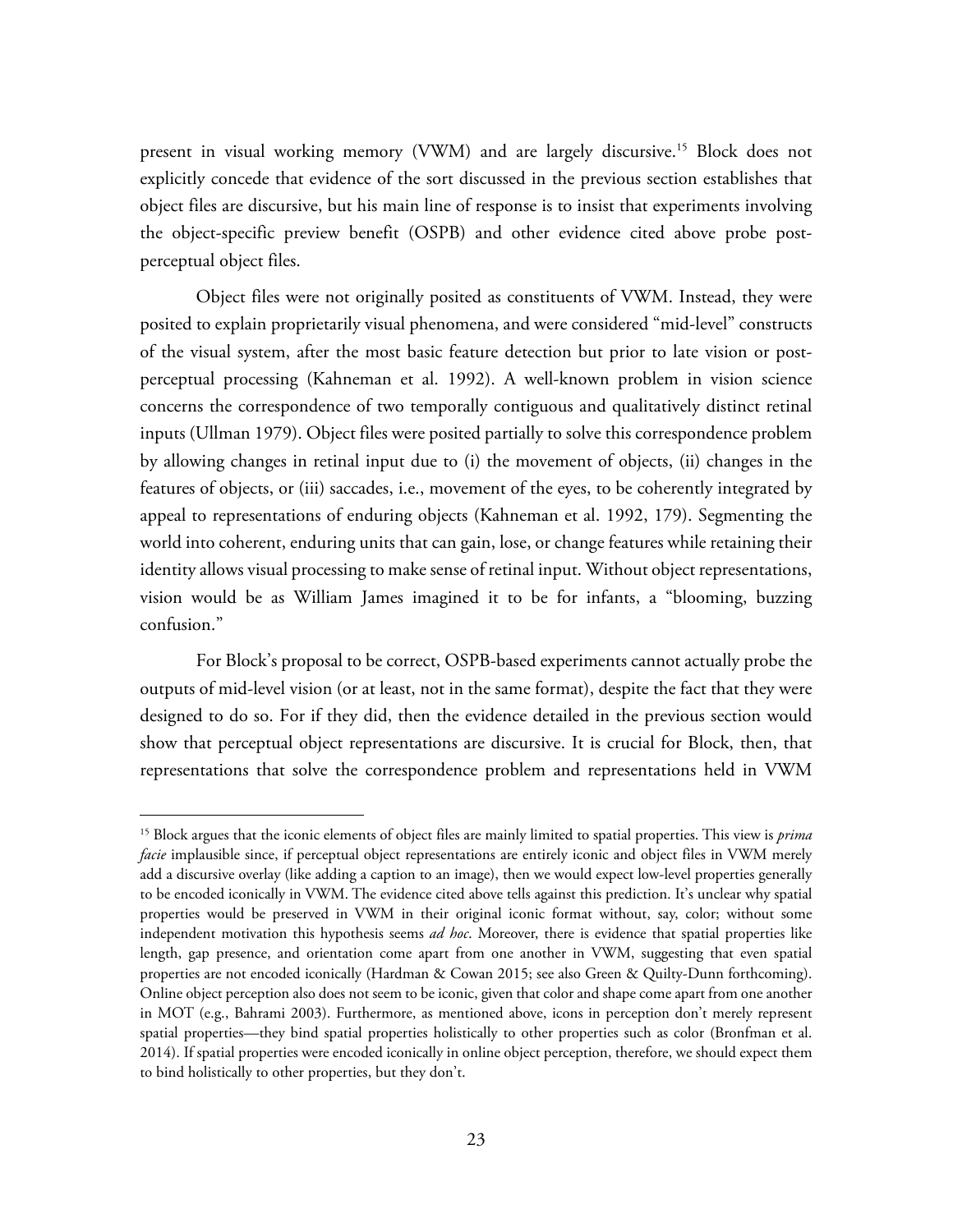don't have the same format. I'll argue shortly that the evidence suggests that they do. First, however, it will be helpful to consider the relation between object perception and VWM.

There is evidence that object files can be held in VWM (Hollingworth & Rasmussen 2010). There is, however, no reason to conclude from this that object files are not constructed by proprietary mid-level-visual processes or that the OSPB only probes object files after a transformation in format upon entering VWM. Top-down manipulation of representations in VWM is an instance of cognitive processing. But it does not follow that *storage* of representations in VWM is an instance of cognitive processing. And it certainly does not follow that representations stored in VWM are *formed* through post-perceptual cognitive processes, or that their formats are transformed upon entering VWM. As Burge writes, the "primary function" of working memory "is to preserve perception already formed" (2007, 501). Without independent reason to multiply types of object representations, it's plausible that the same mid-level-visual representations that solve the correspondence problem can be held in VWM without transforming their formats and can be studied in the form in which perception delivers them by using the OSPB.

For Block, there are iconic perceptual object representations and only some of their iconic aspects are inherited by object files in VWM. It is not obvious, however, how we can know anything about these iconic perceptual representations if not through the OSPB. One might appeal to MOT and its various effects, including the tunnel effect, wherein objects are perceived as moving continuously behind occluders (Flombaum & Scholl 2006). But as mentioned above, MOT facilitates feature storage (Bahrami 2003) and boosts the OSPB (Haladjian & Pylyshyn 2008), strongly suggesting that the vehicles of MOT (i.e., visual indexes) are constituents of object files. And as argued above, MOT shows non-holistic binding (Scholl et al. 1999; Bahrami 2003; Zhou et al. 2010). MOT thus cannot provide a method for studying putatively iconic perceptual object representations. MOT-based evidence provides good reason to think that the object representations formed in online perception and the discursive object files stored in VWM are one and the same.

Block (ms.) argues that iconic object representations are studied via object-based attentional effects such as inhibition of return (i.e., the inhibition of attention back to an unchanged, previously attended object at its original location)—but the inhibition of return also makes use of VWM resources (e.g., Castel et al. 2003; see below for further discussion). Moreover, the OSPB and MOT are typically taken by researchers to be paradigm cases of object-based attention (Scholl 2001). Block also appeals to the influence of spatial information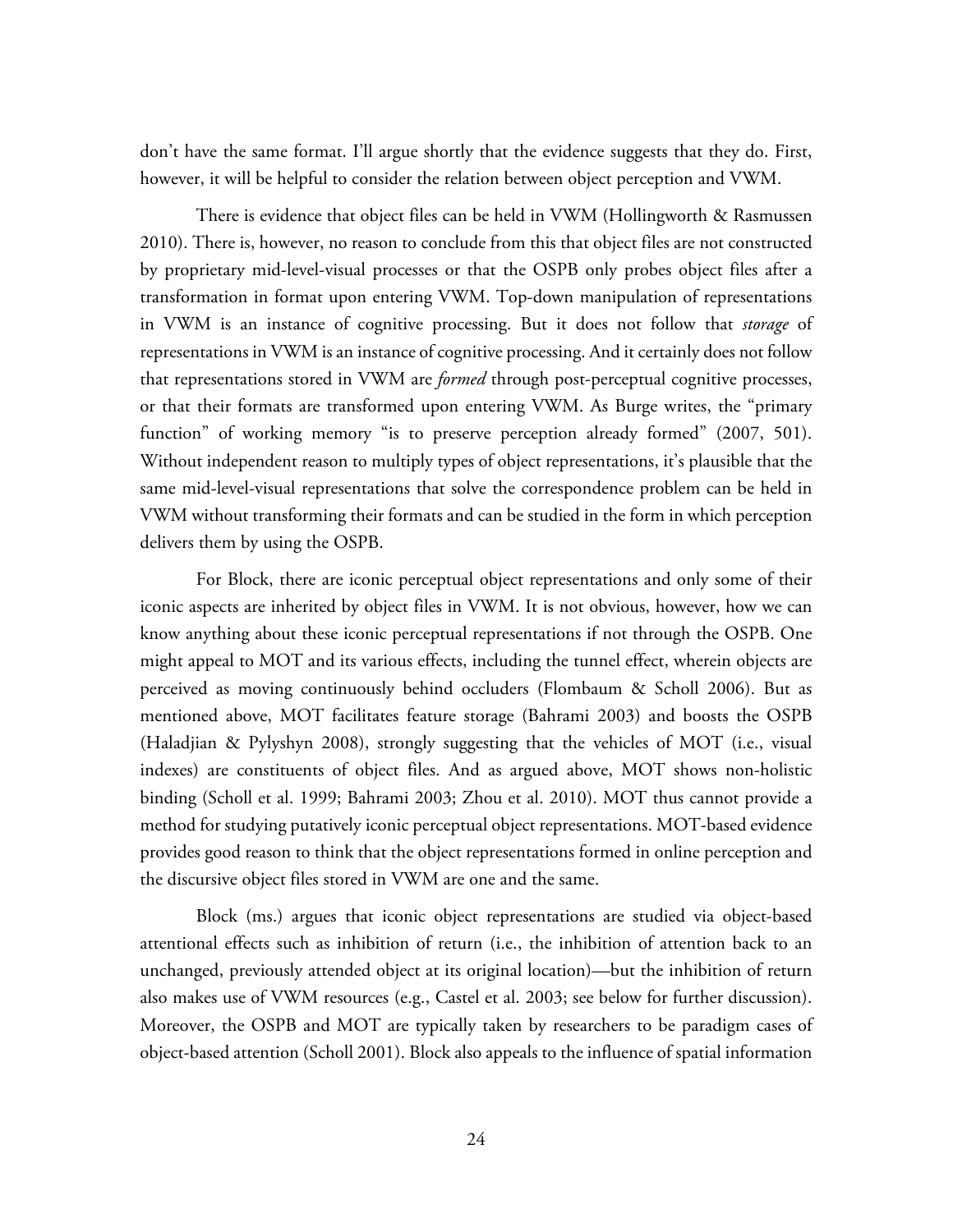on object representation as evidence for iconicity, but as noted above, the mere representation of spatial information is not evidence for iconic or discursive format.

The view that discursive object representations are exclusively post-perceptual is unmotivated. But there is also more positive evidence that the object files held in VWM display the hallmarks of being genuinely perceptual. These hallmarks are (a) being informationally encapsulated from cognition, and (b) being integrated in perceptual processes.

One form of evidence for the informational encapsulation of object files is the divergence between cognitive and perceptual criteria for object individuation and tracking. For example, we know that an object can expand and contract while maintaining its identity, but tracking is disrupted when that occurs (vanMarle & Scholl 2003). This is a case of informational encapsulation; the object perception system operates on its own proprietary store of information that excludes information stored in central cognition. This encapsulation also goes in both directions, since the information used for visual tracking is not accessible to cognition. It's a surprising result that visual tracking is limited in this way, not a mere verification of something we already (cognitively) knew to be the case.

Another, even more striking case of informational encapsulation was found by Mitroff et al. (2005). Mitroff et al. ran a typical OSPB paradigm, except the motion of the objects intersected in a way that was visually ambiguous between two objects "bouncing" off one another and two objects "streaming" through one another (see Fig. 4). In addition to testing for an OSPB in identifying a match between features presented before and after the ambiguous motion, they also asked subjects to judge whether the objects had bounced or streamed. Remarkably, they found a sharp divergence—the OSPB showed that the object files had bounced even though subjects judged the objects to have streamed through each other. This result is another clear example of informational encapsulation. The processes that output object files are stimulus driven and informationally encapsulated, and thus seem to be genuinely perceptual. Even if the OSPB paradigm probes object files only once they're stored in VWM, the fact that the paradigm taps into *encapsulated* object representations provides strong evidence that it taps into the outputs of perception prior to cognitive influence.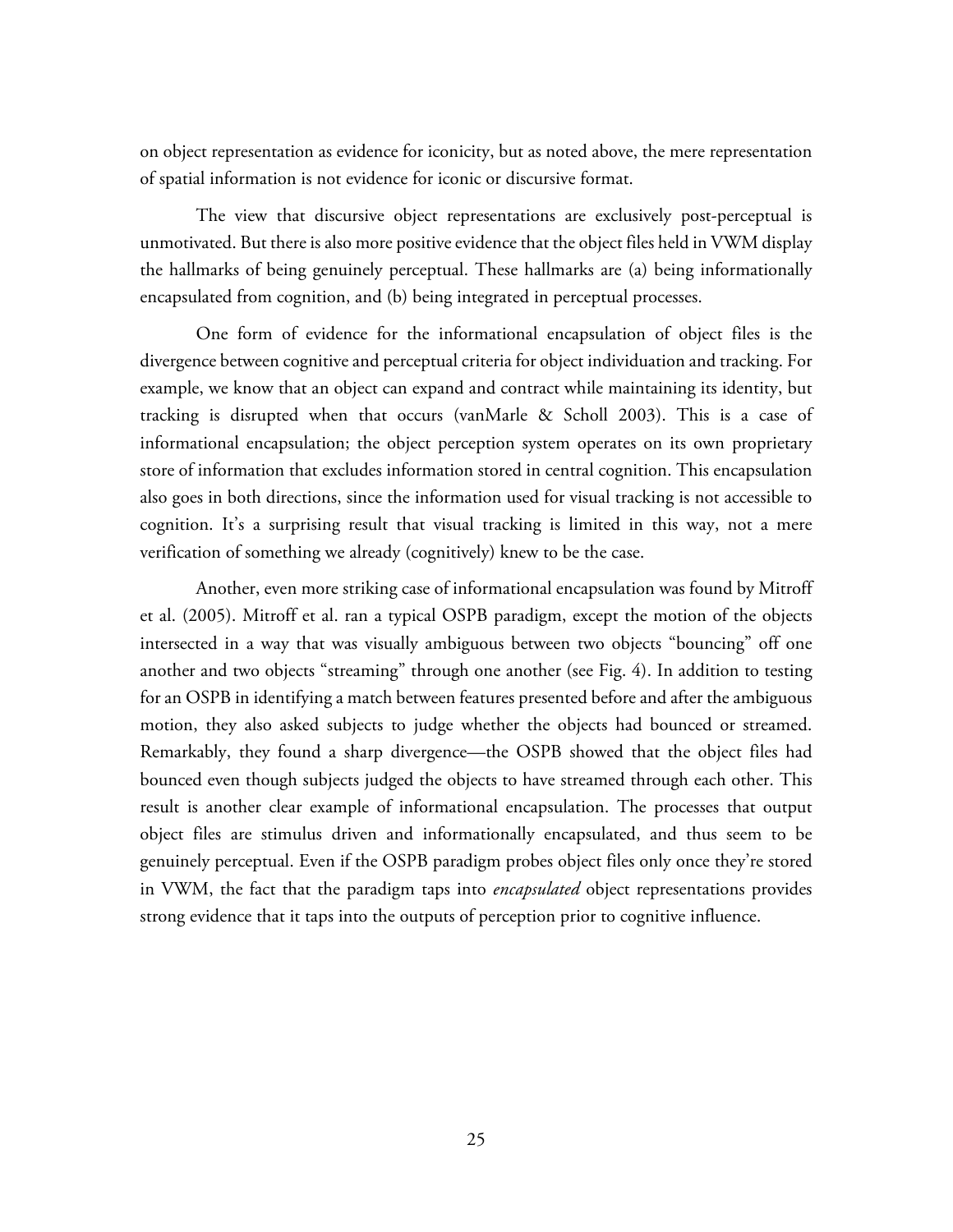![](_page_25_Figure_0.jpeg)

Figure 4—From Mitroff et al. 2005

This experiment also motivates strongly against the claim that object files are transformed in format upon entering VWM. If an object file's format is transformed and its contents are subject to post-perceptual cognitive processes, then it should not show encapsulation from post-perceptual judgment. And if it fails to show encapsulation from postperceptual judgment, then we should not find the OSPB directly contradicting post-perceptual judgment. The Mitroff study thus provides strong evidence against the thesis that OSPB probes merely the "remnants of perception" (Block ms.) after intervention by post-perceptual cognitive processes; on the contrary, the OSPB probes object representations as they are delivered by encapsulated perceptual processes independently of cognition. OSPB-based evidence thus cannot be dismissed as tapping into representations that have been transformed by post-perceptual cognitive processes.<sup>16</sup>

Another hallmark of a representation's being genuinely perceptual is that it is integrated into perceptual processes, which object files are. One example is the demonstrated relationship between object files and visual indexes (Haladjian & Pylyshyn 2008). Another perceptual process which operates on object files is the guiding of saccades. Upon walking into an unfamiliar room, your eyes might wander around and thus "saccade" to various parts of the room. Perceived information about the scene is used to guide where we saccade and to maintain a stable percept across saccades. This phenomenon is undeniably perceptual. It is

<sup>&</sup>lt;sup>16</sup> An anonymous referee raises the worry that the Mitroff et al. (2005) study may undermine the claim that object files underlie perceptual phenomenology, which may in turn threaten their status as perceptual. While the result shows that object files can occur unconsciously (Quilty-Dunn forthcoming), it doesn't show that they *always* occur unconsciously. As Mitroff et al. note, it's compatible with their results that object files diverge from conscious experience only rarely, when stimuli are ambiguous in ways that concern the solidity constraint on object persistence (2005, 88–90). The hypothesis that object files are a crucial part of explaining aspects of visual phenomenology (e.g., solving the correspondence problem) doesn't entail that they are sufficient for visual phenomenology. It's compatible with this hypothesis that in ambiguous cases other processes may bias phenomenology in a way that contradicts the encapsulated perceptual processes governing visual object persistence.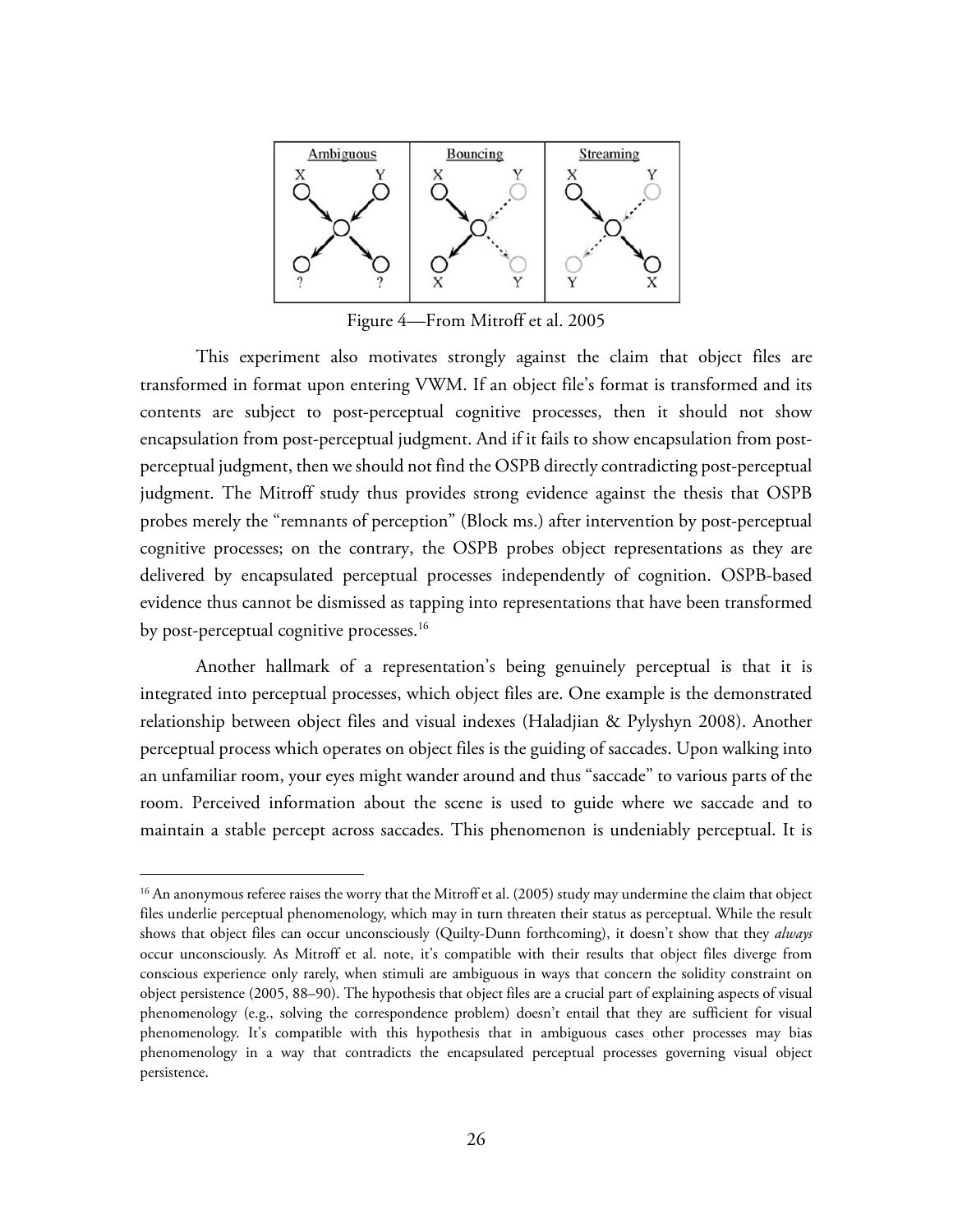hard to imagine what seeing would be like if the visual system did not maintain information across saccades—our percepts would be an incoherent series of snapshots. Visual perception that did not store information across saccades would also fail to be useful for ordinary action. Our eyes are often moving as we perform an action, and in order to visually guide our actions effectively we must be able to maintain coherent visual percepts amid changes in where our eyes are pointing from one moment to the next. The ability to store and integrate visual information across saccades is critical for the coherence of visual phenomenology and the visual guidance of action. It is extremely implausible that all object-based representations and processes that endure across eye movements are post-perceptual cognitive ones.

Episodic information used to guide saccades is referred to as "transsaccadic memory" (Irwin & Gordon 1998). Representations in transsaccadic memory are directly used for lowlevel visuomotor tasks like tracking a moving object; an object might move while you saccade to it, and the ability to correctively saccade to its new location requires a transsaccadic memory store. While the guidance of saccades is sometimes under voluntary top-down control, the *information stored about the scene* is perceptual and is directly accessed and operated over by low-level sensorimotor processes. The representations stored in transsaccadic memory must be used by the visual system to solve the correspondence problem, i.e., to render visual phenomenology coherent across saccades.

Object files are the constituents of transsaccadic memory (Irwin & Andrews 1996; Irwin & Gordon 1998; Henderson & Siefert 2000; Gordon & Vollmer 2010). Schut et al. (2017a), for example, found that corrective saccades are facilitated by previous fixations despite interim changes in location and features. They conclude that "corrective saccades are executed on the basis of object files" (Schut et al. 2017a, 138).

Like object-reviewing paradigms, tests of transsaccadic memory can shed light on representational format. Irwin (1992) presented participants with an array of letters at one fixation and, after saccading, presented a partial report cue to a subset of letters, similar to the Sperling (1960) experiments discussed above. This experiment provides a clear test of the hypothesis that the correspondence problem is solved by means of iconic format, since if the visual system stores iconic representations across saccades, we should find the same behavioral signature found in tests of iconic memory. Unlike in the Sperling experiments, however, participants only showed storage of three or four letters—the same limit for discursive object representations. This result falsifies the claim that icons are used in deriving object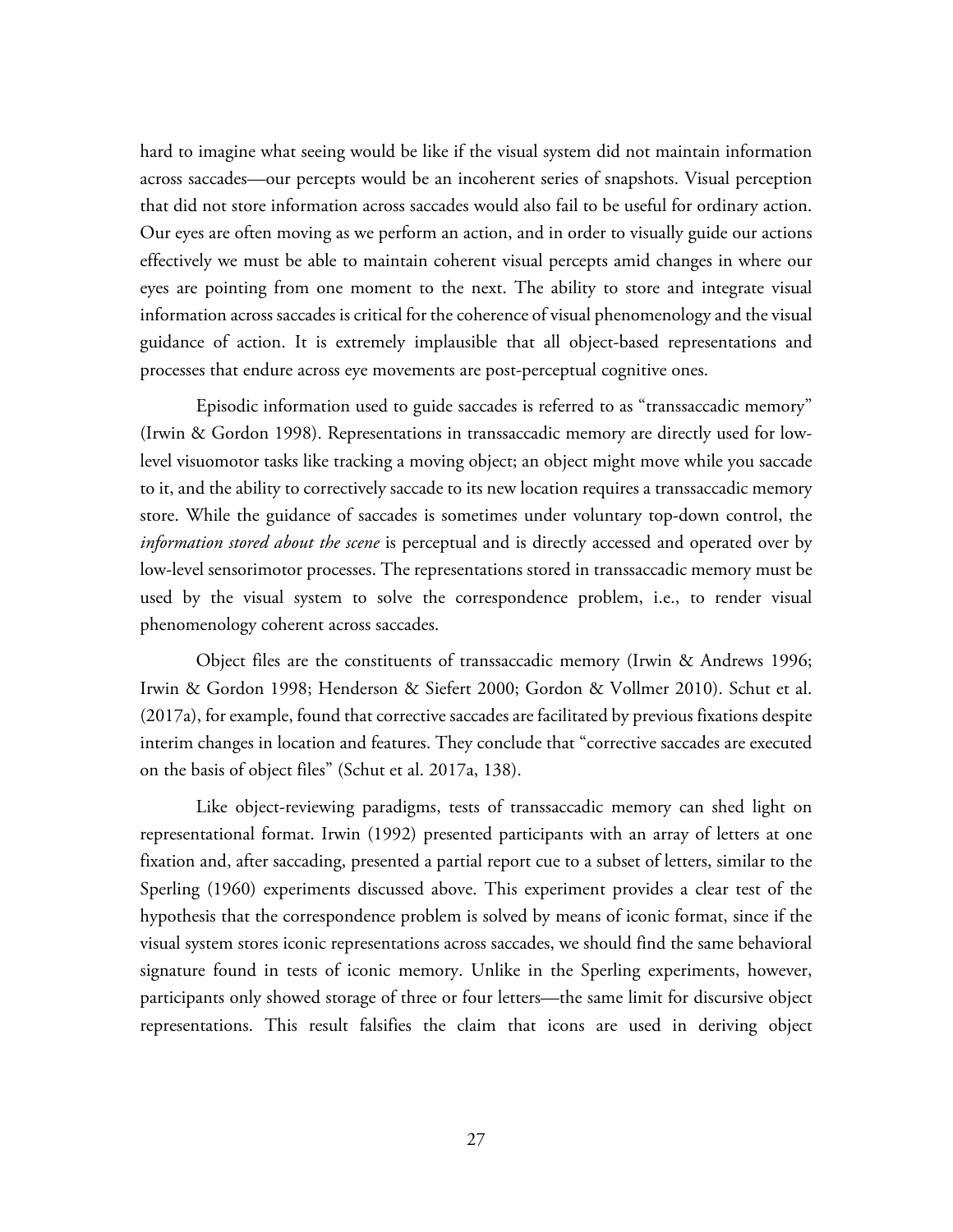correspondence across saccades.<sup>17</sup> Since object correspondence needs to be computed by the visual system (and not merely by some post-perceptual process—cf. Block ms.), then there must be non-iconic representations in the visual system.

Pollatsek et al. (1984) had participants fixate on the center of the screen with an object in the periphery, then saccade to the object and name it. Changing the features of the object during the saccade slows down response time, showing that features are encoded in transsaccadic memory. Pollatsek et al. switched out objects with a different exemplar of the same basic-level category, with sometimes substantially different low-level features (e.g., a young cat with textured fur facing forward vs. an older cat without textured fur facing to the left, or dogs of two different breeds—see Fig. 5). They still found significant facilitation in naming the object despite the large change in low-level features.

![](_page_27_Figure_2.jpeg)

Figure 5—Stimuli from Pollatsek et al. 1984

Rayner et al. (1980) used a similar paradigm with words instead of pictures and found that words could vary in case across saccades and still facilitate naming. Pollatsek et al. (1990) used similar stimuli to Pollatsek et al. (1984) but varied the location of objects pre- and postsaccade. They still found significant facilitation despite the change in location and low-level features. This suggests that the abstract identity of the picture is encoded in transsaccadic memory without holistic binding to low-level features (see also Henderson & Siefert 2000).

*Objection: These transsaccadic memory effects only show storage of what Burge calls "generic" low-level features, like a generic cat shape*.

<sup>&</sup>lt;sup>17</sup> As discussed above in note 13, change blindness is compatible with storage of information, since failure at change detection can arise from failure to compare past and present stimuli (Mitroff et al. 2004). The basic function of transsaccadic memory, however, is to compute object correspondence across saccades; this function requires not merely storage, but also successful comparison of information pre- and post-saccade such that the visual system can determine whether there is object correspondence (i.e., the same object in a different retinotopic location due to the saccade). Since the Irwin (1992) study shows a failure to integrate iconically represented information across saccades, the possibility that the results are explained by comparison failure does not undermine the point that iconic information is not used for transsaccadic object correspondence.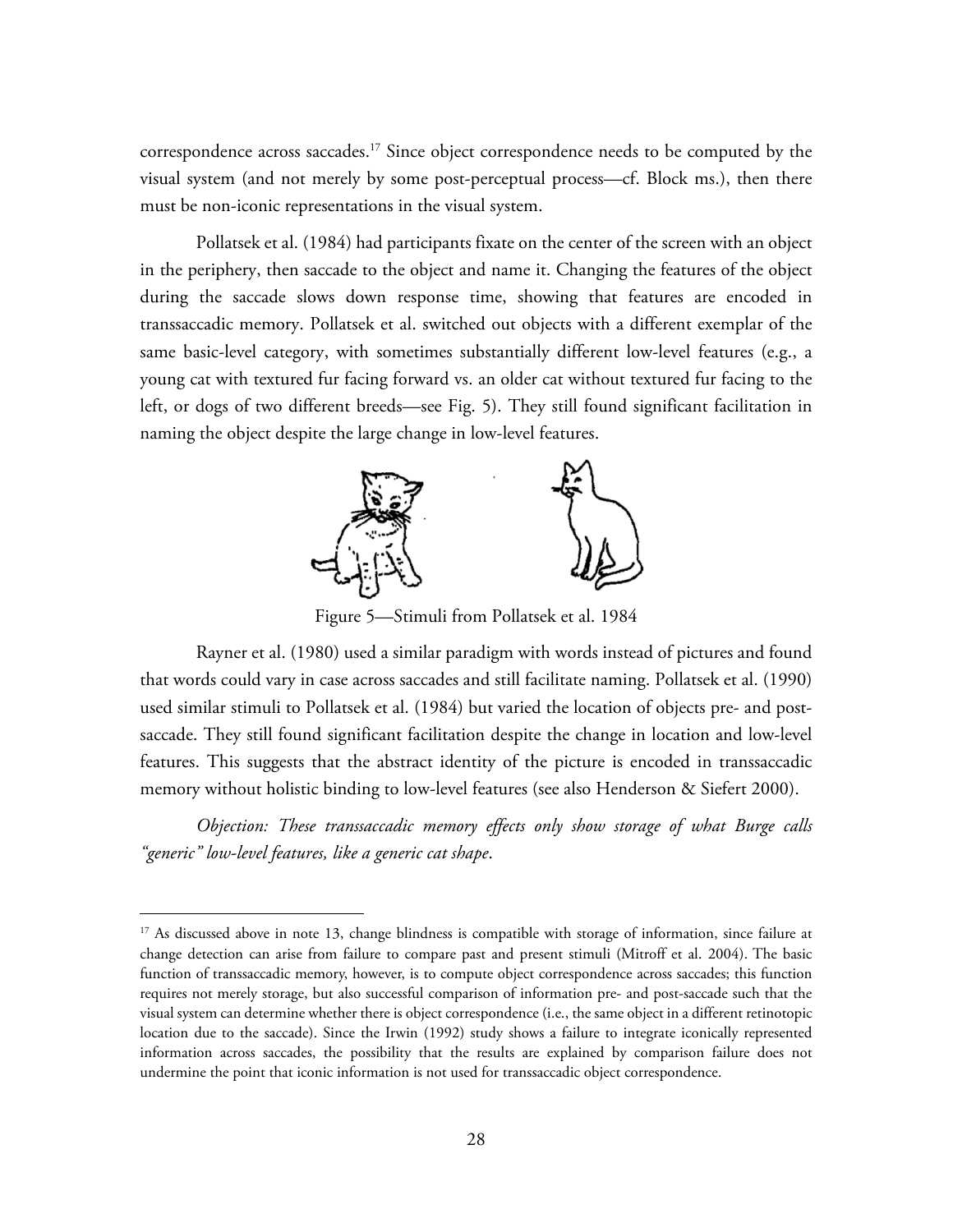The objection is correct in that (e.g.) Pollatsek et al. (1984) did not control for this alternative. But the independent evidence that object files are stored in transsaccadic memory, together with the independent OSPB-based evidence that object files encode kinds independently of generic low-level features, should bias our interpretation of these results in favor of the claim that representations in transsaccadic memory explicitly encode abstract categories.

Moreover, there is independent evidence within the transsaccadic memory literature to support the hypothesis that transsaccadic memory stores abstract categories. Gordon and Vollmer (2010) had participants saccade to a location between two objects, at which point the two objects were replaced by a single object. The task was to name this object. The object either did or didn't match the category of one of the two previewed objects and may or may not have changed color. Gordon and Vollmer found an object-specific effect: a decrease in reaction time for naming the object above(/below) the fixation point if that object was previewed above(/below) fixation. This effect was significantly reduced when color changed, *but only for objects with diagnostic colors*. Thus the correspondence between transsaccadic representations of a banana depended on the yellow color of the banana, whereas correspondence for transsaccadic representations of an object without a diagnostic color (such as a bucket) did not depend on its color. This result suggests that the representation is not maintained merely on the basis of low-level properties; which low-level properties are used for object correspondence depends on their relation to abstract categories that are explicitly represented in transsaccadic memory (see also Gordon et al. 2008; Gordon 2014). This effect is predicted by a model on which discursive symbols are bound into object files that are held in transsaccadic memory and fails to be predicted by an iconic model.

It is unclear what mechanism could solve the correspondence problem if not representations stored in transsaccadic memory. But these representations are not iconic and seem to be the same object files that are accessible to VWM. The evidence thus suggests that the representations that solve the correspondence problem (and are therefore genuinely perceptual) are identical to the discursive object files that figure in VWM.

The view that transsaccadic memory only stores post-perceptual representations that fail to share a format with perception is *ad hoc*. But it also faces a more serious problem that arises from asserting simultaneously that object files are transformed into a conceptual discursive format after perception and yet also are used to guide saccades and solve the correspondence problem. If the format of object files has been changed to one that is not native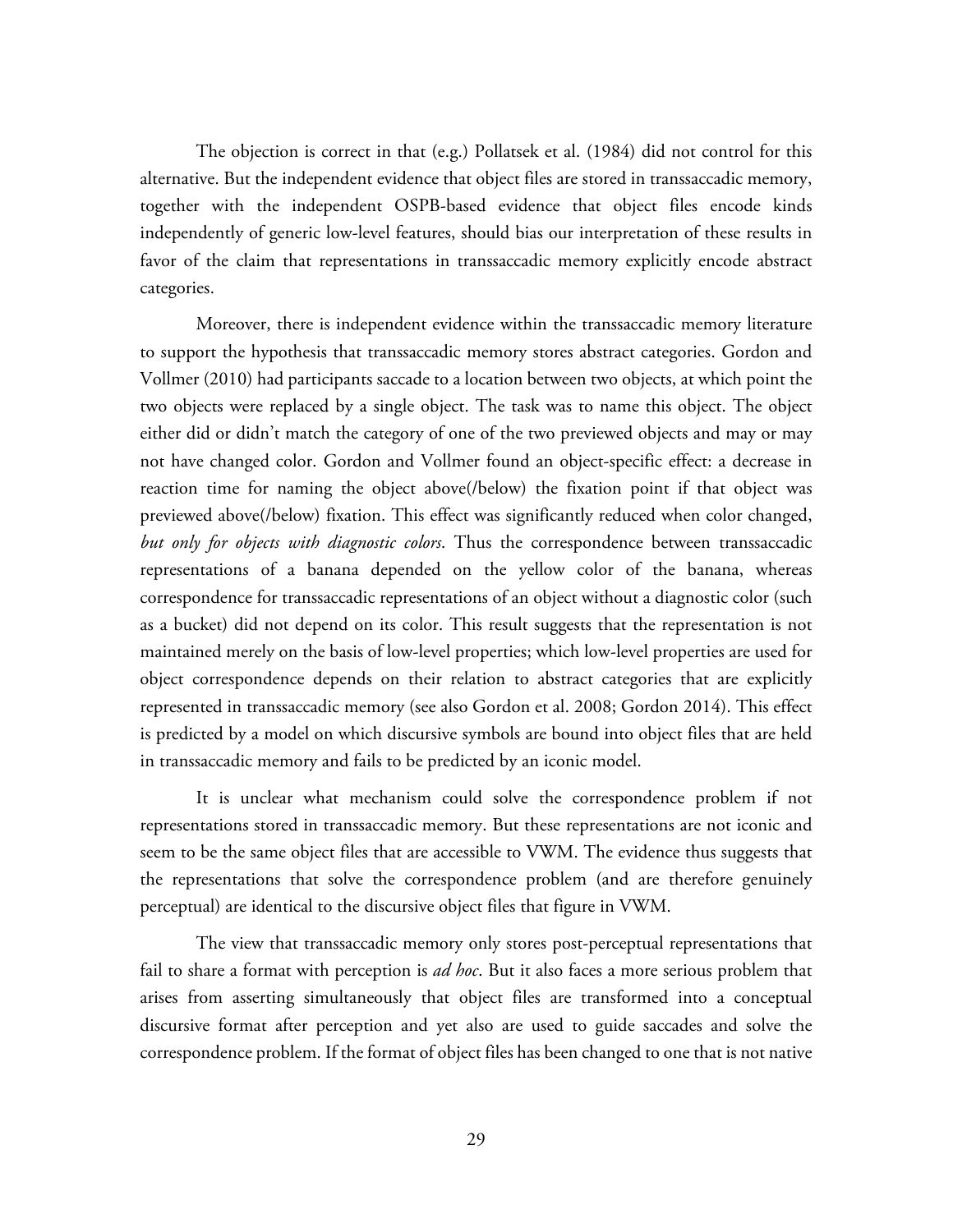to low-level sensorimotor systems, how can such systems access and compute over them across saccades? It seems far more plausible to say instead that the discursive format of object files is in fact native (though not exclusive) to vision, and that this continuity of format between object representations in vision and in VWM explains how constituents of the latter can be operated over by low-level visuomotor processes. If iconic object representations solved the correspondence problem, then we should find signs of iconic format in transsaccadic memory, but we don't.

As mentioned above, Block argues that object-based attentional effects such as inhibition of return probe iconic, genuinely perceptual object representations while transsaccadic memory effects and the OSPB probe post-perceptual discursive object files. This dichotomy is untenable, however, given that object-based attention uses transsaccadic memory. For example, inhibition of return operates across saccades (Ro et al. 2000; Ludwig et al. 2009). In order for attention to be inhibited for a particular object across saccades, the representation of the object must be stored across saccades and must therefore be a constituent of transsaccadic memory—i.e., a discursive object file. There is evidence that inhibition of return relies on preparation of saccades, suggesting that transsaccadic memory mediates much or even *all* object-based inhibition of return (Rafal et al. 1989); for example, inhibiting subjects' ability to saccade to a visible object minimizes inhibition of return (Michalczyk et al. 2018). It would be extremely hard to explain these results if object-based attention were not driven by object representations in transsaccadic memory. Thus even the object-based attentional effects Block favors such as inhibition of return are explained by discursive object files rather than iconic object representations. This fact provides powerful independent evidence in favor of the hypothesis that discursive object files are the vehicles of object-based attention. There is therefore no reason to posit more than a single (discursive) type of object representation. Any object representation that failed to survive across saccades would fail to be useful for human perception, cognition, and action, and the object representations that do survive across saccades appear to be discursive.

One might make a blanket assumption that all working memory systems, including VWM, fall cleanly within the borders of cognition rather than perception. Block insists that transsaccadic memory is simply VWM, and there is indeed significant experimental evidence in favor of this claim (e.g., Schut et al. 2017b; Kleene & Michel 2018). These two assumptions together entail that transsaccadic memory is cognitive rather than perceptual (Block ms.). But in fact transsaccadic memory is central to visual processing. It allows the visual system to integrate information across saccades, a function that lies at the heart of the coherence of visual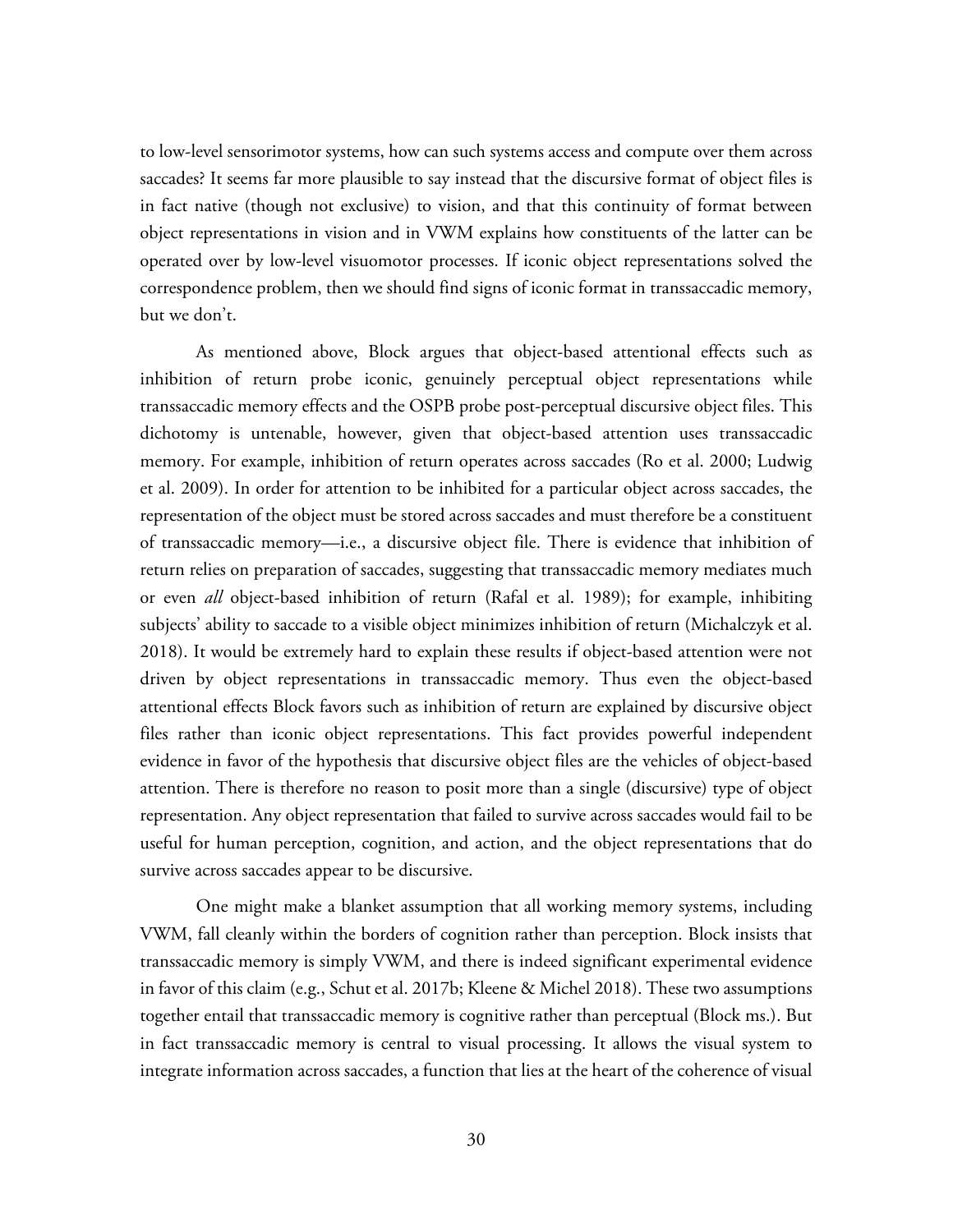phenomenology and the usefulness of vision for action. It also underwrites basic aspects of visual attention, such as the inhibition of return. The centrality of transsaccadic memory to visual processing should lead us to doubt the overly simplistic assumption that VWM is wholly post-perceptual and cognitive.

Perceptual processes deliver perceptual representations, and these representations can be held in VWM. Once held in VWM, they can be used in specifically perceptual ways by perceptual processes; for example, they can be used by the visual system to maintain a coherent percept across saccades. The use of object representations in VWM for saccades taxes VWM capacity but not auditory working memory capacity (Schut et al. 2017b), suggesting both (a) that VWM is a modality-specific (rather than simply cognitive) store and (b) that the use of object representations to guide saccades deploys proprietarily visual mechanisms to fulfil a proprietarily visual function. Cognitive processing can also occur in VWM. VWM constitutes an interface between perception and cognition where perceptual information can be held and used for either perceptual or cognitive purposes. We should thus resist attempts to cordon off all representations in VWM as post-perceptual, on pain of not being able to make sense of core perceptual functions. The fact that the same representations delivered by the visual system into VWM can be used offline in cognitive processing only bolsters the hypothesis that perception and cognition often use the same discursive representational format.

To sum up: object files are deployed via encapsulated input-driven processes, are used in low-level visuomotor and attentional processes, and are responsible for a basic form of coherence in perceptual phenomenology and object-based visual guidance of action. If there are iconic object representations in perception that never enter working memory (or change formats upon entering working memory), we have no convincing evidence of their existence. They also seem to play no role in solving the correspondence problem. We should conclude that object files are discursive, genuinely perceptual object representations formed by the visual system that can be held in working memory without transforming their representational format.

#### §6. Conclusion

Perceptual pluralism offers a rich and flexible account of how we perceive the world. The fact that perception outputs discursive representations can explain how cognition is able to use some perceptual information directly in updating beliefs and planning actions. The fact that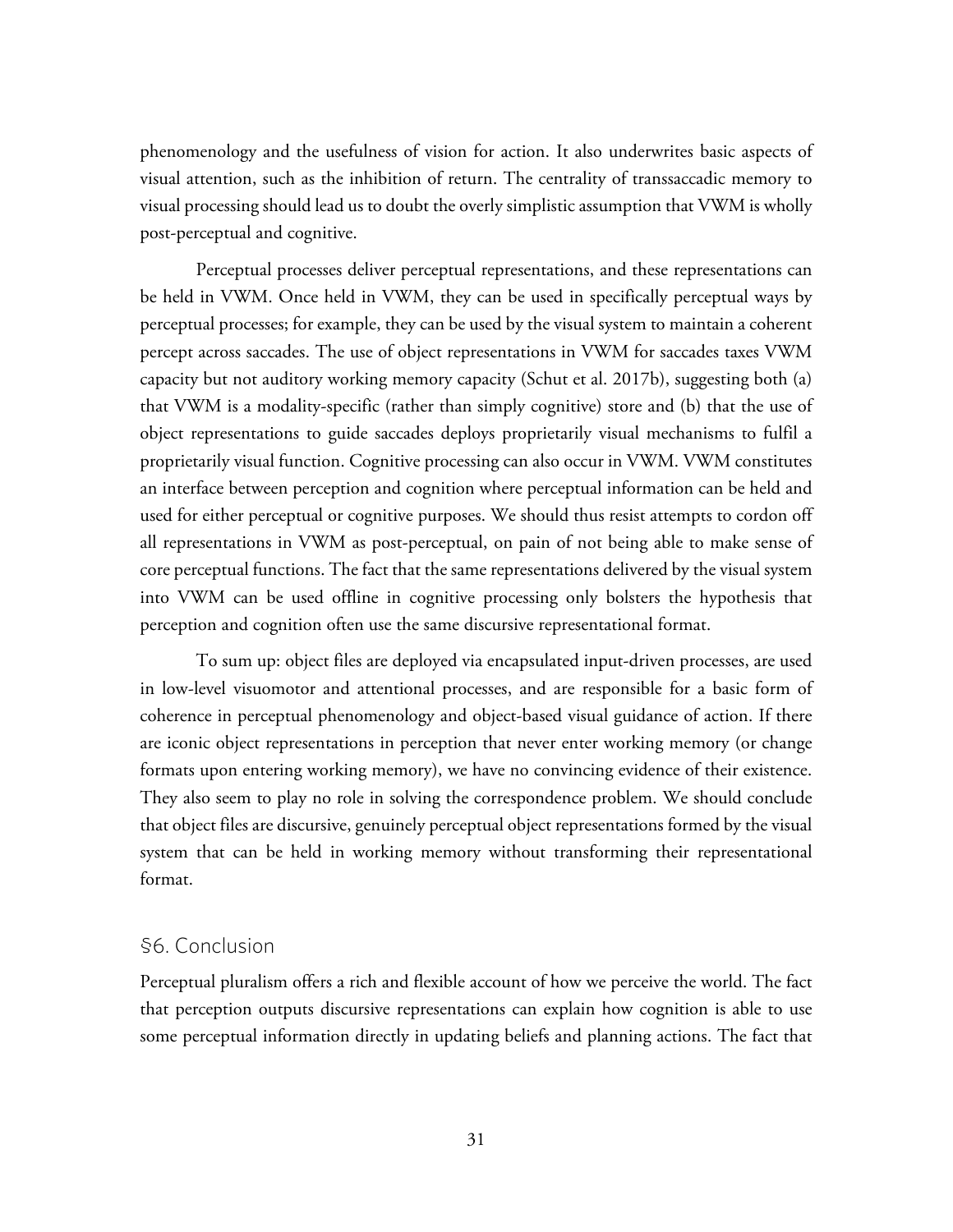perception outputs iconic representations can explain how some aspects of perception are fundamentally different from discursive thought.

Perceptual pluralism also opens up a potentially fruitful research program. Further work could aim to characterize the variety of formats that are outputted by perceptual processes. For example, face perception, gist perception (Mandelbaum forthcoming), structural perception (Green forthcoming), aspects of ensemble perception (Quilty-Dunn 2017) and other perceptual capacities may deliver diverse representational formats.

The pluralist picture advocated here has focused on a binary distinction between iconic and discursive formats. History may show that a more accurate picture will appeal to a range of distinct formats, or the iconic–discursive distinction may turn out to map onto the most explanatorily significant division among representational kinds. Or perhaps there are multiple discursive formats used in the mind, such that one could mount a format-based distinction between perception and cognition by appeal to different discursive representational structures. At present, however, the deployment of discursive representations in perception suggests a commonality of format between aspects of perception and cognition, thus undermining representational approaches to the perception–cognition border.

The encapsulation of PORs is consistent with an architectural approach. Developing such an approach in a full and empirically plausible way remains a task for future research. However things shake out, it is unlikely that perception can be usefully distinguished from cognition by appeal to the difference between iconic and discursive representational formats.<sup>18</sup>

<sup>&</sup>lt;sup>18</sup> Thanks to the audiences at the Rutgers-Barnard-Columbia Mind Workshop, the Philosophy of Mind Works in Progress group at Oxford, and the Thought and Sense conference at the University of Oslo for useful feedback. Thanks also to Zed Adams, Bahador Bahrami, Jake Beck, Jake Berger, Ned Block, David Chalmers, Sam Clarke, Ryan DeChant, Tatiana Aloi Emmanouil, E.J. Green, Steven Gross, Zoe Jenkin, Eric Mandelbaum, Michael Martin, John Morrison, David Papineau, Ian Phillips, Jesse Prinz, Nick Shea, Josh Shepherd, and Joulia Smortchkova for discussion and/or comments on an earlier draft. I'm grateful to an anonymous referee for *Noûs* for extensive comments that greatly improved the paper. This project has received funding from the European Research Council (ERC) under the European Union's Horizon 2020 research and innovation programme under grant agreement No 681422.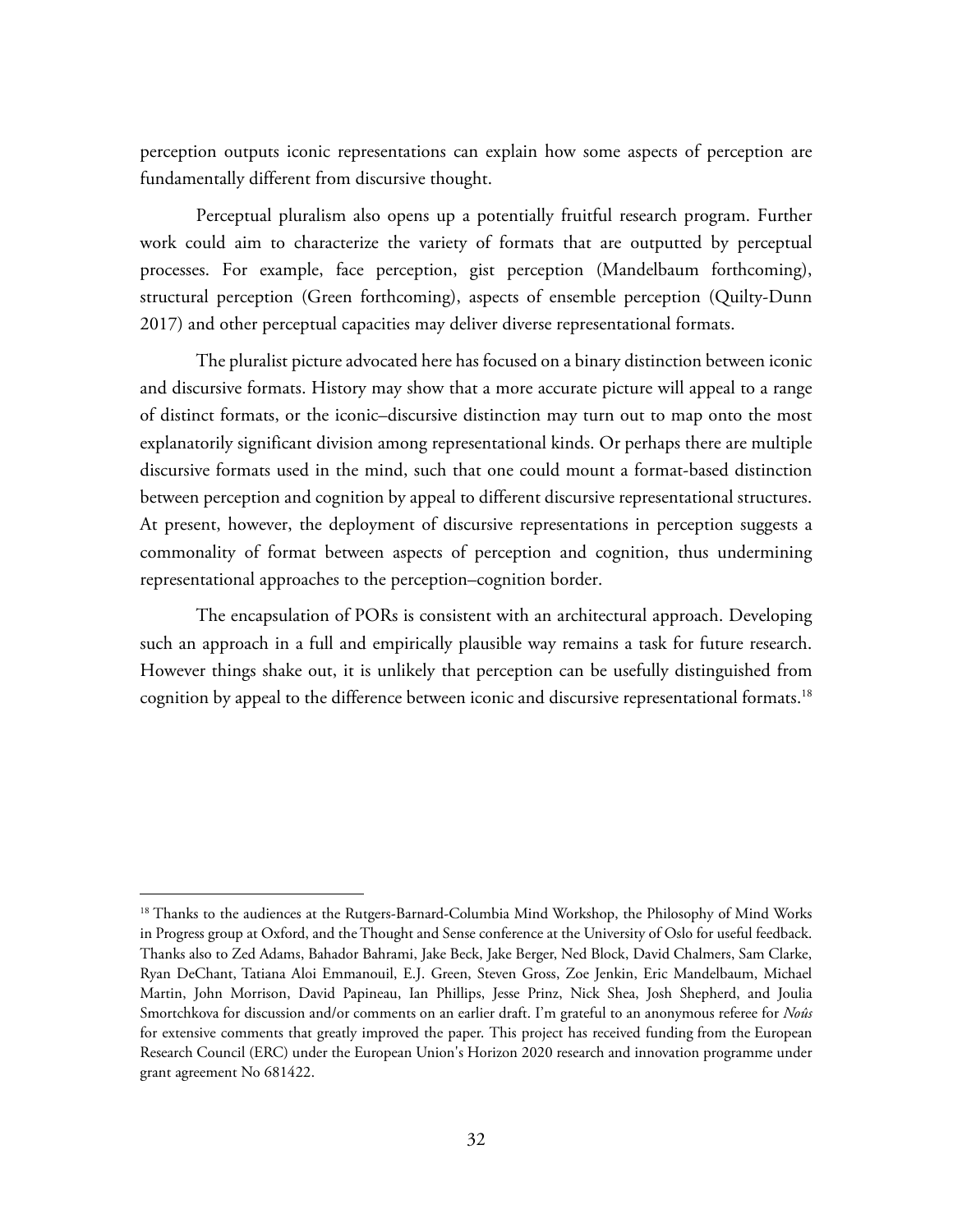#### References

Ariely, D. (2001). Seeing sets. *Psychological Science* 12(2), 157–162.

- Bahrami, B. (2003). Object property encoding and change blindness in multiple object tracking. *Visual Cognition* 10(8), 949–963.
- Bayne, T. (2009). Perception and the reach of phenomenal content. *The Philosophical Quarterly* 59(236), 385–404.
- Beck, J. (forthcoming). Marking the perception–cognition boundary: The criterion of stimulus-dependence. *Australasian Journal of Philosophy*.
- Block, N. (2014a). Rich conscious perception outside focal attention. *Trends in Cognitive Sciences* 18(9), 445–447.
- ---. (2014b). Seeing-as in the light of vision science. *Philosophy and Phenomenological Research* 89(3), 560–572.
- ---. (ms.). *The Border between Seeing and Thinking*. Book manuscript.
- Bolles, R.C. (1970). Species-specific defense reactions and avoidance learning. *Psychological Review* 77(1), 32–48.
- Braine, M.D.S., & O'Brien, D.P., eds. (1998). *Mental Logic*. Mahwah, NJ: Erlbaum.
- Brewer, B. (2006). Perception and content. *The European Journal of Philosophy* 14, 165–81.
- Brogaard, B. (2013). Do we perceive natural kind properties? *Philosophical Studies* 162, 35– 42.
- Bronfman, Z.Z., Brezis, N., Jacobson, H., & Usher, M. (2014). We see more than we can report: "Cost free" color phenomenality outside focal attention. *Psychological Science* 25(7), 1394–1403.
- Burge, T. (2007). Psychology supports independence of phenomenal consciousness. *Behavioral and Brain Sciences* 30(5/6), 500–501.
- ---. (2010). *Origins of Objectivity*. Oxford: OUP.
- ---. (2014a). Reply to Block: Adaptation and the upper border of perception. *Philosophy and Phenomenological Research* 89(3), 573–583.
- ---. (2014b). Reply to Rescorla and Peacocke: Perceptual content in light of perceptual constancies and biological constraints. *Philosophy and Phenomenological Research* 88(2), 485–501.
- Byrne, A. (2005). Perception and conceptual content. In E. Sosa and M. Steup (eds.), *Contemporary Debates in Epistemology* (London: Basil Blackwell), 231–250.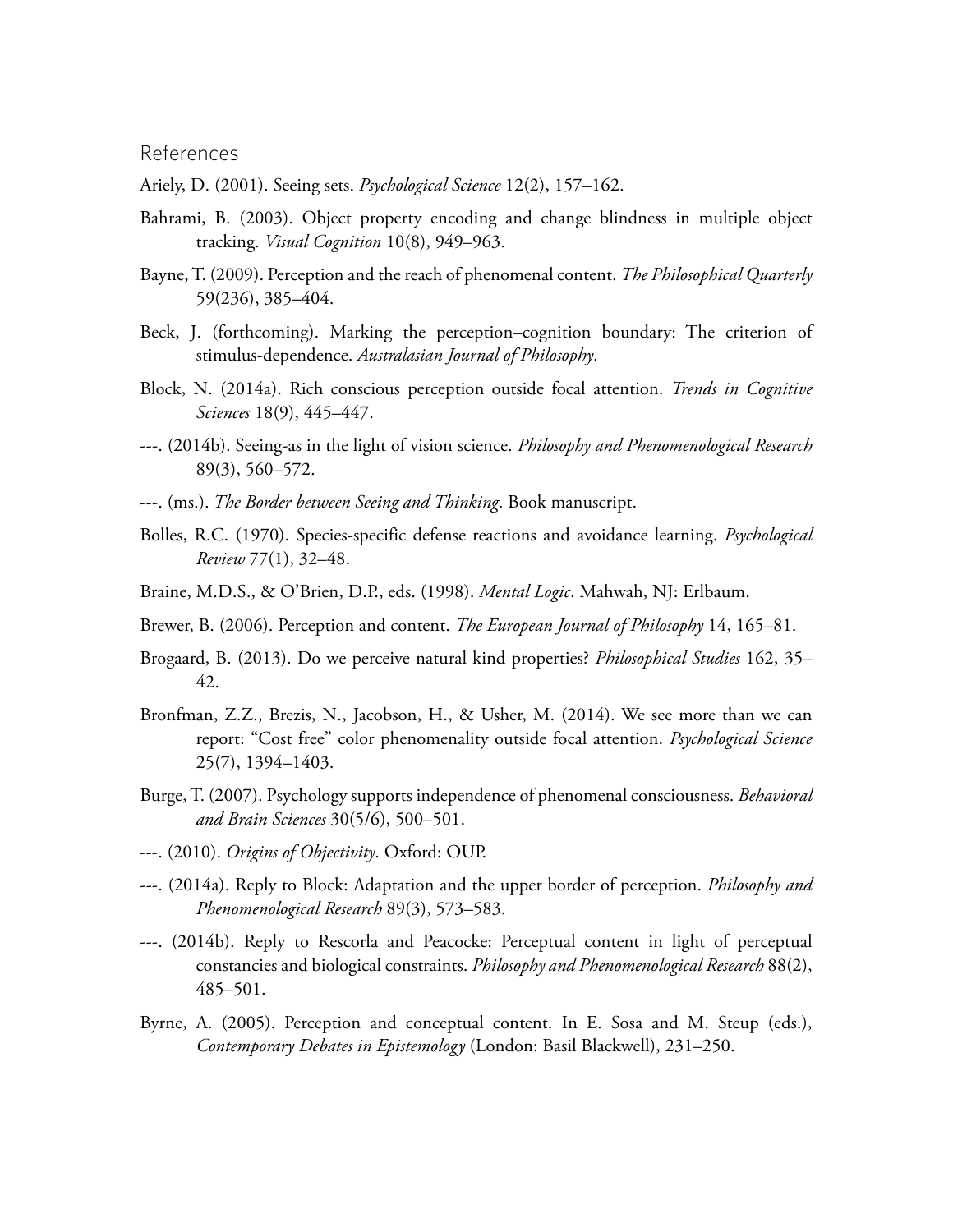- Byrne, A., & Siegel, S. (2017). Rich or thin? In B. Nanay (ed.), *Current Controversies in Philosophy of Perception* (New York: Routledge), 59–80.
- Camp, E. (2007). Thinking with maps. *Philosophical Perspectives* 21, 145–182.
- ---. (2009). Putting thoughts to work: Concepts, systematicity, and stimulus-independence. *Philosophy and Phenomenological Research* 78(2), 275–311.
- Carey, S. (2009). *The Origin of Concepts*. Oxford: OUP.
- ---. (2011). Concept innateness, concept continuity, and bootstrapping. *Behavioral and Brain Sciences* 34(3), 152–162.
- Castel, A.D., Pratt, J., & Craik, F.I.M. (2003). The role of spatial working memory in inhibition of return: Evidence from divided attention tasks. *Perception & Psychophysics* 65(6), 970–981.
- Chomsky, N. (1980). *Rules and Representations*. New York: Columbia University Press.
- Clark, A. (2013). Whatever next? Predictive brains, situated agents, and the future of cognitive science. *Behavioral and Brain Sciences* 36(3), 181–204.
- Clarke, S. (ms.) Beyond the icon: Core cognition and the bounds of perception.
- Cohen, M., & Dennett, D.C. (2011). Consciousness cannot be separated from function. *Trends in Cognitive Sciences* 15(8), 358–364.
- Dehaene, S. (2011). *The Number Sense*. Second edition. New York: OUP.
- Dennett, D.C. (1978). A cure for the common code. In his *Brainstorms: Philosophical Essays on Mind and Psychology* (Bradford), 90–108.
- Dretske, F. (1981). *Knowledge and the Flow of Information*. Cambridge, MA: MIT Press.
- ---. (2000). *Perception, Knowledge, and Belief: Selected Essays*. Cambridge: Cambridge University Press.
- Duysens, J., Orban, G.A., Cremieux, J., & Maes, H. (1985) Visual cortical correlates of visible persistence. *Vision Research* 25 (2), 171–178.
- Epstein, M.L., & Emmanouil, T.A. (2017). Ensemble coding remains accurate under object and spatial working memory load. *Attention, Perception, & Psychophysics* 79(7), 2088– 2097.
- Evans, G. (1982). *The Varieties of Reference*. Oxford: OUP.
- Feigenson, L., Carey, S., & Spelke, E. (2002). Infants' discrimination of number vs. continuous extent. *Cognitive Psychology* 44, 33–66.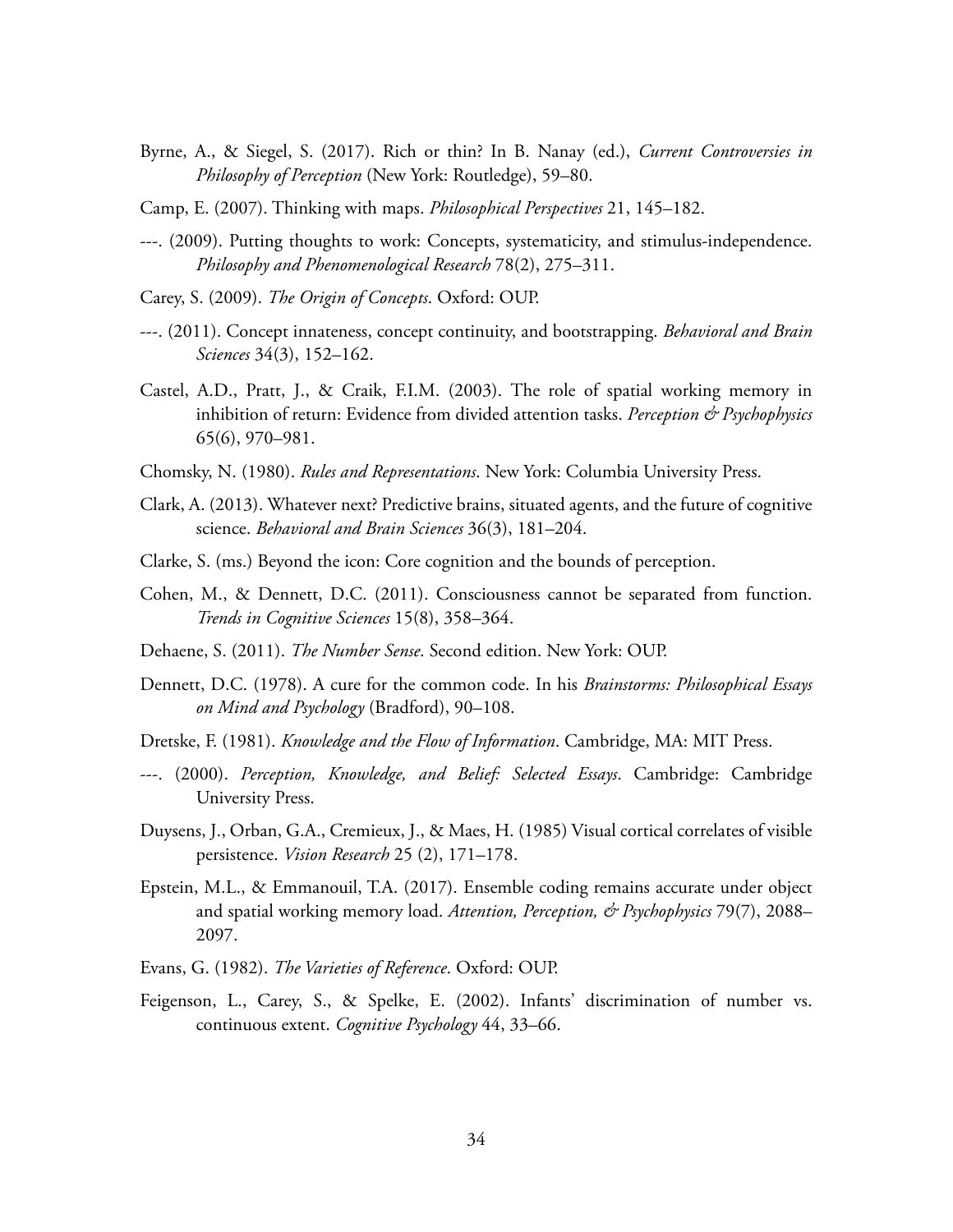- Finke, R.A., & Pinker, S. (1982). Spontaneous imagery scanning in mental extrapolation. *Journal of Experimental Psychology: Learning, Memory, and Cognition* 8(2), 142–147.
- Firestone, C., & Scholl, B.J. (2016). Cognition does not affect perception: Evaluating the evidence for "top-down" effects. *Behavioral and Brain Sciences* 39, 1–72.
- Flombaum, J.I., & Scholl, B.J. (2006). A temporal same-object advantage in the tunnel effect: facilitated change-detection for persisting objects. *Journal of Experimental Psychology: Human Perception and Performance* 32, 840–853.
- Fodor, J.A. (1975). *The Language of Thought*. Cambridge, MA: Harvard University Press.
- ---. (1981). *The Modularity of Mind*. Cambridge, MA: MIT Press.
- ---. (1987). *Psychosemantics*. Cambridge, MA: MIT Press.
- ---. (2007). The revenge of the given. In B. McLaughlin and J. Cohen (eds.), *Contemporary Debates in Philosophy of Mind* (Oxford: Blackwell), 105–116.
- ---. (2008). *LOT2: The Language of Thought Revisited*. New York: OUP.
- Fodor, J.A., & Pylyshyn, Z. (1988). Connectionism and cognitive architecture: A critical analysis. *Cognition* 28, 3–71.
- Fougnie, D., & Alvarez, G.A. (2011). Object features fail independently in visual working memory: Evidence for a probabilistic feature–store model. *Journal of Vision* 11(12), 1– 12.
- Gallistel, C.R., & King, A.P. (2009). *Memory and the Computational Brain*. West Sussex: Wiley-Blackwell.
- Garcia, J., & Koelling, R.A. (1966). Relation of cue to consequence in avoidance learning. *Psychonomic Science* 4(1), 123–124.
- Gawronski, B., & Bodenhausen, G.V. (2006). The associative-propositional evaluation model: Theory, evidence, and open questions. *Advances in Experimental Social Psychology* 44, 59–127.
- Goodman, N. (1976). L*anguages of Art: An Approach to a Theory of Symbols*. 2nd edition. Indianapolis: Hackett.
- Gordon, R.D. (2014). Saccade latency reveals episodic representation of object color. *Attention, Perception, & Psychophysics* 76(6), 1765–1777.
- Gordon, R.D., & Irwin, D.E. (1996). What's in an object file? Evidence from priming studies. *Perception and Psychophysics* 58(8), 1260–1277.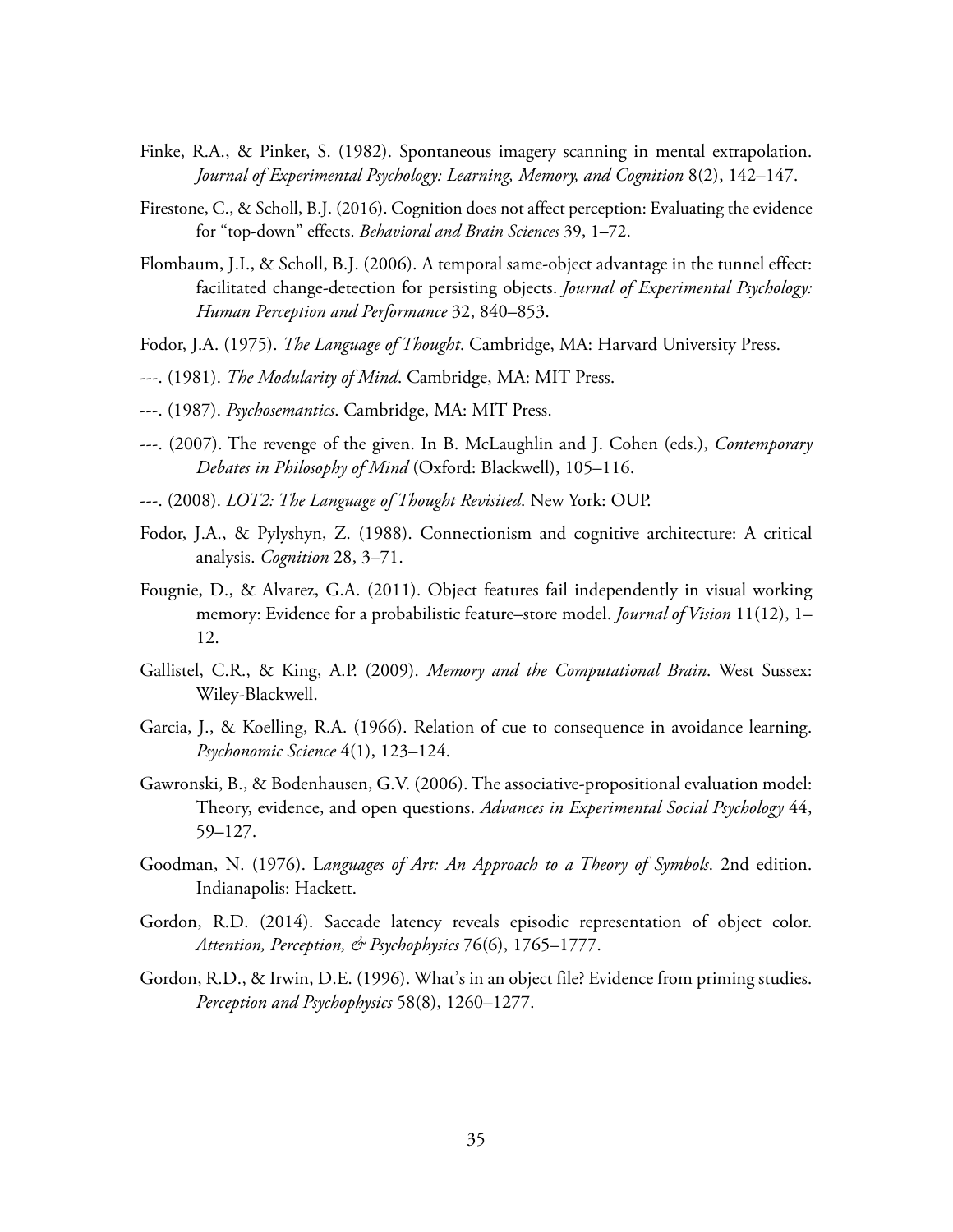- Gordon, R.D., & Irwin, D.E. (2000). The role of physical and conceptual properties in preserving object continuity. *Journal of Experimental Psychology: Learning, Memory, and Cognition* 26(1),136–150.
- Gordon, R.D., & Vollmer, S.D. (2010). Episodic representation of diagnostic and nondiagnostic object color. *Visual Cognition* 18(5), 728–750.
- Gordon R.D., Vollmer S.D., & Frankl M.L. (2008). Object continuity and the transsaccadic representation of form. *Perception and Psychophysics* 70, 667–679.
- Green, E.J. (forthcoming). On the perception of structure. *Noûs*.
- Green, E.J., & Quilty-Dunn, J. (forthcoming). What is an object file? *British Journal for the Philosophy of Science*.
- Gross, S., & Flombaum, J. (2017). Does perceptual consciousness overflow cognitive access? The challenge from probabilistic, hierarchical processes. *Mind & Language* 32(3), 358– 391.
- Grzeczkowski, L., Tartaglia, E.M. Mast, F.W., & Herzog, M.H. (2015). Linking perceptual learning with identical stimuli to imagery perceptual learning. *Journal of Vision* 15(13), 1–8.
- Haberman, J., Brady, T.F., & Alvarez, G.A. (2015). Individual differences in ensemble perception reveal multiple, independent levels of ensemble representation. *Journal of Experimental Psychology: General* 144(2), 432–446.
- Haberman, J., & Whitney, D. (2012). Ensemble perception: Summarizing the scene and broadening the limits of visual processing. In J. Wolfe and L. Robertson (eds.), *From Perception to Consciousness: Searching with Anne Treisman* (Oxford: OUP), 339–349.
- Haladjian, H., & Pylyshyn, Z. (2008). Object-specific preview benefit enhanced during explicit multiple object tracking. *Journal of Vision* 8(6), 497.
- Hardman, K., & Cowan, N. (2015). Remembering complex objects in visual working memory: Do capacity limits restrict objects or features? *Journal of Experimental Psychology: Learning, Memory, and Cognition* 41(2), 325–347.
- Haugeland, J. (1998). *Having Thought*. Cambridge, MA: Harvard University Press.
- Heck, R. (2000). Nonconceptual content and the "space of reasons." *The Philosophical Review* 109(4), 483–523.
- Henderson, J.M. (1994). Two representational systems in dynamic visual identification. *Journal of Experimental Psychology: General* 123(4), 410–426.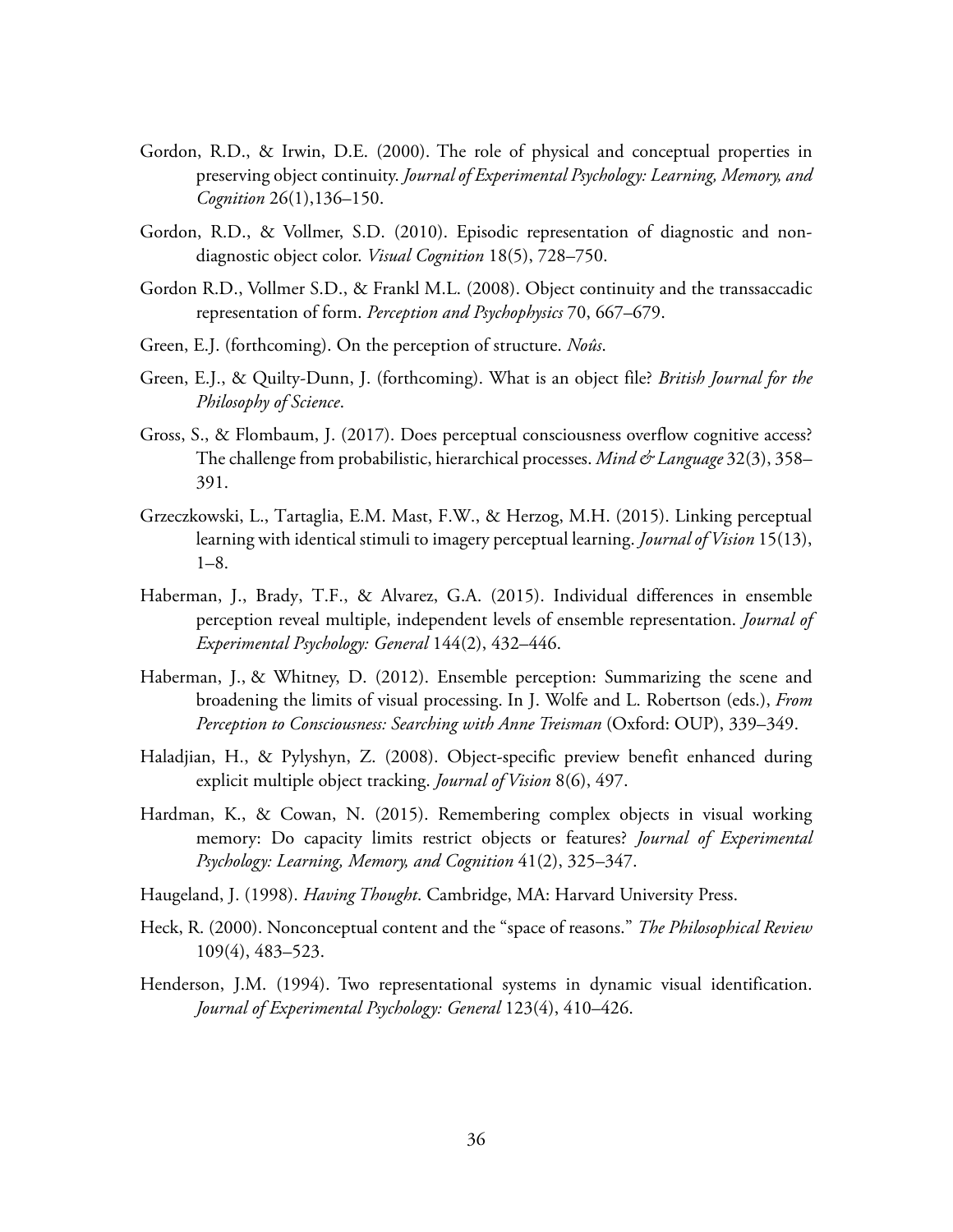- Henderson, J.M., & Siefert, A.B.C. (2000). Types and tokens in transsaccadic object identification: Effects of spatial position and left-right orientation. *Michigan State University Eye Movement Laboratory Technical Report* 3, 1–12.
- Hollingworth, A., & Rasmussen, I.P. (2010). Binding objects to locations: The relationship between object files and visual working memory. *Journal of Experimental Psychology: Human Perception and Performance* 36(3), 543–564.
- Hopp, W. (2011). *Perception and Knowledge: A Phenomenological Account*. Cambridge University Press.
- Hubert-Wallander, B., & Boynton, G.M. (2015). Not all summary statistics are made equal: Evidence from extracting summaries across time. *Journal of Vision* 15(5), 1–12.
- Irwin, D.E. (1992). Memory for position and identity across eye movements. *Journal of Experimental Psychology: Learning, Memory, & Cognition* 18(2), 307–317.
- Irwin, D.E., & Andrews, R.V. (1996). Integration and accumulation of information across saccadic eye movements. In T. Inui & J.L. McClelland (eds.), *Attention and Performance XVI: Information Integration in Perception and Communication* (Cambridge, MA: MIT Press), 125–155.
- Irwin, D.E., & Gordon, R.D. (1998). Eye movements, attention, and transsaccadic memory. *Visual Cognition* 5, 127–155.
- Johnson-Laird, P. (2006). *How We Reason*. Oxford: OUP.
- Jordan, K.E., Clark, K., & Mitroff, S.M. (2010). See an object, hear an object file: Object correspondence transcends sensory modality. *Visual Cognition* 18(4), 492–503.
- Kahneman, D., & Treisman, A. (1984). Changing views of attention and automaticity. In R. Parasuraman & D.R. Davis (eds.), *Varieties of Attention* (Orlando: Academic Press), 29–61.
- Kahneman, D., Treisman, A., & Gibbs, B.J. (1992). The reviewing of object files: Objectspecific integration of information. *Cognitive Psychology* 24, 175–219.
- Kleene, N.J., & Michel, M.M. (2018). The capacity of trans-saccadic memory in visual search. *Psychological Review* 125(3), 391–408.
- Kosslyn, S.M. (1980). *Image and Mind*. Cambridge, MA: Harvard University Press.
- ---. (1994). *Image and Brain*. Cambridge, MA: MIT Press.
- ---. (1995). Mental imagery. In D. Osherson and S. Kosslyn (eds.), *An Invitation to Cognitive Science: Visual Cognition, Volume 2* (Cambridge, MA: MIT Press), 267–296.
- Kosslyn, S.M., & Pomerantz, J.R. (1977). Imagery, propositions, and the form of internal representations. *Cognitive Psychology* 9, 52–76.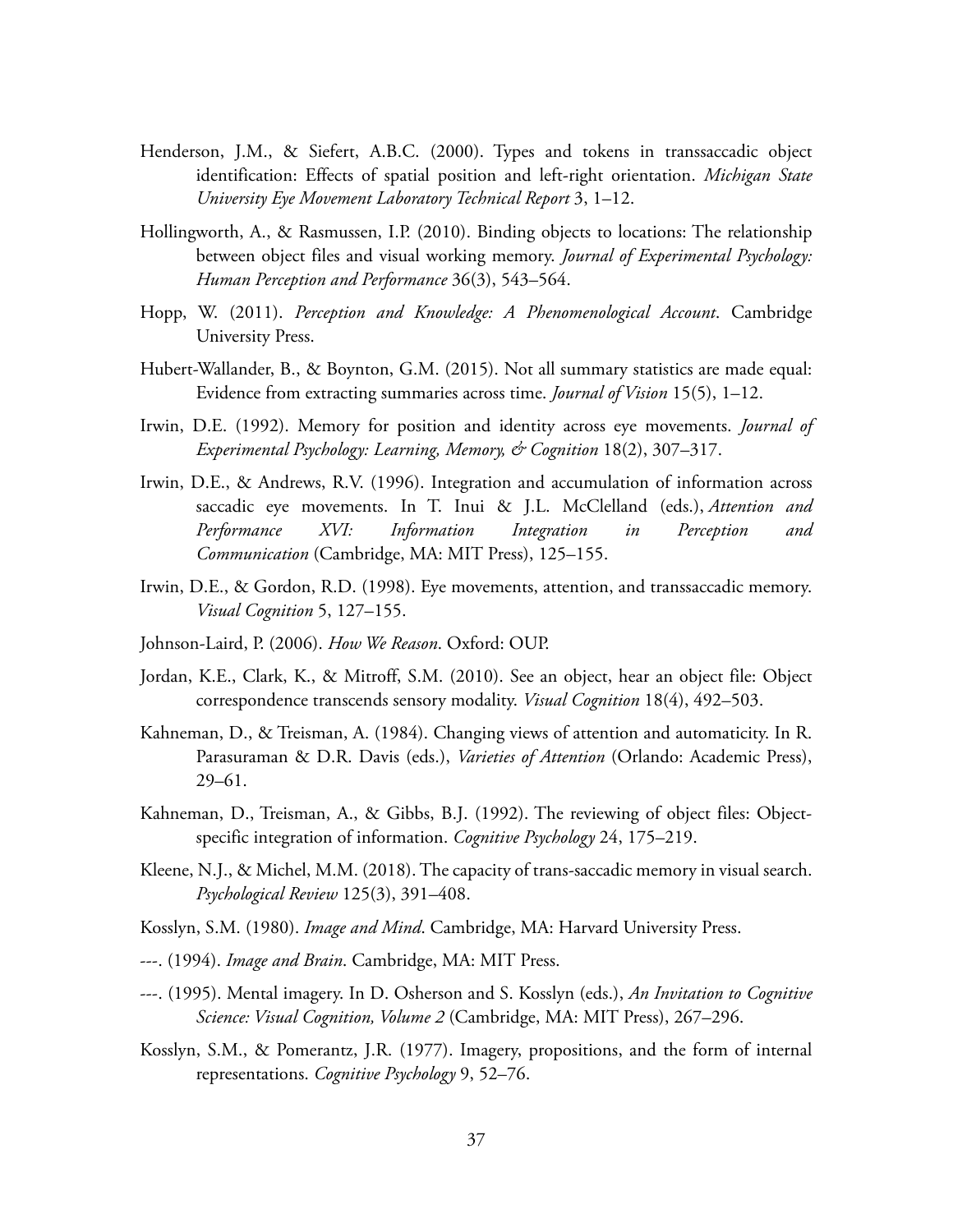- Kosslyn, S.M., Thompson, W.L., & Ganis, G. (2006). *The Case for Mental Imagery*. Oxford: OUP.
- Kosslyn, S.M., Ball, T.M., & Reiser, B.J. (1978). Visual images preserve metric spatial information: Evidence from studies of imagery scanning. *Journal of Experimental Psychology: Human Perception and Performance* 4, 47–60.
- Kulvicki, J. (2015). Analog representation and the parts principle. *Review of Philosophy and Psychology* 6(1), 165–180.
- Leib, A.Y., Puri, A.M., Fischer, J., Bentin, S., Whitney, D., Robertson, L. (2012). Crowd perception in prosopagnosia. *Neuropsychologia* 50, 1698–1707.
- Lewis, D. (1971). Analog and digital. *Noûs* 5, 321–327.
- Logue, A.W. (1979). Taste aversion and the generality of the laws of learning. *Psychological Bulletin* 86(2), 276–296.
- Luck, S.J., & Vogel, E.K. (1997). The capacity of visual working memory for features and conjunctions. *Nature* 309, 279–281.
- Ludwig, C.J.H., Farrell, S., Ellis, L.A., Gilchrist, I.D. (2009). The mechanism underlying inhibition of saccadic return. *Cognitive Psychology* 59, 180–202.
- Lupyan, G. (2015). Cognitive penetrability of perception in the age of prediction: Predictive systems are penetrable systems. *Review of Philosophy and Psychology* 6(4), 547–569.
- Mandelbaum, E. (2016). Attitude, inference, association: On the propositional structure of implicit bias. *Noûs* 50(3), 629–658.
- Mandelbaum, E. (forthcoming). Seeing and conceptualizing: Modularity and the shallow contents of perception. *Philosophy and Phenomenological Research*.
- Michalczyk, Ł., Paszulewicz, J., Bielas, J., & Wolski, P. (2018). Is saccade preparation required for inhibition of return (IOR)? *Neuroscience Letters* 665, 13–17.
- Mitroff, S.R., Scholl, B.J., & Wynn, K. (2005). The relationship between object files and conscious perception. *Cognition* 96, 67–92.
- Mitroff, S.R., Simons, D.J., & Levin, D.T. (2004). Nothing compares 2 views: Change blindness can occur despite preserved access to the changed information. *Perception & Psychophysics* 66(8), 1268–1281.
- Neisser, U. (1967). *Cognitive Psychology*. Englewood Cliffs, NJ: Prentice-Hall.
- Park, Y.E., Sy, J.L., Hong, S.W., & Tong, F. (2017). Reprioritization of features of multidimensional objects stored in visual working memory. *Psychological Science* 28(12), 1773–1785.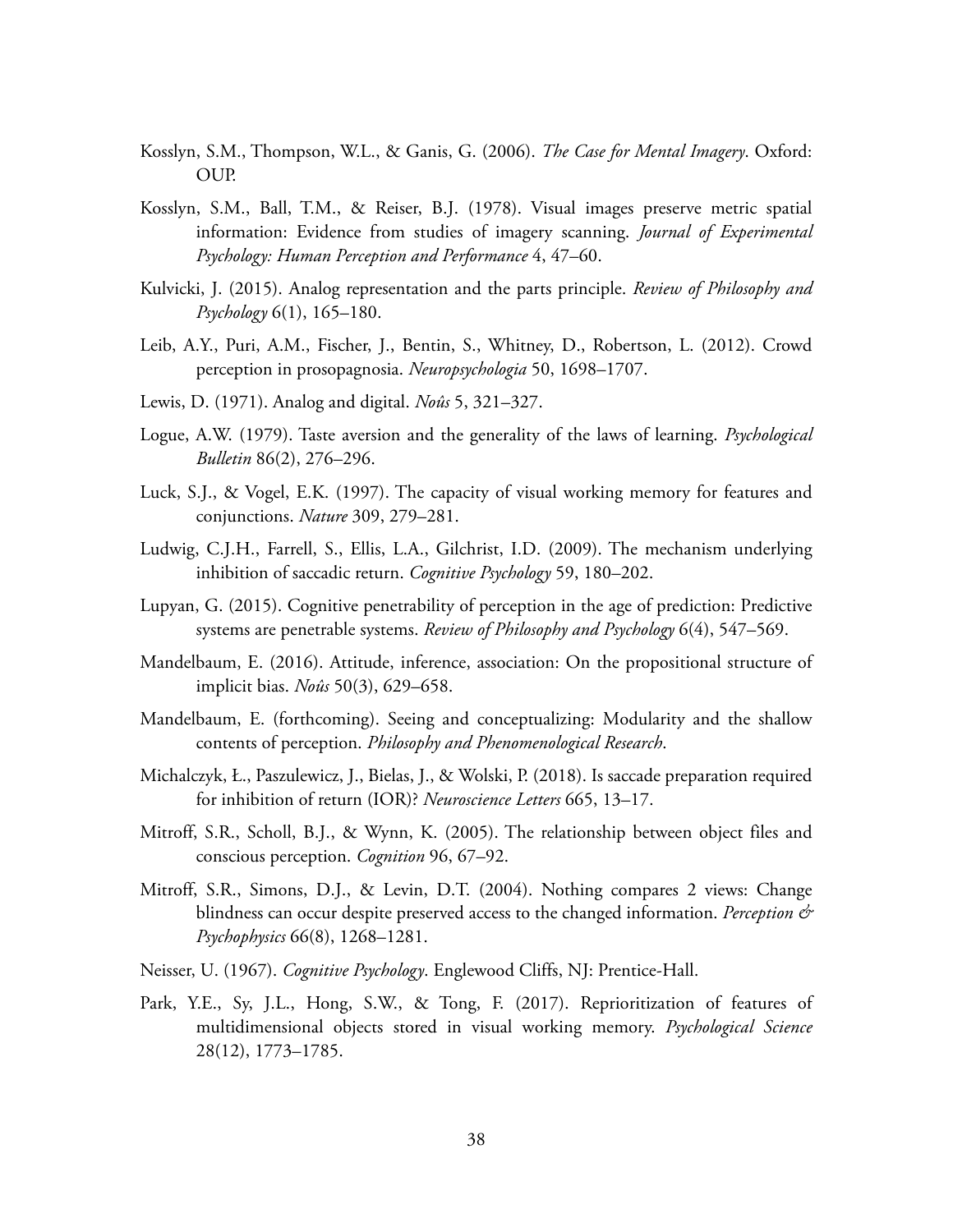- Pearson, J., Naselaris, T., Holmes, E.A., & Kosslyn, S.M. (2015). Mental imagery: functional mechanisms and clinical applications. *Trends in Cognitive Sciences* 19(10), 590–602.
- Phillips, I. (2011). Attention and iconic memory. In C. Mole, D. Smithies, & W. Wu (eds.), *Attention: Philosophical and Psychological Essays* (Oxford: OUP), 202–225.
- Pinto, Y., Sligte, I.G., Shapiro, K.L., Lamme, V.A.F. (2013). Fragile visual short-term memory is an object-based and location-specific store. *Psychonomic Bulletin & Review* 20, 732– 739.
- Pollatsek, A., Rayner, K., & Collins, W.E. (1984). Integrating pictorial information across eye movements. *Journal of Experimental Psychology: General* 113(3), 426–442.
- Pollatsek, A., Rayner, K., & Henderson, J.M. (1990). Role of spatial location in integration of pictorial information across saccades. *Journal of Experimental Psychology: Human Perception and Performance* 16(1), 199–210.
- Prinz, J. (2002). *Furnishing the Mind: Concepts and Their Perceptual Basis*. Cambridge, MA: MIT Press.
- ---. (2006). Is the mind really modular? In R.J. Stainton (ed.), *Contemporary Debates in Cognitive Science* (Malden, MA: Blackwell), 22–36.
- Pryor, J. (2000). The skeptic and the dogmatist. *Noûs* 34(4), 517–549.
- Pylyshyn, Z. (1984). *Computation and Cognition*. Cambridge, MA: MIT Press.
- ---. (1999). Is vision continuous with cognition? The case for cognitive impenetrability of visual perception. *Behavioral and Brain Sciences* 22(3), 341–365.
- ---. (2002). Mental imagery: In search of a theory. *Behavioral and Brain Sciences* 25, 157–238.
- ---. (2003). *Seeing and Visualizing: It's Not What You Think*. Cambridge, MA: MIT Press.
- ---. (2008). The empirical case for bare demonstratives in vision. In C. Viger and R. J. Stainton (eds.), *Compositionality, Context, and Semantic Values: Essays in Honour of Ernie Lepore* (Springer), 255–274.
- Pylyshyn, Z., & Storm, R. (1988). Tracking multiple independent targets: Evidence for a parallel tracking mechanism. *Spatial Vision* 3(3), 179–197.
- Quilty-Dunn, J. (2016). Iconicity and the format of perception. *Journal of Consciousness Studies* 23(3–4), 255–263.
- ---. (2017). *Syntax and Semantics of Perceptual Representation*. Ph.D. dissertation, The Graduate Center, City University of New York.
- ---. (forthcoming). Unconscious perception and phenomenal coherence. *Analysis*.
- ---. (ms.) Is iconic memory iconic?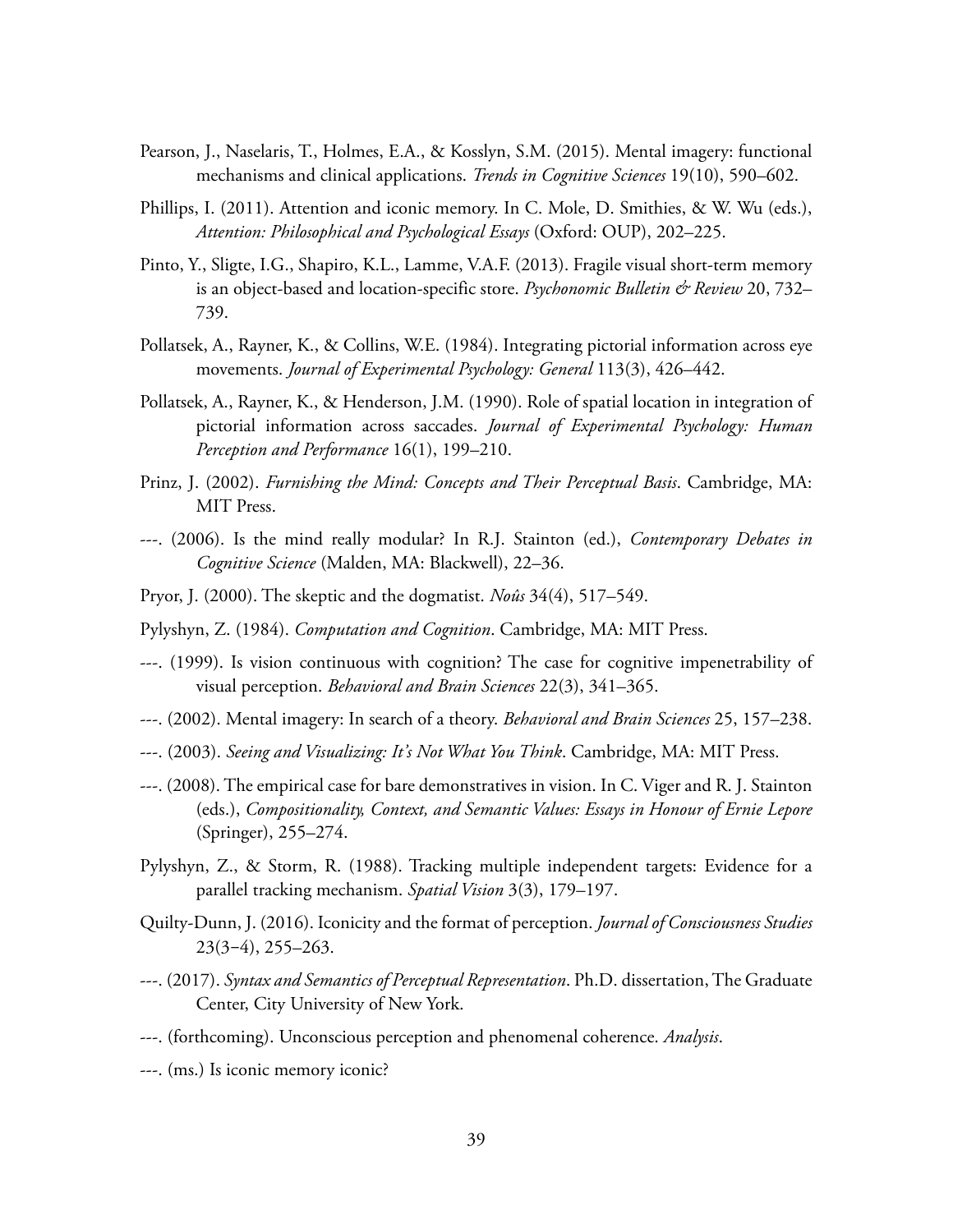- Quilty-Dunn, J., & Mandelbaum, E. (2018a). Against dispositionalism: Belief in cognitive science. *Philosophical Studies* 175(9), 2353–2372.
- Quilty-Dunn, J., & Mandelbaum, E. (2018b). Inferential transitions. *Australasian Journal of Philosophy* 96(3), 532–547.
- Rafal, R.D., Calabresi, P.A., Brennan, C.W., & Sciolto, T.K. (1989). Saccade preparation inhibits reorienting to recently attended locations. *Journal of Experimental Psychology: Human Perception and Performance* 15(4), 673–685.
- Rayner, K., McConkie, G.W., & Zola, D. (1980). Integrating information across eye movements. *Cognitive Psychology* 12, 206–226.
- Rescorla, M. (2009). Cognitive maps and the language of thought. *British Journal for the Philosophy of Science* 60(2), 377–407.
- ---. (2014). The causal relevance of content to computation. *Philosophy and Phenomenological Research* 88, 173–208.
- Ro, T., Pratt, J., & Rafal, R.D. (2000). Inhibition of return in saccadic eye movements. *Experimental Brain Research* 130, 264–268.
- Saiki, J. (2003). Feature binding in object-file representations of multiple moving items. *Journal of Vision* 3, 6–21.
- Scholl, B.J. (2001). Objects and attention: The state of the art. *Cognition* 80, 1–46.
- Scholl, B.J., Pylyshyn, Z.W., & Franconeri, S. (1999). When are spatiotemporal and featural properties encoded as a result of attentional allocation? *Investigative Ophthalmology and Visual Science* 40(4), S797.
- Schut, M.J., Fabius, J.H., Van der Stoep, N., & Van der Stigchel, S. (2017a). Object files across eye movements: Previous fixations affect the latencies of corrective saccades. *Attention, Perception, & Psychophysics* 79, 138–153.
- Schut, M.J., Van der Stoep, N., Postma, A. & Van der Stigchel, S. (2017b). The cost of making an eye movement: A direct link between visual working memory and saccade execution. *Journal of Vision* 17(6), 1–20.
- Seligman, M.E.P. (1970). On the generality of laws of learning. *Psychological Review* 77(5), 406–418.
- Sellars, W.S. (1956). Empiricism and the philosophy of mind. In H. Feigl & M. Scriven (eds.), *Minnesota Studies in the Philosophy of Science, vol. I* (Minneapolis, MN: University of Minnesota Press), 253–329
- Shea, N. (2014). Distinguishing top-down from bottom-up effects. In D. Stokes, M. Matthen, & D. Biggs (eds.), *Perception and Its Modalities* (Oxford: OUP), 73–91.